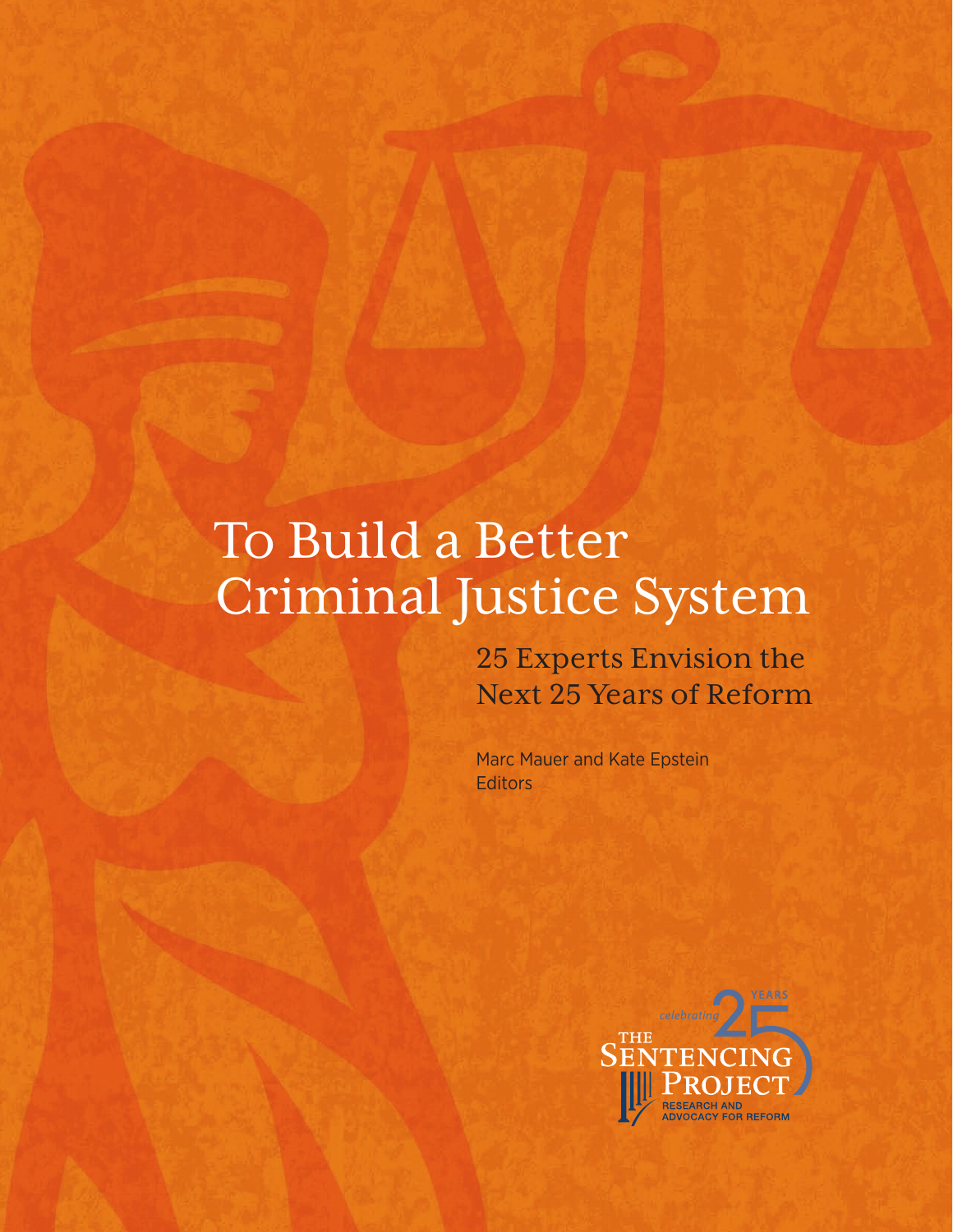**This publication was edited by Marc Mauer, executive director of The Sentencing Project, and Kate Epstein, text editor.**

**Established in 1986, The Sentencing Project works for a fair and effective U.S. criminal justice system by promoting reforms in sentencing policy, addressing unjust racial disparities and practices, and advocating for alternatives to incarceration.** 

**This publication has been supported, in part, by a grant from the Open Society Foundations and by the general support that The Sentencing Project receives from individuals and the following foundations:**

**Morton K. and Jane Blaustein Foundation** 

**Ford Foundation** 

**Bernard F. and Alva B. Gimbel Foundation** 

**General Board of Global Ministries of The United Methodist Church** 

**Herb Block Foundation** 

**JK Irwin Foundation**

**Public Welfare Foundation** 

**David Rockefeller Fund**

**Elizabeth B. and Arthur E. Roswell Foundation**

**Tikva Grassroots Empowerment Fund of Tides Foundation** 

**Wallace Global Fund** 

**Working Assets/CREDO**

Copyright © 2012 by The Sentencing Project. Reproduction of this document in full or part in print or electronic format only by permission of The Sentencing Project.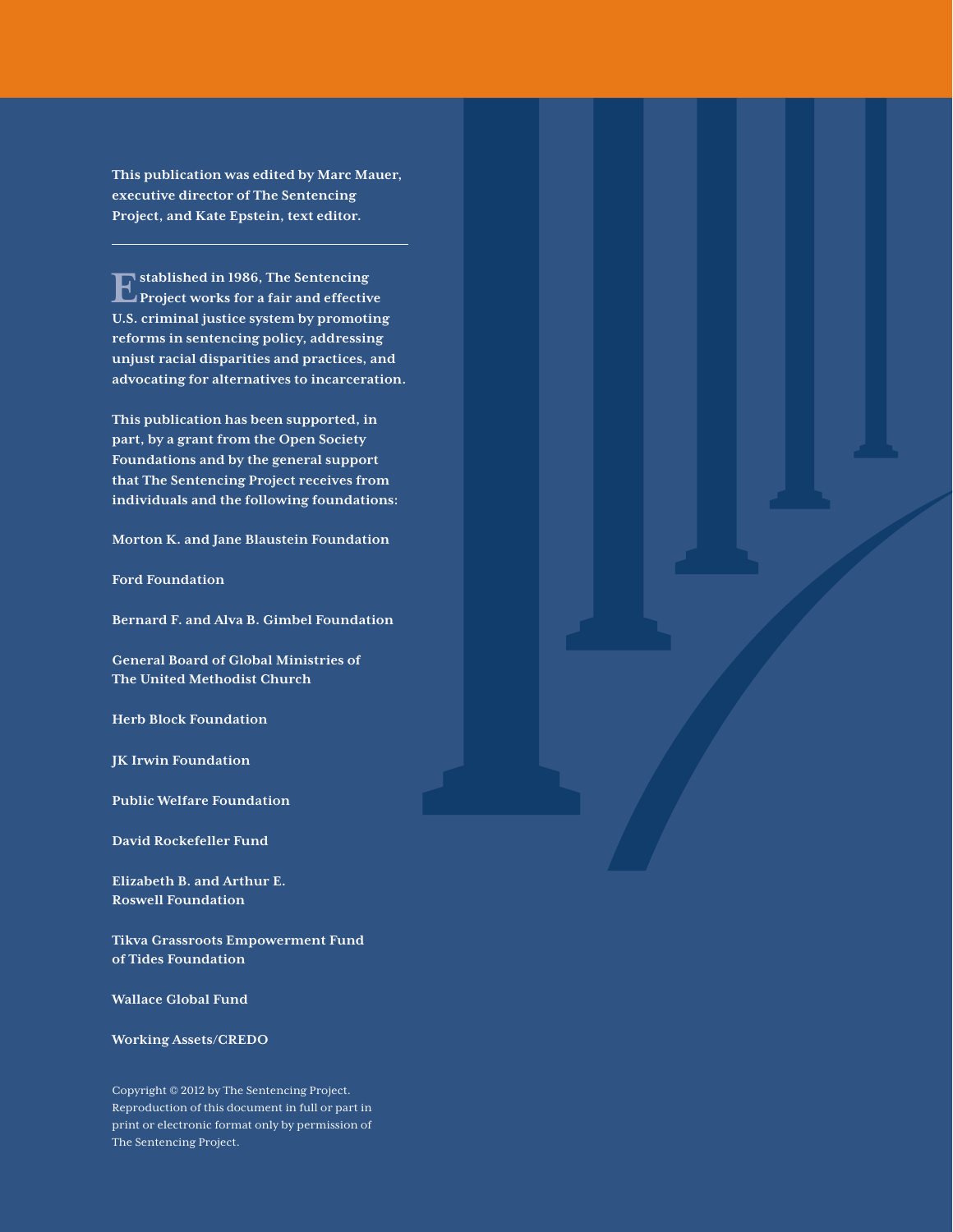### **Table of Contents**

|                                                                                                                | 2  |
|----------------------------------------------------------------------------------------------------------------|----|
| Summoning the Superheroes: Harnessing Science and Passion to Create a More Effective and Humane Response       | 5  |
|                                                                                                                | 14 |
| The Human Rights Paradigm: The Foundation for a Criminal Justice System We Can Be Proud Of by Jamie Fellner    | 16 |
| The Justice System in 2036: How States Ended the Era of Mass Incarceration by Dennis Schrantz                  | 18 |
| What's Money Got to Do With It? The Great Recession and the Great Confinement by Marie Gottschalk              | 20 |
| Resetting Our Moral Compass: Devastated Communities Leading the Fight for a Just System by Leonard E. Noisette | 22 |
|                                                                                                                | 24 |
| The Elephant in the Room: The Necessity of Race and Class Consciousness by Susan B. Tucker                     | 26 |
| The Promise of Prevention: Public Health as a Model for Effective Change by Deborah Prothrow-Stith, M.D.       | 28 |
|                                                                                                                | 30 |
|                                                                                                                | 32 |
|                                                                                                                | 34 |
|                                                                                                                | 36 |
| Seeking Justice: A Crucial Role for Prosecutors in Reducing Recidivism by Charles J. Hynes                     | 38 |
| What We Did in Dane County: How Reform Saved Money and Increased Public Safety by Kathleen Falk                | 40 |
| "Remember the Ladies": The Problem With Gender-Neutral Reform by Meda Chesney-Lind                             | 42 |
|                                                                                                                | 44 |
|                                                                                                                | 46 |
|                                                                                                                | 48 |
| Addicted No Longer: Breaking Away from Incarceration as a Primary Instrument of Social Control by James Bell.  | 50 |
| Prisons that Look Like America: Applying the Principles of Affirmative Action to the                           | 52 |
| Defending the Future: The Fundamental Right to Effective Defense Counsel by Randolph Stone                     | 54 |
| The "Iron Law" of Prison Populations: Reducing Prison Admissions and Length of Stay to                         | 56 |
| Surrender the War on Drugs: The Massive Impact We Can Expect From a Public Health Approach by Vanita Gupta     | 58 |
|                                                                                                                | 60 |
|                                                                                                                | 62 |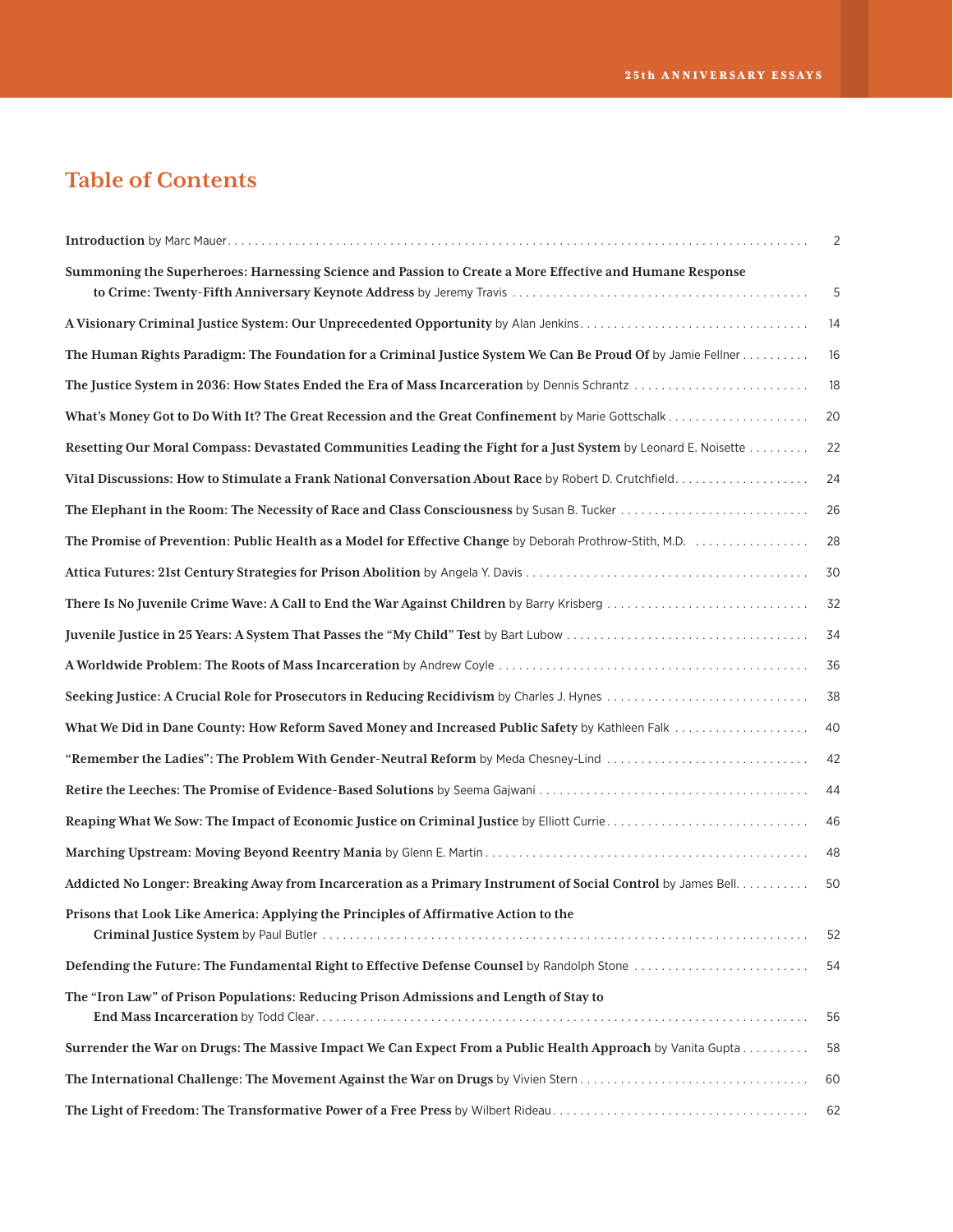# Introduction

In October 2011 The Sentencing Project celebrated its 25th anniversary with a forum held at the National Press Club in Washington, D.C. That event, *Criminal Justice 2036*, was designed with two ideas in mind. First, n October 2011 The Sentencing Project celebrated its 25th anniversary with a forum held at the National Press Club in Washington, D.C. That event, *Criminal*  to celebrate the accomplishments of our organization over a quarter century, of which we are indeed proud. Our contributions to public debate and public policy on issues of crime and punishment during the period, we hope, have helped in some measure to reduce harm and improve lives.

Secondly, and more importantly, we used the occasion to envision what our criminal justice system—and our approach to public safety—should look like 25 years into the future, in the year 2036. We did so because we believe there is a moment of opportunity now, and therefore it is timely to think broadly about directions for constructive reform.

In order to envision where we might go over 25 years, it is helpful to assess where we have come from in the last 25 years. In this regard, there are two very different stories we might tell.

The first is one of a policy climate in which punishment has been exalted in ways unimaginable not very long ago. The number of people in our prisons and jails has nearly tripled during this time, a half million people are incarcerated for a drug offense, and racial/ethnic disparities within the justice system are profound. Increasingly, we are gaining new insight into the varied ways in which high rates of incarceration in disadvantaged communities affect family formation, social cohesion, and life prospects.

The other story of the past 25 years is a more hopeful one. That analysis focuses on the steep drop in crime in recent years, the broad acceptance of the need for reentry programming, and increasing support for the concept of justice reinvestment. We also appear to be at a point where prison populations are finally stabilizing (albeit at world record levels) after several decades, and are even declining substantially in a handful of states.

Both of these views are factually correct, which suggests that it is up to us to determine in which direction criminal justice policy will proceed over the next quarter century. Both for reasons of effectiveness and compassion, we hope that the nation will adopt the strategy that emphasizes opportunity rather than punishment as the guiding theme of our vision for public safety.

This volume aims to provoke a conversation about what that vision looks like and how we can begin to put it into practice. The collection begins with the text of Jeremy Travis' keynote speech at the 25th anniversary event. In this far-reaching overview of where we should go and how we might get there, Travis asks us to summon the "superheroes" of science and passion to guide our way forward. As he describes it, we call on science in our "quest for empirical truth" and passion for "the human impulse to seek justice." Within this framework Travis lays out a scenario under which we can achieve five significant goals: help victims restore their lives, pursue a scientific crime prevention agenda, develop professional standards for the justice system, rethink the role of the criminal sanction, and fundamentally reconsider the level of imprisonment, which is "a stain on our national conscience."

The 25 essays which follow are broad-ranging both in vision and strategy. They contain the perspectives of leading thinkers in the field, including academics, practitioners, and policy advocates. All the contributors look to a day where public safety is not premised on maintaining a world-record level of incarceration. But there is a diversity of views on how we might get to that point.

One author, for example, presents a compelling argument for how fiscal imperatives can focus policymaker attention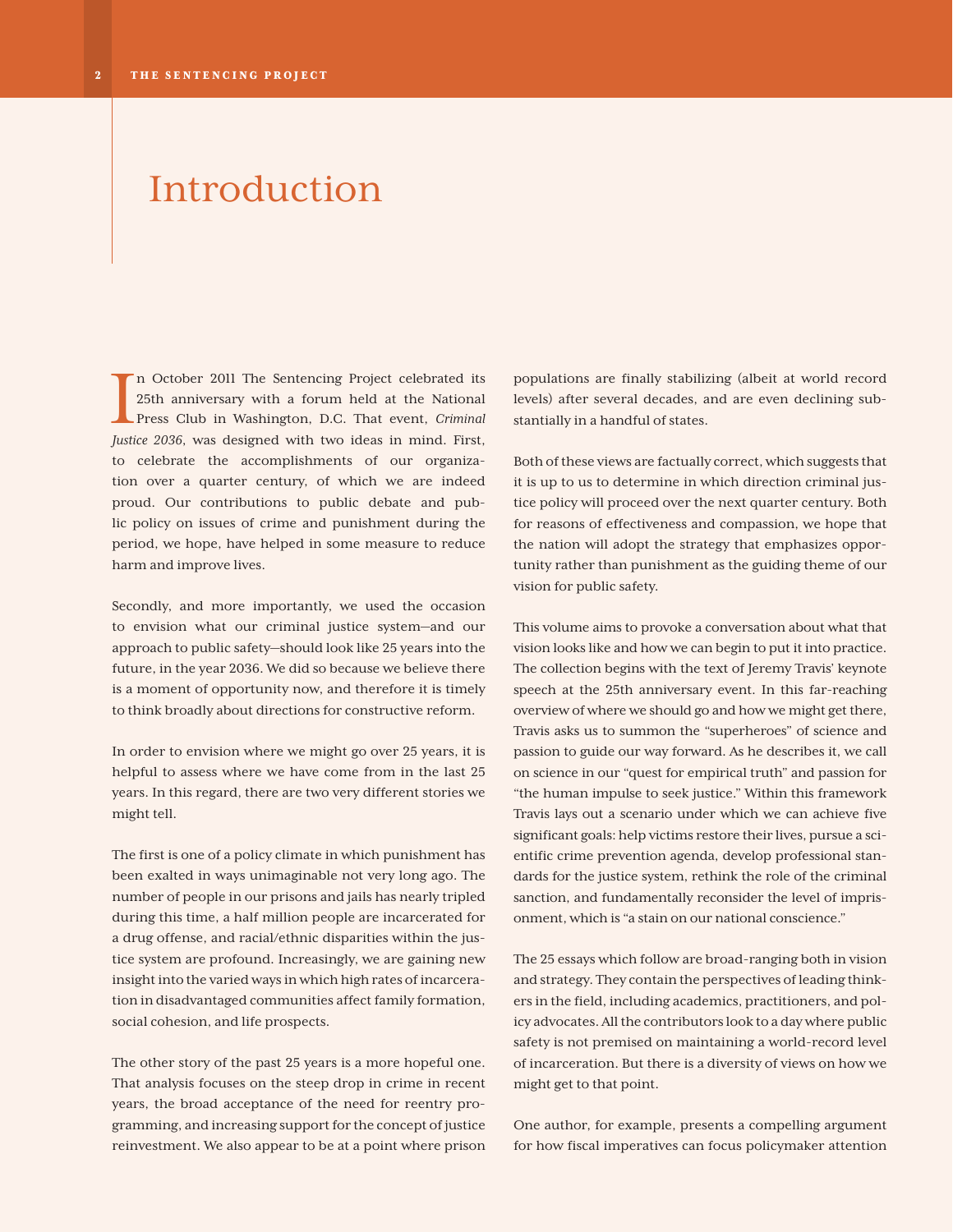on evidence-based approaches to reducing institutional populations. But another author makes an equally compelling argument for why a reliance on fiscal arguments has little basis for success absent a shift in the political environment in which these issues are addressed.

A number of authors promote various public education strategies designed to encourage a more rational public debate on criminal justice. These include assessments about the potential leadership roles to be played by policymakers, practitioners, leaders in disadvantaged communities, and individuals who have been through the criminal justice system.

Equally significant are ideas on the means by which to convey convincing and comprehensive messages about the need for reform. Some contributors stress disseminating information about the success stories of recent years and the opportunity to engage in ongoing research to identify strategies for change. Others promote consideration of such critical issues as the strategic role of race in addressing criminal justice policy, the need to focus on issues specific to women, and how to frame juvenile justice policy under a rubric of a "my child" test that promotes compassionate and effective treatment for all.

Intriguing ideas are also presented on the broad framework by which we consider issues of public safety. For far too long, that discussion has focused on criminal justice initiatives, and enhanced incarceration in particular, as the primary means of addressing public safety issues. But as many of our contributors point out, that framework is seriously flawed, and downplays the many ways by which social cohesion can be encouraged.

One contributor, for example, proposes that we transform the criminal justice system by creating partnerships with the public health community to focus on prevention. Another suggests that it is critical to adopt a human rights framework for justice reform so that we establish a different standard for measuring progress. Others call for a wholesale reconsideration of national drug policy in order to reverse the harmful impacts of recent decades. And we also hear from commentators abroad who assess the role of the United States in comparison to, and as influential, in developments in other nations.

Our reasoning in putting together this collection of disparate voices is that developing and implementing a strategy for transforming the criminal justice system is a complex

process. Just as the social and political forces that produced mass incarceration have been varied, so too will be the strategies necessary to begin moving in a different direction. In recent years we have seen encouraging developments in policy and practice that hold the potential to create a shift both in the political environment in which public safety is addressed and in day-to-day outcomes. At the same time,

We hope that the nation will adopt the strategy that emphasizes opportunity rather than punishment as the guiding theme of our vision for public safety.

we also recognize the still relatively modest scope of these changes, given the scale of the problem to be addressed. It is our hope that by contributing to public discussion about ways to build on these changes, we can help to broaden the conversation about crime and justice, and thereby envision a significantly transformed justice system 25 years from now.

—Marc Mauer March, 2012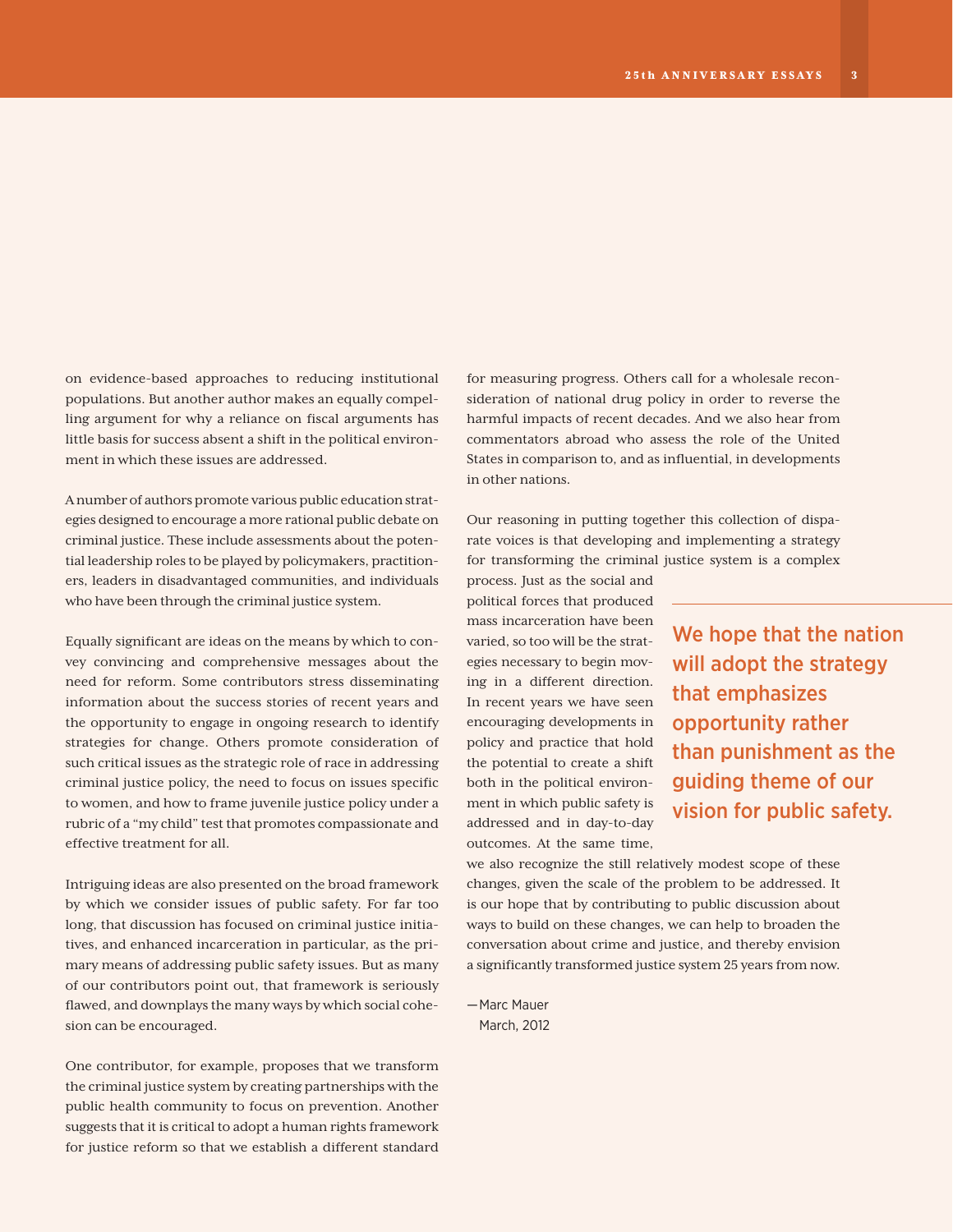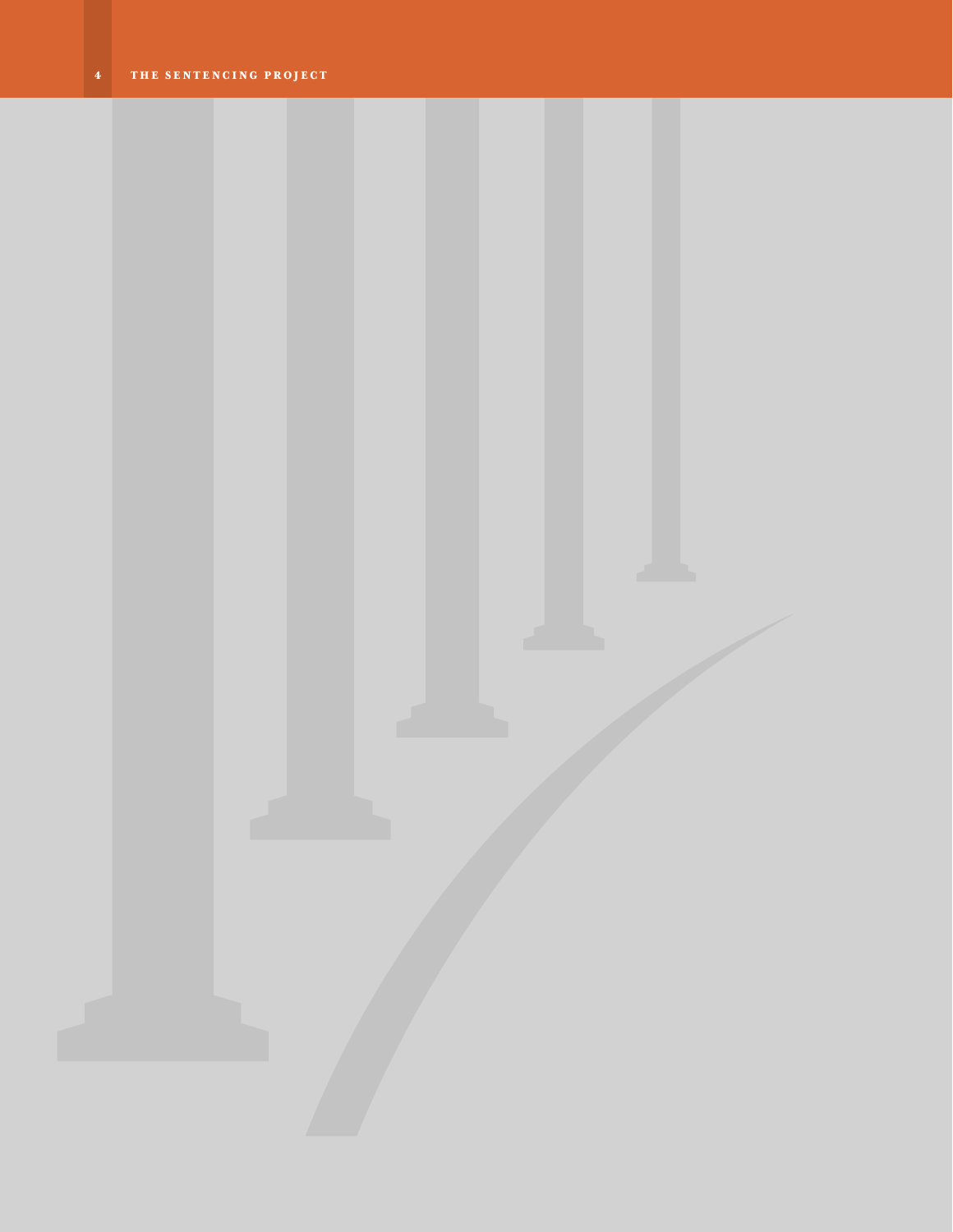# Summoning the Superheroes

Harnessing Science and Passion to Create a More Effective and Humane Response to Crime

By Jeremy Travis

I am honored to have been invited to deliver this keynote address as we celebrate the 25th Anniversary of The Sentencing Project. For the last quarter century, The Sentencing Project has been a beacon of light beaming through the dark clouds of our nation's debates over crime policy.

nder the inspired leadership of Marc Mauer, and Malcolm Young before him, The Sentencing Project has been able to achieve what few other organizations in the criminal justice policy world have achieved—to strike the right balance between hard-nosed, objective and trustworthy research, on the one hand, and principled, logical and strategic advocacy on the other.

We can only marvel at the outsized impact of this feisty, smallbudget organization. Consider just three examples from a larger portfolio: in large part because of The Sentencing Project, our country has reduced the racial disparities in sentencing for offenses involving crack cocaine, begun to roll back our felony disenfranchisement statutes, and reversed many of the mandatory minimum sentencing schemes that needlessly put thousands of people in prison. What an impressive track record. We should be grateful for the work of The Sentencing Project, and wish them many more years of success. In very real ways, The Sentencing Project is helping us reclaim our position as a nation devoted to justice.

I have been given a challenging assignment today. While we are reflecting on the past quarter century, Marc has asked me to focus on the next quarter century—to envision the world of criminal justice policy in 2036. In taking on this assignment, one is tempted to paint a future world of peace and harmony, where lions and lambs lie together, our elected officials are all wise and enlightened, and debates over crime policy are resolved rationally, by referring to agreed upon principles, shared values and scientific evidence. I doubt this ideal world will exist in 2036. But we can still set lofty goals for ourselves. I hope we can agree that, in the next quarter century, we should aspire to create a crime policy that is both more effective and more humane. By "more effective," I mean that we should respond to crime in ways that produce socially desirable results—greater safety, less fear, less suffering, greater respect for the rule of law and less injustice—and that we do so efficiently, investing our precious financial and human resources in ways that maximize the results we desire. By "more humane," I mean we should respond to crime in ways that recognize the humanity of those victimized by crime, those arrested and convicted of crime, and others who experience the ripple effects of crime and our justice system. This affirmation of humanity, as I see it, incorporates values we hold dear in our democracy, such as equal protection of the laws, access to the rights guaranteed by our Constitution, and our fundamental belief in the dignity of the individual.

I need not detail for this audience the many ways our current reality falls short of these goals. Too many victims have difficulty getting their lives back on track. Too often, our police use excessive force, fail to follow legal dictates, and undermine respect for the rule of law. Our system of adjudication too often coerces defendants to act against their interests, and excludes victims from meaningful engagement. Our jails and prisons are frequently full beyond capacity and too often resemble human warehouses rather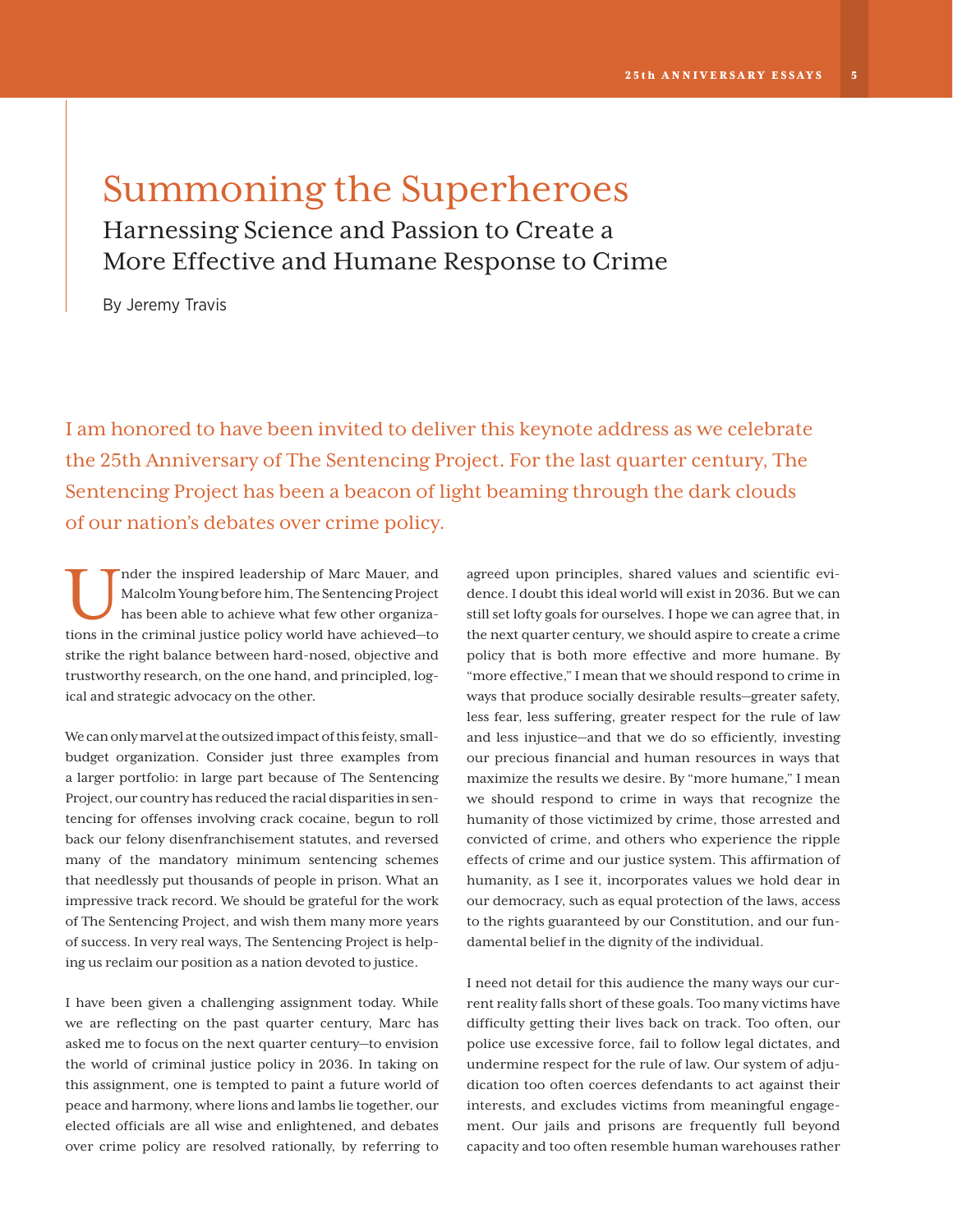than humane places for reflection, rehabilitation and restoration. Our response to crime is marked by racial disparities that belie our commitment to equal protection of the laws. And we have become a society with a growing population of individuals with felony records, and prison experience, a population that we marginalize through legal barriers and social stigma.

If we want our response to crime to be more effective and more humane than this, we must summon the assistance of two powerful superheroes—two forces that, working together, can sweep away the cobwebs in our minds, clear the highest organizational hurdles and move political mountains. Our two superheroes are *science*—the quest for empirical truth—and *passion*—the human impulse to seek justice. People sometimes think that science and passion are opposite human endeavors, that they must be mutually exclusive. In my view, these superheroes are not rivals. In fact, the power of each is enhanced by the power of the other. To advance the cause of justice by 2036, we must be passionate about the importance of science, and must incorporate the lessons of science in our passionate advocacy for a more effective and humane response to crime.

So, let's think about the challenges that we face to see how science and passion can work well together. I nominate, for your consideration, the following five great challenges for the next quarter century:

### **1. We must help crime victims rebuild their lives.**

When a crime is committed, the social contract is broken. Our typical response to that event is to focus our resources and energy primarily on finding the offender, prosecuting him, and providing an appropriate criminal sanction if he is convicted. Why do we overlook the legitimate needs of the victim? Why does our passion for justice not extend to those harmed by crime? What would science tell us about the experiences, needs, and life course of crime victims?

Let's begin with the science. First, one of the most important criminological discoveries of the past two decades concerns the phenomenon of repeat victimization, the research finding that for some crimes, once someone is victimized, there is a high probability that the same individual will be victimized again.<sup>1</sup> Indeed, the risk of re-victimization is highest in the period immediately following the first incident. In my view, this scientific finding, which applies to victims of burglary, sexual assault, and domestic violence, among other crimes, should create a social obligation to intervene to prevent the next crime. Second, science also tells us that for many crime victims, the crime causes long-term negative effects. Victims are more likely to experience mental illness, suicide, and substance abuse than the general population.<sup>2</sup> Victims of violent crimes suffer elevated levels of post-traumatic stress disorder (PTSD) and suffer from many PTSD symptoms, such as becoming fearful and withdrawn, and experiencing difficulties in professional, social, and intimate relationships.<sup>3</sup> Given these social harms, why do we not intervene to help mitigate the damage caused by crime?

Third, research also tells us that child abuse and neglect frequently create an intergenerational "cycle of violence," to use a phrase coined by Cathy Spatz Widom.<sup>4</sup> Children who suffer in this way are more likely than a comparable peer group to engage in delinquent and criminal acts when they grow up. Given this fact, how can we not provide special interventions for these, our most vulnerable, to help them secure a brighter future, while simultaneously preventing future crimes?

Finally, we have known for decades that most victims never see their cases go to court because most crimes do not result in an arrest.<sup>5</sup> In the small percentage of all reported crimes where an arrest is made—about 20 percent—most cases are resolved through plea bargains or result in dismissals, so victims play a minor role, if any. Even in cases that go to trial, where the crime victim may be a more active participant, the victim's immediate and long-term needs are rarely

<sup>1.</sup> Graham Farrell and Ken Pease, *Once Bitten, Twice Bitten: Repeat Victimization and its Implications for Crime Prevention* (Crime Prevention Unit Series Paper No. 46, Home Office Police Research Group, London, UK, 1993).

<sup>2.</sup> Dean G. Kilpatrick and Ron Acierno, *Mental Health Needs of Crime Victims: Epidemiology and Outcomes* (Journal of Traumatic Stress, 16, no.2, 2003)

<sup>3.</sup> Michael B. First and Allan Tasma, eds., *Anxiety Disorders: Traumatic Stress Disorders*, in DSM-IV-TR Mental Disorders: Diagnosis, Etiology, and

Treatment (West Sussex, UK: John Wiley & Sons, Ltd., 2004, 927-8).

<sup>4.</sup> Cathy Spatz Widom, *The Cycle of Violence, Science 244, no. 4901* (1989): 162.

<sup>5.</sup> Jennifer L. Truman, *Criminal Victimization, 2010* (US Department of Justice, Office of Justice Programs, Bureau of Justice Statistics, September 2011).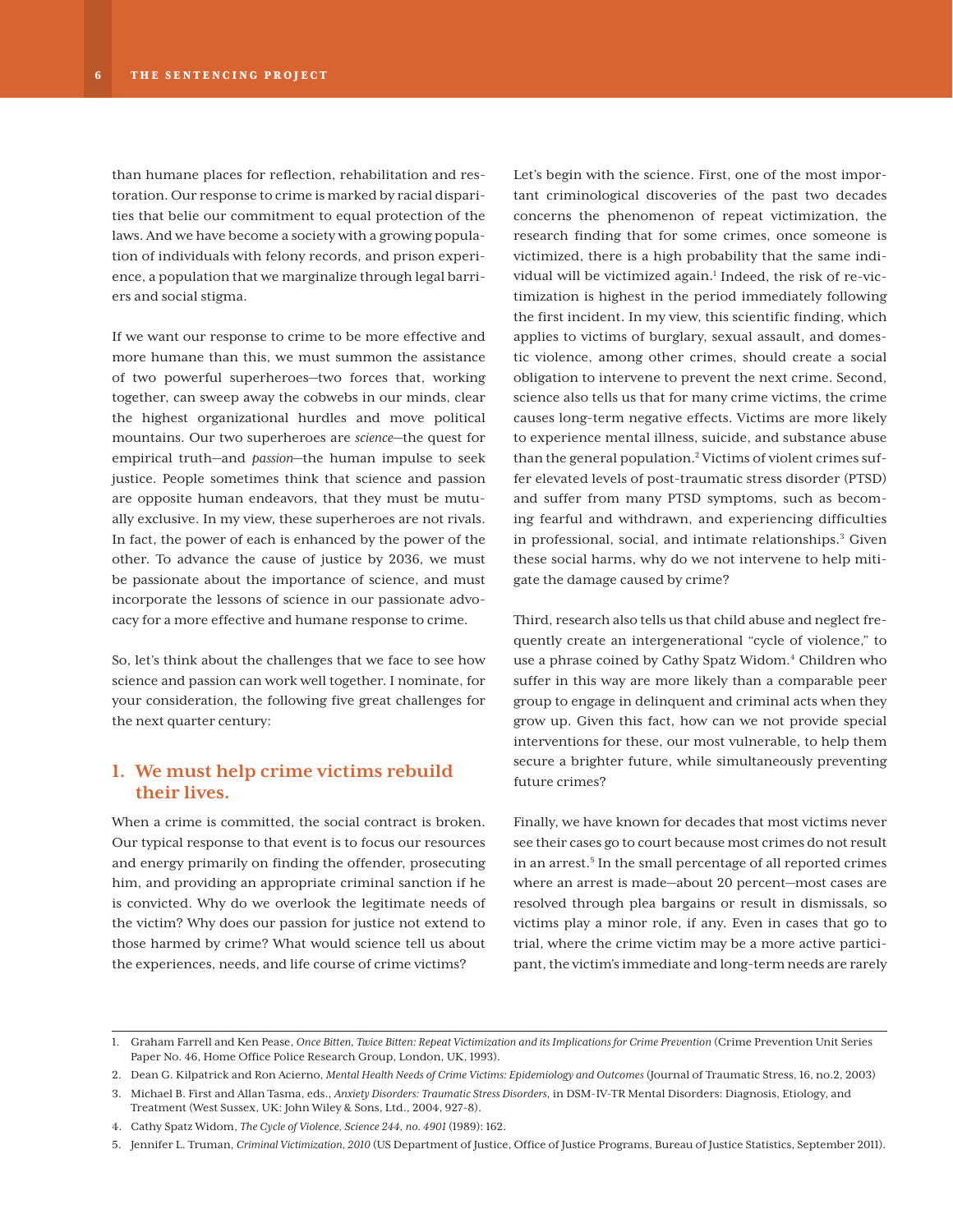addressed. Given this statistical reality, why have we focused so much attention on the role of victims in criminal proceedings, at the expense of devising a societal response to all victims, whether or not the offender is ever arrested and prosecuted? Where is our passion, our concern for human suffering, our sense of justice?

My thinking on this topic has been influenced, I hasten to acknowledge, by the work of my wife, Susan Herman, who developed the concept of Parallel Justice.<sup>6</sup> According to the principles of Parallel Justice, we should not conceptualize our response to crime victims simply as an act of charity, nor merely through the creation of rights in criminal proceedings. Rather, the concept of Parallel Justice requires that we respond to victims more effectively, and more humanely, because the pursuit of justice requires it.

The science is clear. A more effective response to victims will reduce repeat victimization and future offending. It will prevent long-lasting social harms and repair the social fabric. We can hypothesize that a more humane response to crime victims would enhance their respect for the rule of law and would reduce the overall retributive mood in our country. So we need to ask ourselves why we have not taken the needs of crime victims seriously. Unfortunately, we have created a two-track world that sees the interests of victims and offenders as oppositional, that counts individuals as either victim advocates or justice reform advocates, that pits the suffering of prisoners against the suffering of victims. We are a better nation than this history suggests. Between today and 2036, we must expand our concept of justice to embrace a societal obligation to those harmed by crime. Our passion for justice, working in tandem with strong science, will lead the way.

### **2. We must pursue a focused and scientific crime prevention agenda.**

We are fortunate to be meeting at a time when the crime rates in America are at historic lows. There are two distinct narratives about crime trends in America. The story of violent crime is well known. After a decline in the early 1980s, rates of violence in America spiked upward starting

in the mid-1980s with the introduction of crack cocaine in America's cities.<sup>7</sup> Then, as that epidemic subsided, violent crime rates started a historic decline, dropping to rates lower than those seen in the 1960s, with another 12 percent decline from 2009 to 2010 reported by the FBI.<sup>8</sup> Less well known is the story of property crime, which has been in steady decline since the early 1970s. Our rates of property crime today are half their level when the decline started. These are remarkable stories. Who among us—particularly those working in this field for the past 25 years would have thought we could stand in our nation's capital and say that crime rates are at their lowest levels in our professional lifetimes?

I draw three lessons from this story. First, we need a much better understanding of why this happened. I can think of no stronger indictment of our field than this: we do not have a satisfactory, much less a sophisticated, understanding of the reasons that crime has increased and decreased so dramatically. Imagine we were meeting at a medical convention, noting that the incidence of one type of cancer had dropped in half since 1970, and another type of cancer devastated

If we want our response to crime to be more effective and more humane, we must summon the assistance of two powerful superheroes… science—the quest for empirical truth—and passion—the human impulse to seek justice.

America's inner cities, particularly its communities of color, for several years, then dropped precipitously. Would we not expect the medical research community to have a deep understanding of what happened, what treatments worked, what environmental factors influenced these results, and which strains of these cancers proved particularly resistant? Of course we would.

So, the crime scientists among us need to get to work, with appropriate funding from foundations and the federal government, to help us understand our own history of crime trends. And, looking forward, we need to develop a

8. Truman, 2011.

<sup>6.</sup> Susan Herman, *Parallel Justice for Victims of Crime* (National Center for Victims of Crime, 2010).

<sup>7.</sup> Arthur S. Goldberger and Richard Rosenfeld, Editors, Committee on *Understanding Crime Trends, Understanding Crime Trends: Workshop Report,* (The National Research Council, 2008).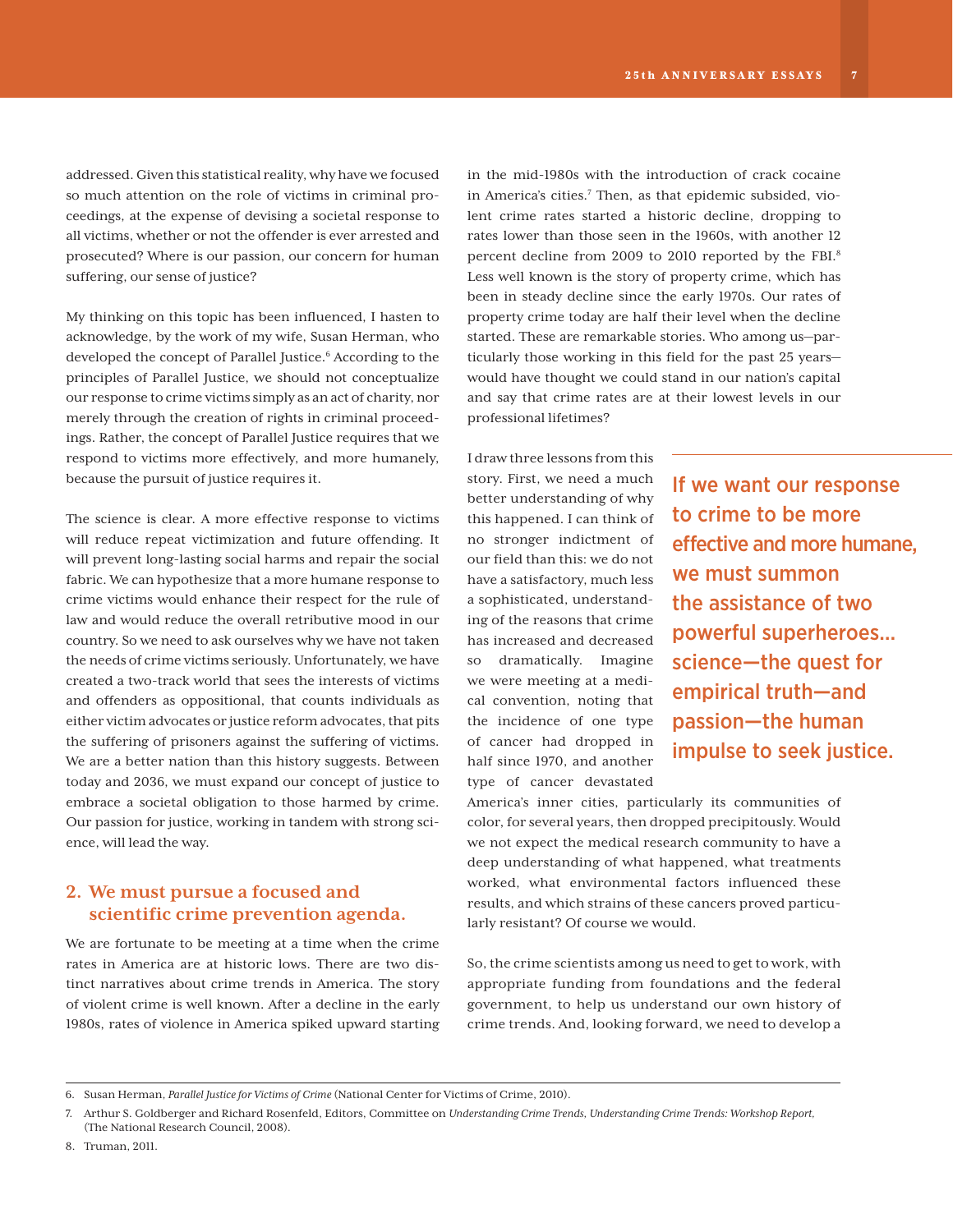much more sophisticated data infrastructure to allow us to track crime trends in real time.<sup>9</sup> Think about this the next time you hear about a business report on television: If economists can tell us which sectors of the economy were growing or declining last month, certainly we can build a data infrastructure to help us understand crime trends last year.

A second lesson: we need to rethink what we mean by "crime prevention." Too often we narrowly define "crime prevention" only in terms of programmatic investments in young people to help them lead more productive, prosocial lives. But clearly, over the past forty years, this historic decline in crime rates has not come about because we invested massively in programs that helped our young people avoid criminal activity. Other policy choices have also made a difference. Let me give one example: according to a provocative new book by Frank Zimring on the crime decline in New York City, that city's auto theft rate in 2008 is 6 percent—*6 percent*—of what it was in 1990.10 How were those crimes prevented? How much can be attributed to changes in safety practices and theft-prevention technologies developed by the auto industry, by new federal regulations requiring marking of auto parts to deter the operation of chop shops, and by more effective police investigations? My point is simple: a rigorous, scientific exploration of changes in crime rates will identify a broad set of practices that prevent crime, assign costs and benefits to those practices, and hopefully help us invest money and political capital in those crime prevention strategies that are proven to reduce harm. If we are passionate about reducing our crime rates even further by 2036, we will broaden our frame of reference and bring many more sectors of our society to the crime prevention table.

There's a third, uncomfortable lesson of the great American crime decline: we have no reason to be complacent. The rates of lethal violence in America are still higher than in Europe, by a factor of five. (Our rates of property crime are, we should note, lower than in Europe.) And, if we were ruthless about our science, we must confront the reality that violent crime is highly concentrated in a small number of communities of color in urban America, and in those communities is concentrated among a small number of young men. These men are at high risk of being both victims of violence and agents of violence.

Let me cite some data that make the point. A few years ago, John Klofas, a professor at the Rochester Institute of Technology, examined that city's homicide data to determine who was at the highest risk of being killed. <sup>11</sup> At the time of his research, the homicide rate for the nation as a whole was 8 per 100,000. Among those aged 15–19, it was nearly triple that: 22 per 100,000. Among males in that age group, it was more than quadruple the national rate, or 36 per 100,000. For African-American males aged 15–19 in Rochester, it was 264 per 100,000. Finally, for African-American males aged 15–19 in the "high-crime crescent," the most dangerous neighborhood in Rochester, the homicide rate was 520 per 100,000, or 65 times the national rate.

More recently, Andrew Papachristos of the University of Massachusetts, Amherst, took this approach one step further. Using a database including all young men involved in criminally active groups in a high crime Chicago neighborhood, Dr. Papachristos calculated that the homicide rate within these groups was 3,000 per 100,000, or 375 times the national rate.<sup>12</sup> This kind of social network analysis is not just about victimization rates. The 1,593 people included in Papachristos' analysis were also responsible for 75 percent of the homicides in this neighborhood. This rate of killing constitutes a national crisis, yet we turn a blind eye to this reality, lulled into inaction by our selfcongratulatory sense of progress and our collective unwillingness to get serious about the issue of violence in inner city communities of color.

<sup>9.</sup> At a minimum, a robust national data infrastructure to track crime trends would include: an expanded National Crime Victimization Survey (NCVS) so that the victimization trends could be tracked in the 75 largest cities of America; an expanded Arrestee Drug Abuse Monitoring (ADAM) system in those 75 cities, as proposed by the Department of Justice fifteen years ago, to track trends in drug use, gun use, intergroup violence and other variables among the arrestee population; and federally-administered annual recidivism reports for all 50 states to track arrest rates among those under community supervision.

<sup>10.</sup> Franklin E. Zimring, *The City that Became Safe: New York and the Future of Crime Control* (Oxford: Oxford University Press, 2011).

<sup>11.</sup> John M. Klofas, Christopher Delaney, and Tisha Smith, *Strategic Approaches to Community Safety Initiative (SACSI) in Rochester, NY* (US Dept. of Justice, National Institute of Justice, 2005) as referenced in: Jeremy Travis, *New Strategies for Combating Violent Crime: Drawing Lessons from Recent Experience* (Testimony before the U.S. Senate Judiciary Committee, Washington, DC, September 10, 2008).

<sup>12.</sup> Andrew Papachristos, *The Small World of Murder* (retrieved from the World Wide Web on October 7, 2011: http://www.papachristos.org/Small\_World.html).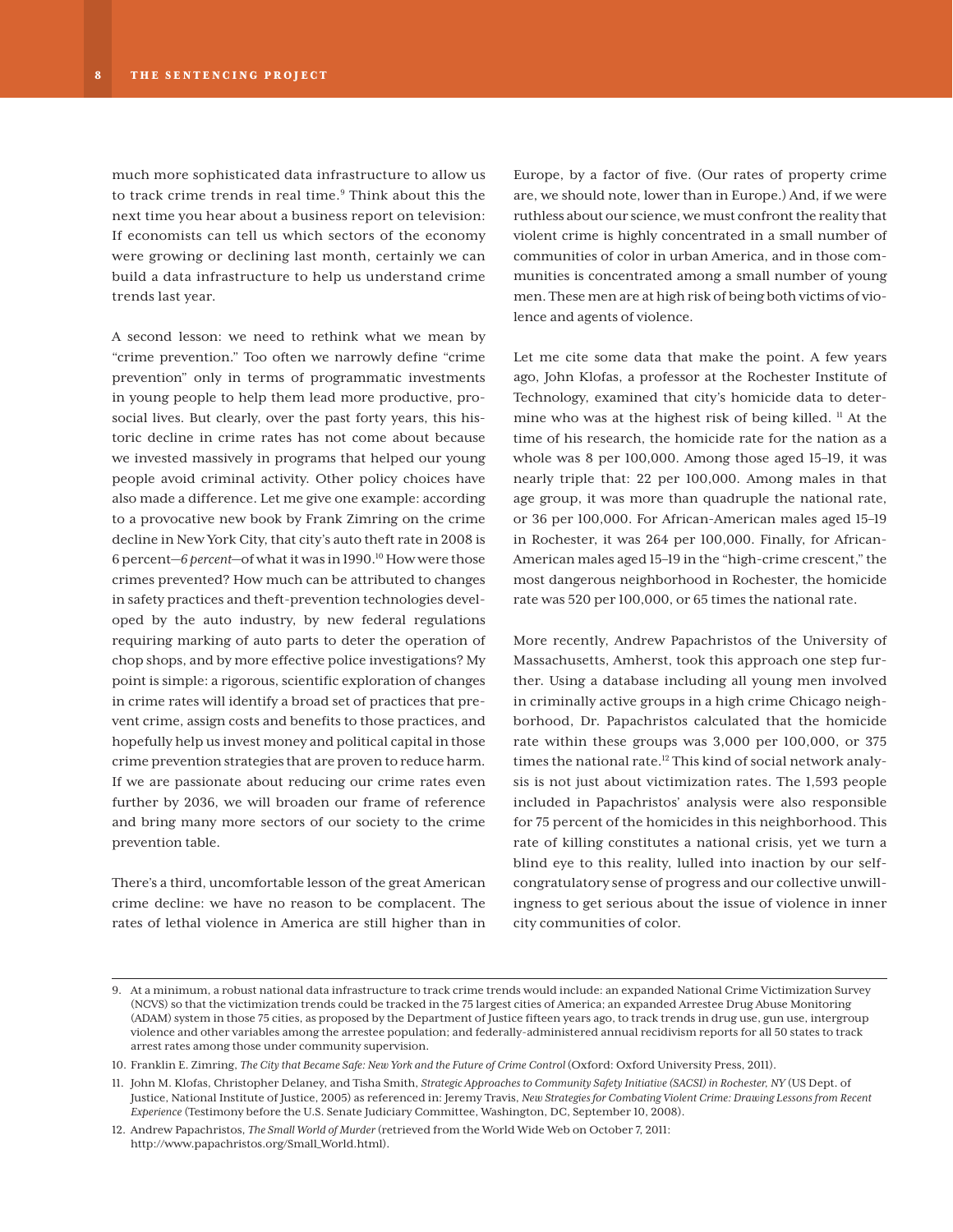To reduce rates of violence in America over the next quarter century, we must tackle this phenomenon head on. I strongly recommend that we embrace and replicate the focused deterrence strategies developed by David Kennedy, a Professor at John Jay College of Criminal Justice.13 First tested in Boston 15 years ago to address youth violence, then expanded to drug markets in High Point, North Carolina, and now being implemented in 70 cities across the country through the National Network for Safe Communities, these strategies have been proven highly effective at reducing group violence—typically by 40–50 percent—and virtually eliminating overt drug markets. These strategies have two other benefits—they reduce incarceration rates, and promote a process of racial reconciliation between police and communities of color. If we are serious about creating communities that are safer and more just, we will insist that these strategies are replicated nationwide.<sup>14</sup>

A scientifically based crime prevention agenda would simultaneously expand our vision to incorporate the many ways crimes are prevented, while focusing laser-like on the neighborhoods and individuals at highest risk of the most extreme violence. On this latter point, strong science will direct us, but passionate advocacy is necessary to win the day. Unfortunately, American society is not sympathetic to the argument that, because young African-American men, many of them involved in crime themselves, are at greatest risk of being killed, we should therefore devote our greatest resources to preventing those crimes. To advance that agenda we must overcome barriers of racism, fear, and stereotyping. But if our crime policy is to be more effective and more humane, we must bring all our tools—science and passion—to the task.

### **3. We must use science to develop professional standards for the justice system.**

One of the most important recent developments in social policy generally—and in crime policy specifically—has been the embrace of the notion of "evidence-based practices." The Office of Management and Budget has adopted this mantra with gusto. The Office of Justice Programs in the Justice Department has joined the chorus. George Mason University now hosts a Center for Evidence-based Crime Policy. With some reservations, I applaud this development. Rather than discuss my reservations, however, I would like

to challenge us to imagine the world of 2036, when we hopefully will have much more evidence about what works and what doesn't, and ask ourselves this question: How will we enforce the science of effectiveness? How do we ensure that practice follows research, and criminal justice agencies are held to evidence-based standards?

One of the most important recent developments in social policy generally and in crime policy specifically—has been the embrace of the notion of "evidencebased practices."

In imagining this new world, we are immediately confronted with the realities

of our federal system in which the states are primarily responsible for criminal justice operations. Granted, we have some national standards of practice imposed by federal courts through constitutional interpretations—think of the Miranda warnings, required of all police agencies. We have other standards imposed by federal oversight agencies—think of the FBI's reporting guidelines for the Uniform Crime Reports. Yet, as a general matter, we shy away from federally imposed standards of practice. Must it always be so? Can we create a national framework in which certain standards of practice, validated by strong science, have equal force and effect across the country?

This dilemma was highlighted recently by a court ruling in New Jersey<sup>15</sup> and a research report issued by the American Judicature Society.16 Both examined the same issue—the unreliability of eyewitness memory. As we know from hundreds of exonerations based on DNA analysis, errors attributable to faulty eyewitness memory can result in serious miscarriages of justice. Hundreds—perhaps thousands—of individuals have spent years in America's prisons for crimes they did not

<sup>13.</sup> David Kennedy, *Don't Shoot: One Man, A Street Fellowship, and the End of Violence in Inner-City America* (New York: Bloombury USA, 2011).

<sup>14.</sup> The National Network for Safe Communities, housed at John Jay College for Criminal Justice, is dedicated to working with jurisdictions to implement these focused deterrence strategies and to incorporating them into national practice. See www.nnscommunities.org.

<sup>15.</sup> *State v. Larry R. Henderson* (A-8-08)(062218) (2011).

<sup>16.</sup> Gary L. Wells, Nancy K. Steblay, & Jennifer Dysart, *A Test of the Simultaneous vs. Sequential Lineup Methods: An Initial Report of the AJS National Eyewitness Identification Field Studies* (American Judicature Society, 2011).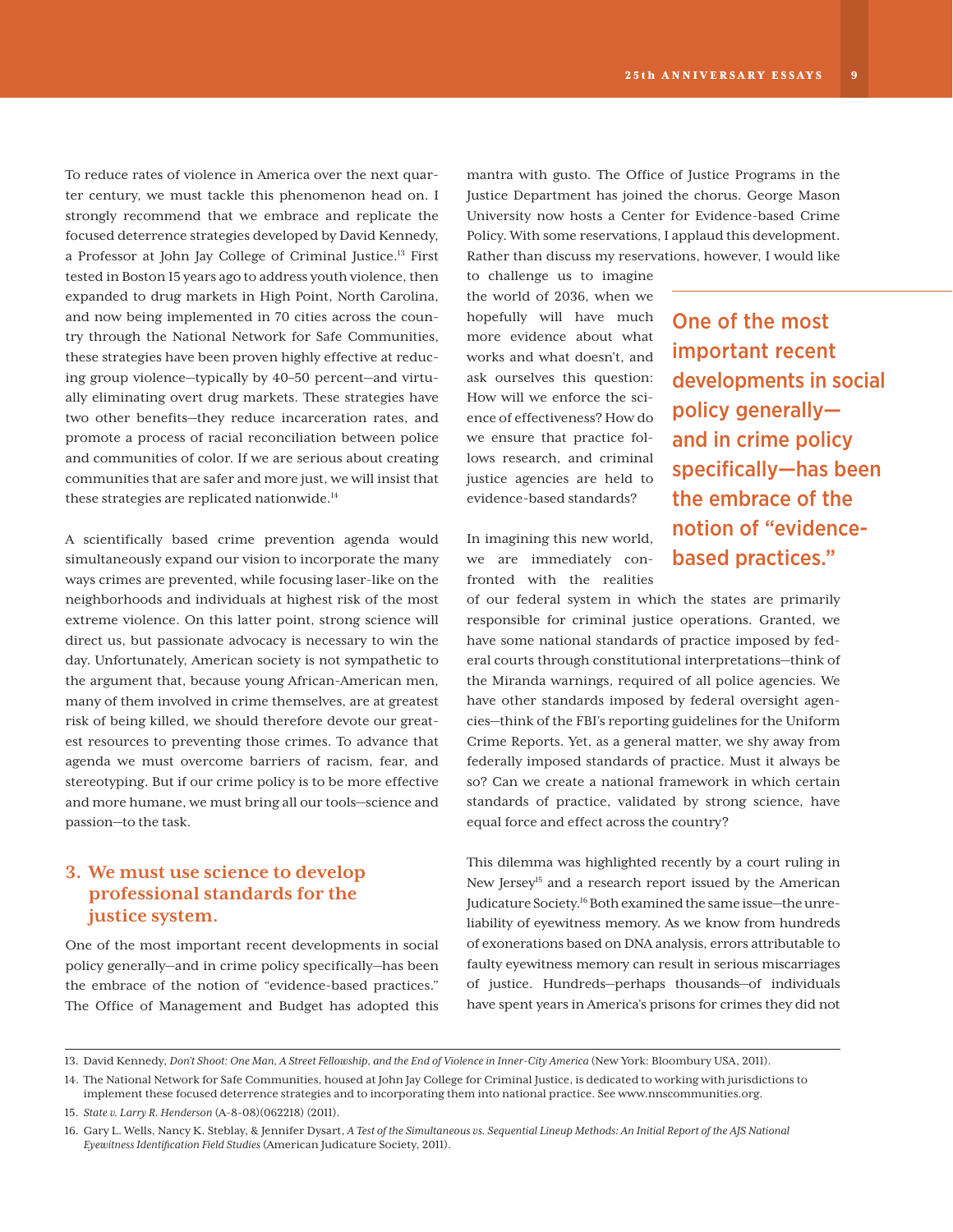commit. Some may have been put to death. But we also know from strong scientific studies that eyewitness evidence can be gathered in a way that reduces the likelihood of error, without compromising our ability to identify the true suspect.<sup>17</sup> This method is called "sequential, double-blind," meaning that the witness sees possible suspects (either in lineups or in photos) one after another, and that the procedure is administered by someone with no connection to the investigation. The power of this method was conclusively demonstrated in the field experiment conducted by AJS.

But now we face a significant question: How do we, as a nation, ensure that all investigations involving eyewitness evidence are conducted according to this proven procedure? In the *Henderson* case, the New Jersey Supreme Court established standards for that state, with commendable reference to the strong scientific basis for those standards.<sup>18</sup> Perhaps the U. S. Supreme Court will issue a similar, Miranda-like ruling, but let's not count on this outcome. In the meantime, what should be the rule in states other than New Jersey? In those states, will we allow innocent defendants to be convicted and sentenced to prison terms based on faulty eyewitness identification as our sacrifice on the altar of federalism?

In less dramatic terms, we have faced this question before. To cite well-known examples, we continue to fund DARE, "scared straight" programs, and batterers' interventions long after research has shown they are ineffective. On a broader scale, we fund programs of unknown effectiveness that have never been rigorously tested. And even when we have competent evaluations in hand, we care little about effect sizes (does the program make a big or small difference?) and even less about cost-benefit analysis (did the positive program effects more than offset the cost of the program?). In making the case for strong crime science, I turn again to the medical model for an analogy. Imagine that medical research had found an effective treatment of migraines. Wouldn't we expect the entire medical profession to adopt that procedure? Wouldn't we be shocked if a

migraine patient in Washington was told that, even though the treatment is available in New Jersey, we will wait until we validate it in Washington? Imagine if the Washington doctor said something we hear too often in the criminal justice world: "Well, migraines in Washington are just different and anything they learn in New Jersey won't work here."

We cannot alter our federalist structure of government, but we can develop a robust concept of justice professionalism, in which policies and practices of proven effectiveness are adopted by police, prosecutors, judges, corrections, service and treatment providers. We need a professional ethic that views failure to adopt those proven policies and practices as a form of justice malpractice.<sup>19</sup> As our science becomes stronger, and our evidence base becomes deeper, we need to be passionate about demanding that the agencies of justice follow the dictates of science.

### **4. We must rethink the role of the criminal sanction.**

One of the great advances in our profession came nearly a half century ago when the President's Commission on Law Enforcement and Administration of Justice specified, for the first time, the complex interactions of the agencies that comprise the "criminal justice system." 20 This system is now depicted in the famous chart, resembling a funnel, with the number of crimes committed on the left hand side, the operations of police, prosecutors, and courts in the middle, and prisons and community corrections on the right hand side.

This portrayal of the criminal justice system may have clarified the working relationships of those agencies, but it created a new problem: the "case" has become our unit of analysis. We focus our attention on the cases that move down the assembly line of the justice system, from the outbox of one agency to the inbox of another.<sup>21</sup> Over the past 20 years, another metaphor has emerged, one that stands in stark contrast to the image of the assembly line. In this

<sup>17.</sup> Elizabeth F. Loftus, James M. Doyle, & Jennifer E. Dysart, *Eyewitness Testimony: Civil and Criminal* (Newark, NJ: Lexis Nexis, 2007).

<sup>18.</sup> *State v. Larry R. Henderson* (A-8-08)(062218) (2011).

<sup>19.</sup> Christopher Stone, Guggenheim Professor of Practice at Harvard's Kennedy School of Government, and I outlined a similar approach to professionalism in policing. One of the cornerstones of this "new professionalism" is the emergence of a framework of "national coherence" in the work of police agencies. Christopher Stone, Jeremy Travis, *Toward a New Professionalism in Policing* (Harvard: Harvard Kennedy School of Government, 2011).

<sup>20.</sup> The President's Commission on Law Enforcement and Administration of Justice, *The Challenge of Crime in a Free Society* (Washington, DC: Government Printing Office, February 1967).

<sup>21.</sup> Jeremy Travis, *Building Communities with Justice: Overcoming the Tyranny of the Funnel* (Keynote address delivered at the Marquette Law School Public Service Conference on the Future of Community Justice in Wisconsin on February 20, 2009).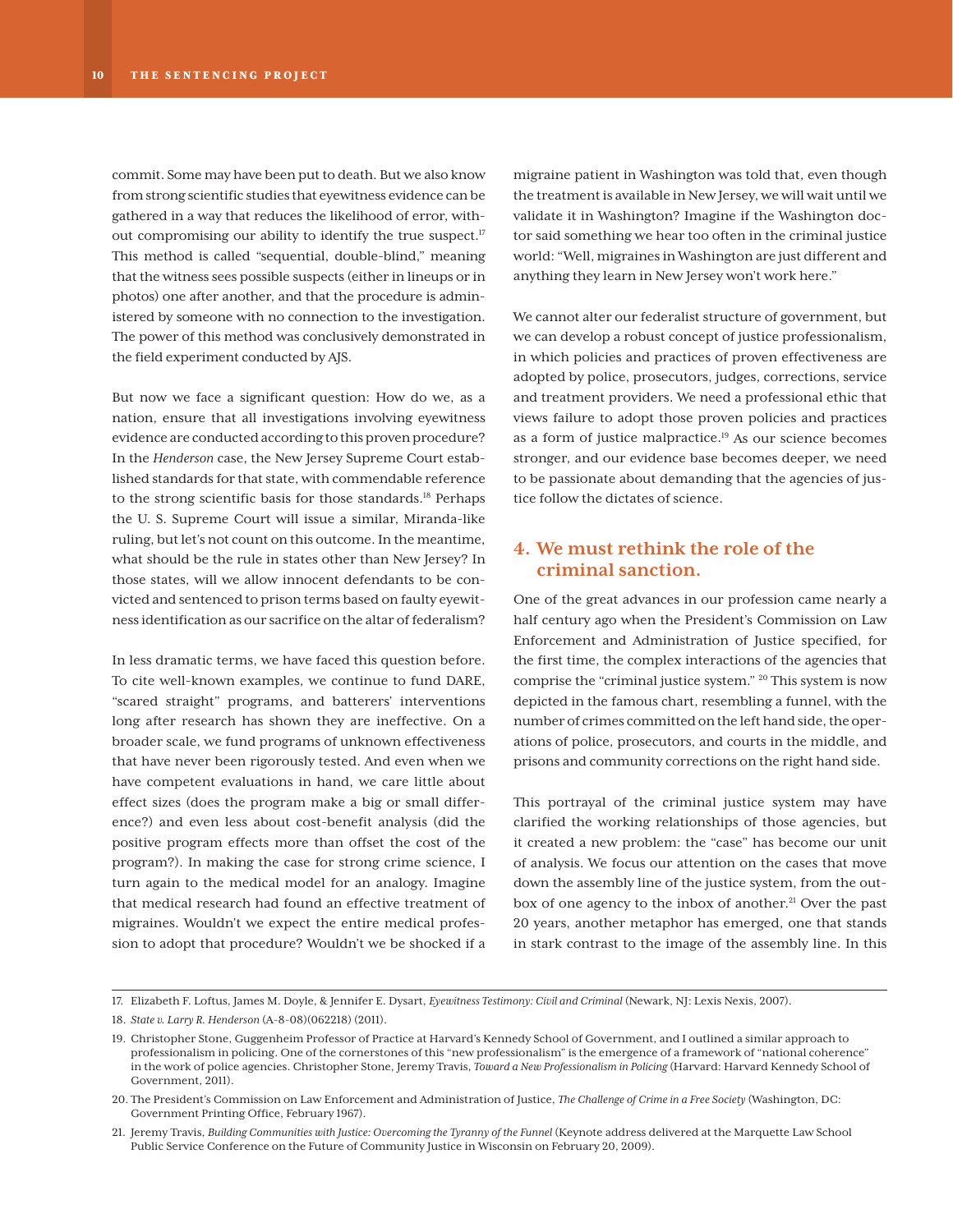metaphor, the agencies of the justice system are organized around a problem, not a case. Rather than the assembly line, this approach envisions a collaborative table at which the assets of various agencies are deployed to address an underlying problem, not just to determine the outcome in a criminal prosecution.

This new approach was first championed by the police, inspired by the pioneering work of Herman Goldstein, titled *Problem-Oriented Policing*. 22 Professor Goldstein said the unit of analysis for effective policing was a community problem, not a 911 call. This powerful insight led directly to the concept of "hot spots policing," which focuses police resources on addressing crime problems that are spatially concentrated.<sup>23</sup> In a broader sense, the problem-centered approach to crime lies at the heart of community policing, with its emphasis on community partnerships to address community problems.

A problem-oriented focus also led to the creation of the first drug court in Miami in 1989, the first community court in Manhattan in 1993, and a generation of innovative problem-solving courts addressing issues such as mental health, domestic violence, and drunk driving. $24$  This new way of thinking informs the work of David Kennedy, whose strategies were designed to address the problems of group violence and overt drug markets. It undergirds the premise of Project Hope, a highly successful project first launched in Hawaii designed to reduce drug use and crime among the community corrections population.25 It lies at the heart of the restorative justice movement, which convenes victims, offenders, and other stakeholders to address harms and repair relationships. Finally, this pragmatic approach to problems, not cases, provides the framework for the reentry movement, which is bringing new partners to the table to address the challenges faced by individuals leaving prison.<sup>26</sup>

In this new world, everyone's role is changing. In the focused deterrence work, probation officers are part of a strategy designed with police, prosecutors and community members in which their supervisory authority is used to achieve certain behavioral outcomes for probationers. In drug courts, prosecutors and defense attorneys collaborate with judges to impose minor criminal penalties on participants who violate their treatment terms. In Project Hope, drug tests are used explicitly to prevent drug use and cut recidivism, only secondarily to detect drug levels.

These initiatives challenge conventional wisdom. They envision a very different system, one that is more collaborative than adversarial. But they are even more revolution-

ary than that. At their core, they envision a very different role for the criminal sanction and the relationship between the criminal sanction and individual behavior. If, as in the case of drug courts, the behavior of drug addicts changes because of the pos-

### We should consider our current level of imprisonment a stain on our national conscience.

sibility of the imposition of a criminal sanction, why would we not defer more prosecutions and suspend more sentences? If, as in the case of the focused deterrence model, gang members and drug dealers no longer engage in violence (or drug dealing) because of the combination of peer pressure, community influence, and a credible threat that they will be arrested if the violence and drug dealing continues, why would we not package the criminal sanction this way more frequently?

I believe we are on the verge of a fundamental conceptual breakthrough. These problem-oriented innovations are showing us that if we apply the criminal sanction in a very parsimonious way, in combination with other interventions, we can reap enormous benefits in crime reduction and enhanced legitimacy of the justice system. These innovations, in turn, require us to reconsider our approach to sentencing, to become less rigid and less punitive. Finally, these problemsolving approaches show us how to engage more effectively

<sup>22.</sup> Herman Goldstein, *Problem-Oriented Policing* (New York: McGraw-Hill, 1990).

<sup>23.</sup> David Weisburd and Cody W. Telep, *Spatial Displacement and Diffusion of Crime Control Benefits Revisited: New Evidence on Why Crime Doesn't Just Move Around The Corner* (in N. Tilley and G. Farrell (eds.), The reasoning criminologist: Essays in honour of Ronald V. Clarke, New York: Routledge, 2011). This body of research was highlighted at the 2010 Stockholm Criminology Symposium at which time Professor David Weisburd received the Stockholm Prize in Criminology.

<sup>24.</sup> For a discussion of the problem-solving court movement, see: Greg Berman and John Feinblatt, *Good Courts: The Case for Problem-Solving Justice* (New York: The New Press, 2005).

<sup>25.</sup> Mark A.R.Kleiman, *When Brute Force Fails* (Princeton, NJ: Princeton University Press, 2009)

<sup>26.</sup> Jeremy Travis, *Reflections on the Reentry Movement* (Federal Sentencing Reporter, 20, no. 2, 1-4, 2007).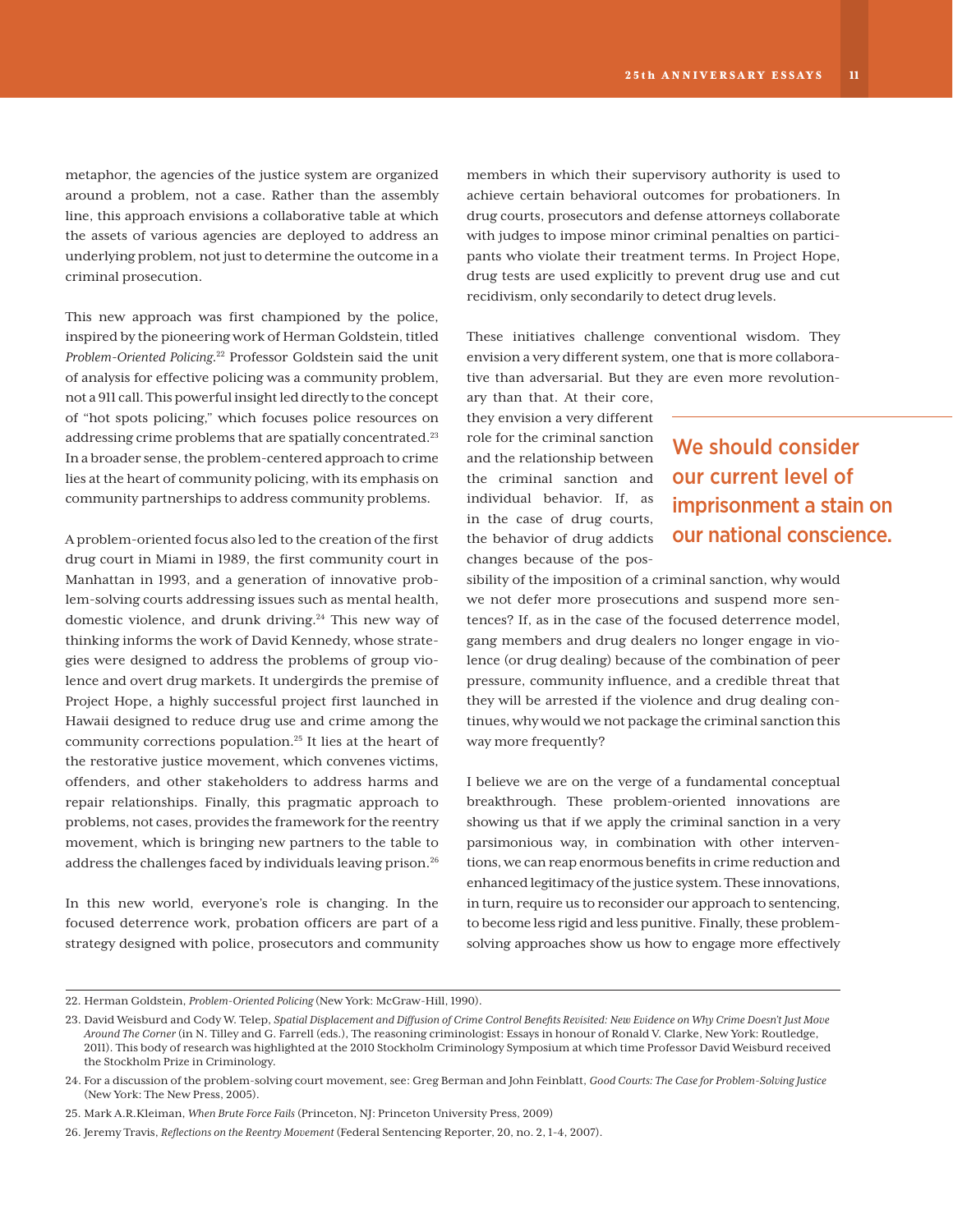the forces of informal social control—such as family, positive peer pressure, and community supports—so we can rely less on the forces of formal social control, such as arrest, prosecution and prison. In the future, if the science continues to support these interventions, and we are passionate about applying these lessons, the criminal justice system, as a mechanical assembly line, may be a relic of our past.

### **5. We must rethink a venerable American institution, the prison.**

Anyone who follows the work of The Sentencing Project knows the sobering facts. The rate of incarceration in America nearly quadrupled between 1980 and 2009.<sup>27</sup> America holds one quarter of the world's prisoners, even though we constitute only 5 percent of the world's population.<sup>28</sup> An African-American man faces a 1-in-3 lifetime chance of spending at least a year in prison.<sup>29</sup> In 1972, there were 200,000 people in our nation's prisons; we now have over 140,000 people serving life sentences alone.<sup>30</sup> In California, 20 percent of the prison population is serving a life sentence. In 2007, we spent \$44 billion on corrections, up from \$10.6 billion in 1987.<sup>31</sup> The number of people incarcerated in state prisons on drug offenses has increased at least by 550 percent over the past 20 years.<sup>32</sup> This year, approximately 735,000 individuals will leave state and federal prison, compared to fewer than 200,000 in 1980.<sup>33</sup>

We should quickly acknowledge that the era of prison growth in America might have ended. For the first time in nearly 40 years, the state prison population has actually declined.34 In some states prison populations have actually

declined substantially, led by California, Michigan, and New York, which have seen declines of 4,257, 3,260, and 1,699 respectively between 2008 and 2009.<sup>35</sup> We should also note that a number of states have significantly reduced their juvenile detention rates.<sup>36</sup> But these slight decreases should not be a cause for celebration. We have a long way to go to bring our incarceration rate into line with other Western democracies, or even our own history.

As Americans, we should be deeply troubled by the current state of affairs. In fact, I think we should consider our current level of imprisonment a stain on our national conscience. We can certainly criticize our high rate of incarceration on any number of policy grounds: Prisons are a very expensive response to crime. As a crime control strategy, imprisonment is highly inefficient, requiring lots of resources for very little benefit in terms of crime control. They have become part of the national landscape—literally, scattered throughout the land—and have become embedded in local economies. They are supported by powerful unions, fueled by corporate interests and perpetuated by the reality that some elected officials have become dependent on the economic and political benefits of having prisons in their districts.

But I would hope that our critique of the American experiment with high rates of incarceration would begin with a consideration of the human cost—a recognition that we have wasted hundreds of thousands of lives, subjected thousands of our fellow citizens to the inhumane treatment of solitary confinement, separated families in a modern version of the slave auction block, and consigned millions of Americans to

30. Ashley Nellis and Ryan S. King, *No Exit: The Expanding Use of Life Sentences in America* (The Sentencing Project, 2009, retrieved from the World Wide Web on October 7, 2011: http://www.sentencingproject.org/doc/publications/publications/inc\_noexitseptember2009.pdf).

- 33. The National Reentry Resource Center, Reentry Facts (retrieved from the World Wide Web on October 7, 2011: http://www.nationalreentryresourcecenter.org/facts#foot\_3).
- 34. The Pew Center on the States, *Prison Count 2010: State Population Declines for the First Time in 38 Years* (The Pew Research Center, retrieved from the World Wide Web on October 7, 2011: http://www.pewtrusts.org/uploadedFiles/Prison\_Count\_2010.pdf).

36. Jeffrey A. Butts and Douglas N. Evans, *Resolution, Reinvestment, and Realignment: Three Strategies for Changing Juvenile Justice* (John Jay College of Criminal Justice Research and Evaluation Center, September 2011).

<sup>27.</sup> Department of Justice, Office of Justice Programs, Bureau of Justice Statistics, *Incarceration rate 1980-2009* (retrieved from the World Wide Web on October 7, 2011: http://bjs.ojp.usdoj.gov/content/glance/tables/incrttab.cfm).

<sup>28.</sup> The Pew Charitable Trust Center, *1 in 100: Behind Bars in America 2008*. (Retrieved from the World Wide Web on October 7, 2011: http://www.pewcenteronthestates.org/uploadedFiles/8015PCTS\_Prison08\_FINAL\_2-1-1\_FORWEB.pdf.)

<sup>29.</sup> Thomas P. Bonczar and Allen J. Beck, *Prevalence of Imprisonment in the U.S. Population, 1974-2001*. Washington DC: U.S. Department of Justice; Office of Justice Programs; Bureau of Justice Statistics Special Report, 2003).

<sup>31.</sup> The Pew Charitable Trust Center, 2008.

<sup>32.</sup> Amanda Petteruti, Nastassia Walsh, and Tracy Velázquez, *Pruning Prisons: How Cutting Corrections Can Save Money and Protect Public Safety* (Justice Policy Institute, May 2009, retrieved from the World Wide Web on October 7, 2011: http://www.justicepolicy.org/images/upload/09\_05\_ REP\_PruningPrisons\_AC\_PS.pdf).

<sup>35.</sup> Ibid.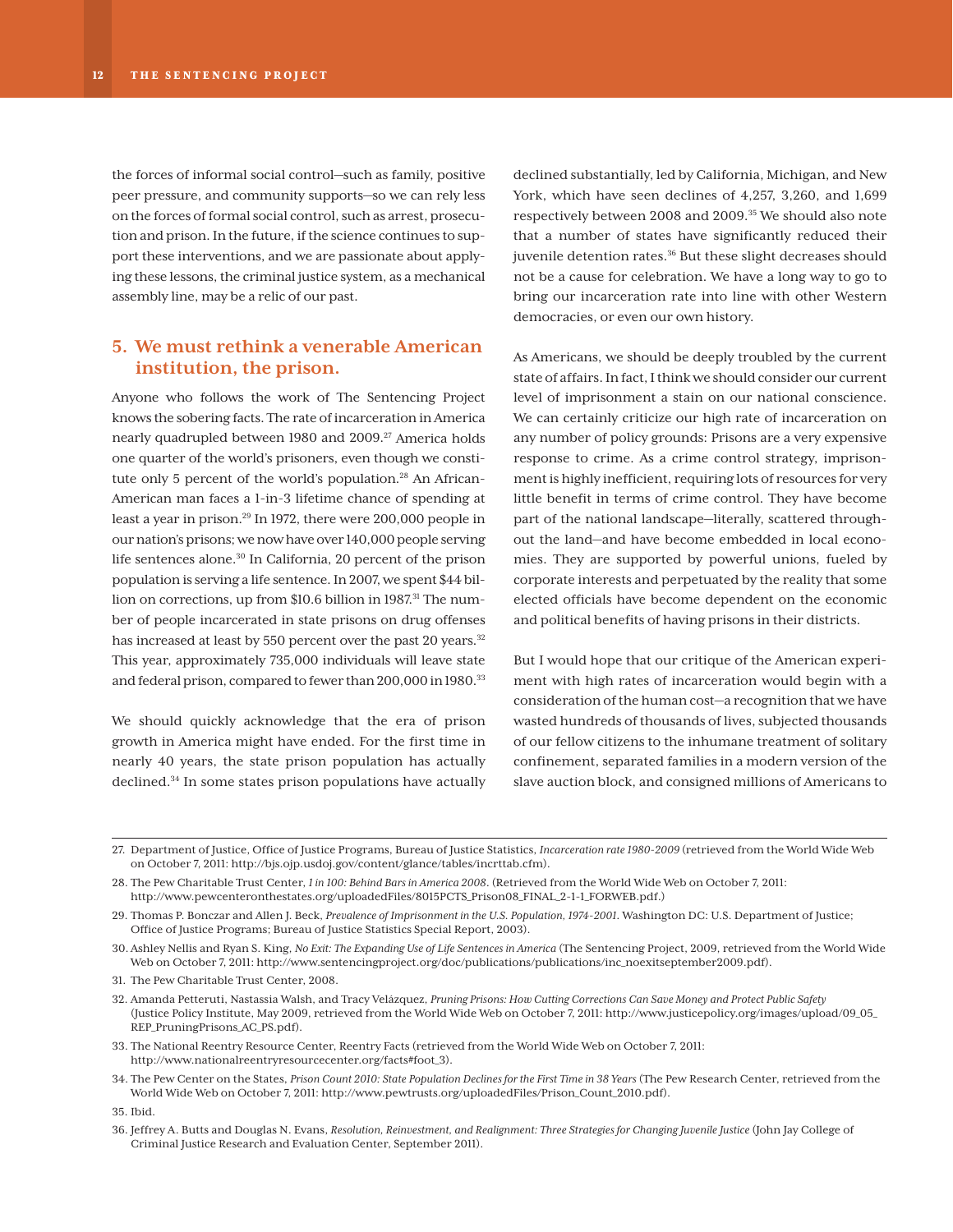a state of marginalized life, cut off from meaningful work, benefits, political participation and family support. Many years ago, as the system of apartheid was just being installed in South Africa, Alan Paton, a white South African author, wrote a novel describing the racial realities in that society with the memorable and powerful title, *Cry the Beloved Country*. When we look at our current imprisonment practices, we should have the same reaction: what has happened to our beloved country?

Turning around this quarter century experiment will take enormous help from our superheroes. We need strong science to show the impact of imprisonment on the people held in prisons, their families, and the communities they left behind. We need strong science to demonstrate the effectiveness of alternatives to incarceration, in-prison programs, reentry initiatives, and new approaches to community supervision.

But this is a policy area where even the strongest science will not be enough. We need to call upon our second superhero, passion, to play a primary role in promoting a system that is more humane. We need to remind people that prisons hold people, that millions of children are growing up without their parents, that corrections officers also live in prisons and must endure challenging circumstances, and that victims are not helped if the person who harmed them is simply incarcerated and neither the victim's nor the offender's needs are addressed.

Of the five challenges I have offered this morning, this is the toughest. I would suggest that we start with a clean slate, asking the deepest philosophical and jurisprudential questions. Why should anyone be sent to prison? Under what circumstances is the state authorized to deprive someone of their liberty? How long is long enough? If we had fewer prisons, how could the money saved be better invested—to help victims recover, provide alternatives to incarceration, to fund the tougher work of solving the problems that give rise to crime? Our biggest challenge will require our greatest feat of imagination. It will require the very best of our two superheroes, science and passion. It will require deep and sustained political work to persuade our elected officials that we need to reverse course and abandon our overreliance on prison as a response to crime.

The work that lies ahead builds on some sobering lessons from the past 25 years. We punish too much and heal too little. Too often, we isolate, rather than integrate, those who

have caused harm. Too often, we neglect, rather than comfort, those who have been harmed. Our over-reliance on the power of the state rather than the moral voice of family and community undermines the promise of our democracy. Yet, despite these realizations, we still face the next quarter century with hope—a fervent hope that in the next chapter of our history we can be more effective, and more humane, as we respond to crime; we can address the compelling problem of violence in our inner cities while reducing rates of incarceration and promoting racial reconciliation between the police and the policed, and we can return to rates of imprisonment that are consistent with our values as a nation. We have every reason to be optimistic about our future. In fact, when you think about it, the greatest reason for optimism is that so many Americans, like the people in this room, working around the country with organizations like The Sentencing Project, are so fiercely committed to justice. Keep up the good work.

Thank you.

*Jeremy Travis is President of John Jay College of Criminal Justice. Formerly, he directed the National Institute of Justice, the research arm of the U.S. Department of Justice, and was Senior Fellow affiliated with the Justice Policy Center at the Urban Institute.*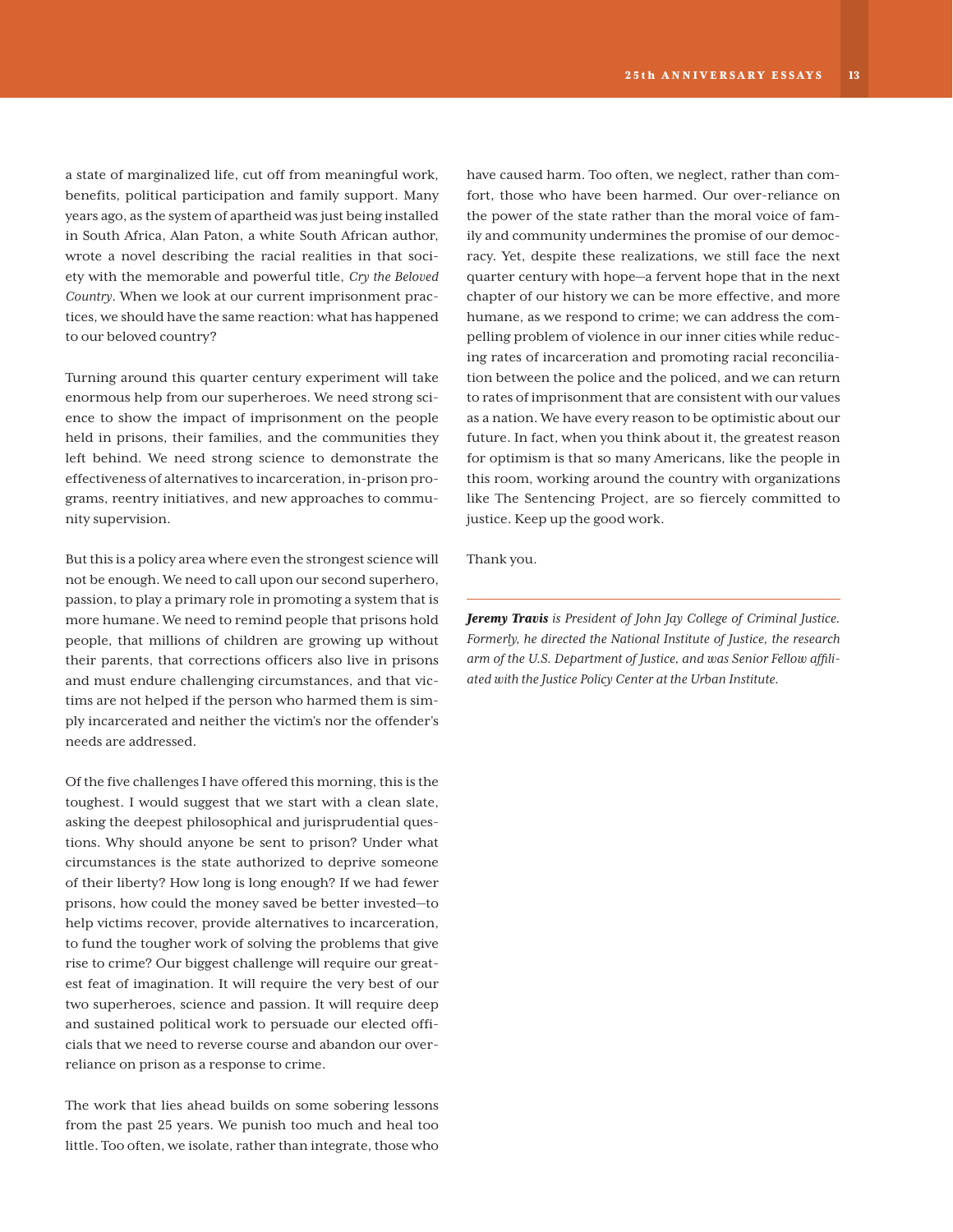### A Visionary Criminal Justice System Our Unprecedented Opportunity

By Alan Jenkins

I believe that the U.S. criminal justice system of 2036 will be a visionary one, rooted in pragmatic solutions and positive values. It will keep us safe, promote rehabilitation and redemption, and uphold basic human rights like due process, equal protection under law, and freedom from unnecessary confinement.

I t will be built on facts and reason, rather than on political whims or sensational headlines. It will be smaller, smarter, and drastically less expensive—in large part because it will no longer be a substitute for social services, mental health care, drug abuse prevention, or immigration policy. And it will treat the people and communities it touches fairly and without bias. What a person looks like, her income or accent, will have no bearing on the justice she receives.

When people emerge from this modern system, they will have stronger skills and inner resources than when they entered, and they will have affirmative opportunities to succeed. Obstacles to higher education, affordable housing, gainful employment, and political participation that make up today's status quo will have toppled. And systems will exist affirmatively to aid in people's transition into free society. The American public will demand these changes as crucial to upholding our national values and advancing our societal interests.

Today, we are clearly far from that vision. Yet, research and experience show that we now have the best chance in generations of achieving it. American public opinion, political will, and media discourse are more open to transformative, positive reform of our justice system than anyone could have predicted at the end of the 20th century.

A 2006 survey by the National Center for State Courts, for example, showed that crime was regarded as the country's top problem by only 2 percent of Americans, while another 2 percent considered illegal drugs to be the top problem. By contrast, in 1993, crime topped a majority of the U.S. public's list.

According to the NCSC survey, and others, 58 percent of Americans favor prevention and rehabilitation as the best way to deal with crime over enforcement and punishment, and 8 in 10 believe something can be done to turn someone into a productive citizen after they've committed a crime. By a huge margin (76 percent vs. 19 percent), the public prefers to spend tax dollars on programs that prevent crime rather than building more prisons.

While the death penalty remains popular standing alone, a 2010 poll commissioned by the Death Penalty Information Center found that 61 percent of voters favor clear alternatives like life in prison with restitution to victims' families.

And, more so than in past years, significant segments of the public also see bias based on race and income as real and troubling problems. Large majorities, moreover, see socioeconomic bias in the system. These are still tough debates, but ones we can win.

Low crime rates, diminished crime reporting by many news outlets, rising budget pressures, and smart communications by advocates have driven this shift in public opinion. That mix has made possible changes that seemed unthinkable a decade ago: reform of New York's Rockefeller drug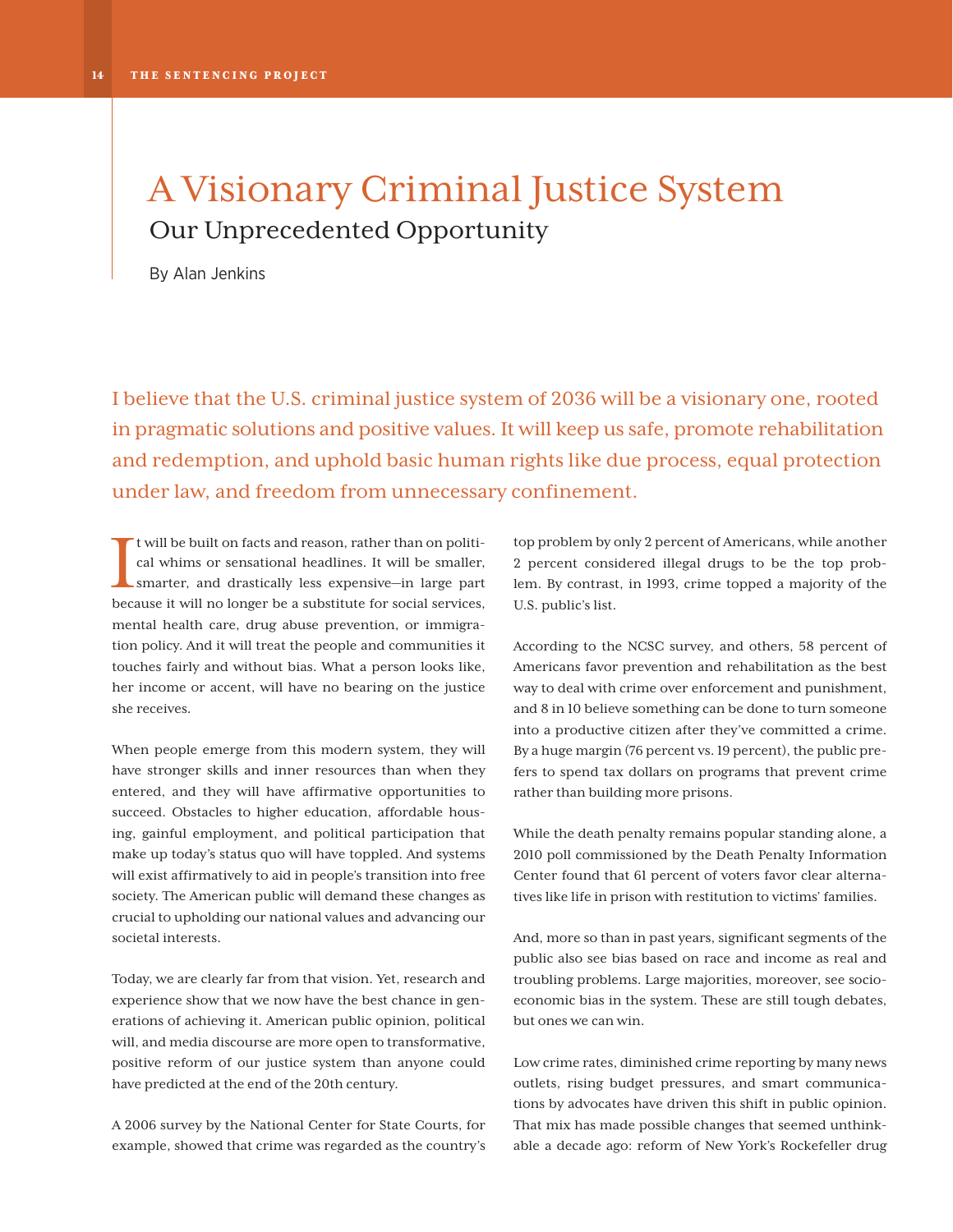laws, reentry and drug treatment alternatives in Texas, restoration of voting rights in Rhode Island, abolition of the death penalty in multiple states, lessening of federal crack/ powder cocaine sentencing disparities, and the bipartisan Second Chance Act.

Moving toward a model criminal justice system, then, is more achievable today than at any time in recent memory. Now is the time to build on public support and channel it toward more transformative change. That means adding a more effective and collaborative *communications strategy* to the innovative advocacy, organizing, litigation, research, and policy analysis that reformers are already pursuing around the country.

While the details of a 21st century communications strategy are beyond the scope of this essay, research and experience point to a number of important elements:

First is a compelling narrative rooted in shared values. A narrative is an overarching Big Story in which diverse audiences can see their own values. Through most of the last half-century, a law and order, "tough on crime" narrative dominated. A new, positive narrative would be rooted in the themes of prevention, rehabilitation, public safety, and opportunity. Values like equal justice, due process, redemption, and human rights also have a role in this new Big Story, as does a positive role for government. The new narrative must be informed by public opinion research and a rapidly evolving media landscape, but it must ultimately be crafted by advocates, experts, and people directly affected by the system, linking their values and experiences with those of their audiences.

Second is an echo chamber that repeats the basic narrative, in different forms and through different vehicles, to key audiences, conveying to Americans why it's in their interest to demand smart reform. Criminal justice advocates and our allies include major civic organizations, faith and business leaders, high-ranking officials in both parties, scholars, law enforcement officers, celebrities, and others with a broad reach and significant credibility.

Third is being rigorously solution-oriented. Americans are in no mood to hear about new, unsolvable problems. But if offered understandable, positive approaches that connect with their values and advance genuine public safety, most will come to support those approaches over the status quo.

Fourth, is speaking explicitly and effectively about racial inequality and its solutions. Research by Drew Westen and others shows that while many Americans are uncomfortable talking about race, their conscious values around racial equality are far more positive and productive than their subconscious fears and biases. Americans are more aware of, and concerned about, racially disparate treatment in the

criminal justice system than they are of bias in any other sector. Because opponents of criminal justice reform so often play on implicit biases, reformers must explicitly invoke the public's conscious values of equal opportunity and the fair administration of justice in order to win the day.

Americans are more aware of, and concerned about, racially disparate treatment in the criminal justice system than they are of bias in any other sector.

The final point is remembering the power of culture. Throughout America's his-

tory, cultural change has helped to usher in transformative policy change. Whether from books like *The Jungle*, icons like Jackie Robinson, images like those from Gordon Parks, or lyrics like those of Billie Holiday, culture has played an invaluable role in building movements and inspiring action. Today's artistic landscape includes its own cultural pathfinders, and those of us in the profession of policy change must work harder to engage and support them, just as they clear the path for our own efforts.

The road toward a visionary criminal justice system is a rocky one, and could be washed away by changing events or attitudes. But I see an unprecedented opportunity to traverse it, and to achieve transformative change.

*Alan Jenkins is Executive Director and Co-Founder of the Opportunity Agenda, a public interest organization dedicated to building the national will to expand opportunity in America. He has previously held positions at the Ford Foundation, the U.S. Department of Justice, and the NAACP Legal Defense and Education fund.*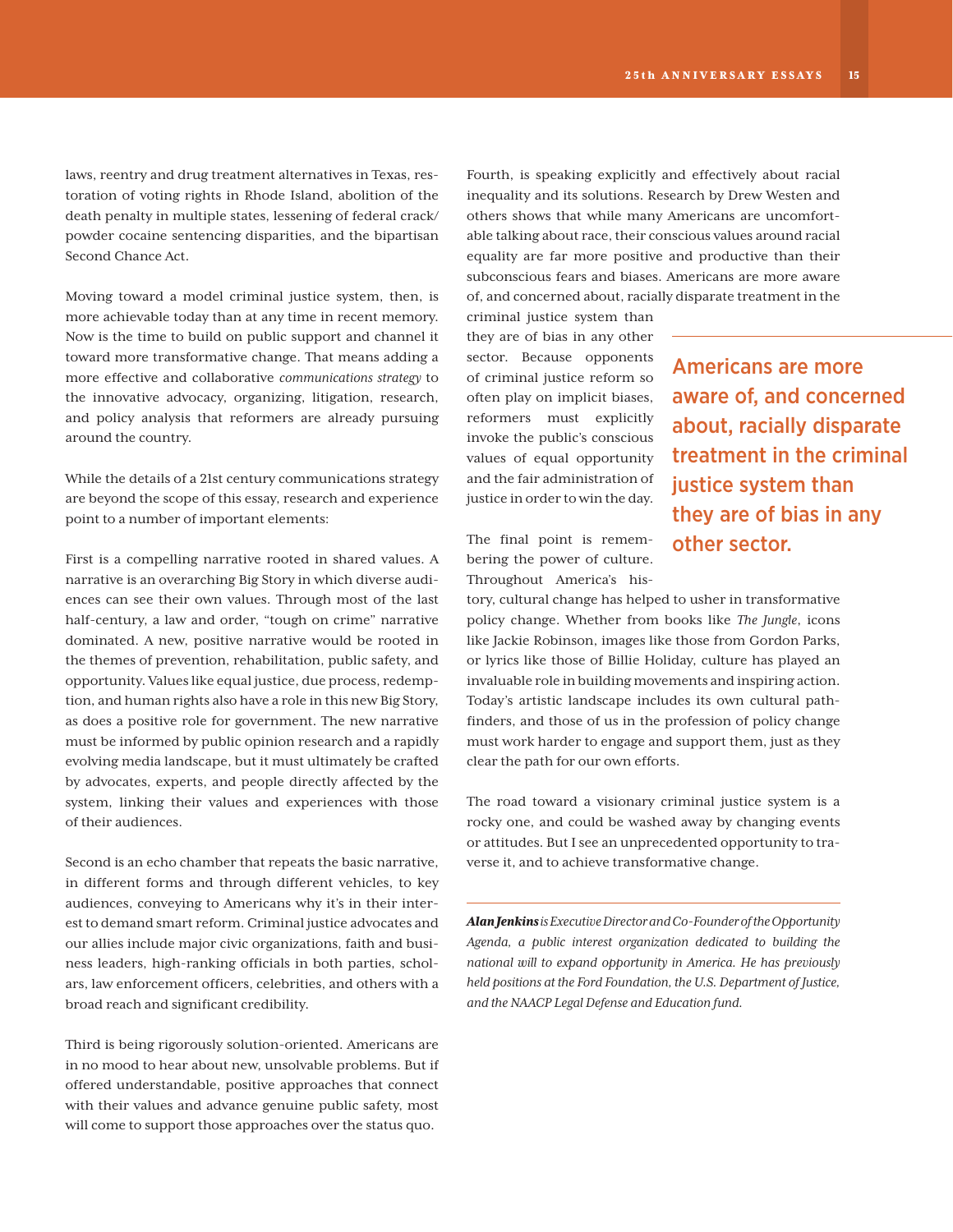### The Human Rights Paradigm The Foundation for a Criminal Justice System We Can Be Proud Of

By Jamie Fellner

Criminal justice reformers are optimists. Every day we confront misguided policies rooted in politics, prejudice, anger, and fear. Without optimism we would throw up our hands in despair.

Ur optimism is, of course, tempered by skepticism.<br>We have learned that politicians are loath to give up<br>being "tough on crime." They too often resist an hon-<br>extensi topolity and wis of the country's deedes, long synonic We have learned that politicians are loath to give up being "tough on crime." They too often resist an honest cost-benefit analysis of the country's decades-long experiment in mass incarceration. They refuse to acknowledge that many anti-drug law enforcement practices undermine rather than empower vulnerable minority communities.

In recent years, the dire straits of state budgets have begun to push public officials in the United States to consider costsaving changes in the criminal justice system. Low crime rates help to provide political cover for such changes. It would be nice to think that aggressively (and senselessly) punitive crime policies may be nearing an end.

But I hope that in 25 years we will have accomplished more than a series of policy changes prompted by fiscal austerity. I hope we will also have persuaded the country that the nation deserves a criminal justice system it can be proud of, and that respect for human rights is the only way to get there.

As those who have read them know, the dry language of international human rights treaties isn't riveting. But, the treaties express the inspired—and inspiring—affirmation of the dignity of every human being. Most important in terms of criminal justice, they affirm dignity for those on either side of the law.

But are human rights really needed for criminal justice reform if the United States has constitutional rights? The

short answer is yes. Constitutionally protected rights are narrower in scope than human rights and they have been eviscerated by courts all too willing to defer to legislators, public officials, and those they claim to represent. For example:

1. Race discrimination. Both international human rights law and U.S. constitutional law prohibit racial discrimination. While both are violated by laws that explicitly permit or require adverse distinctions on the basis of race, only human rights law recognizes that *de facto* discrimination can and does occur without conscious intent. For example, unwarranted racial disparities in arrests for drug law violations may constitute prohibited discrimination even if no law enforcement official consciously seeks to treat black and white people differently.

In contrast, under U.S. constitutional jurisprudence, the absence of malign intent precludes a finding of unlawful discrimination. In an era of structural racism and guarded speech, how often can racist intent be proven? The constitution as interpreted in the courts thus offers scant protection against discriminatory law enforcement.

2. Excessive sentences. Within a human rights paradigm, a criminal conviction is not a license for whatever length sentence legislators choose. The human rights to liberty and to be free of cruel punishment would have little meaning if they could be sacrificed willy-nilly to lawmakers' whims. Sentences that are greatly disproportionate to the seriousness of the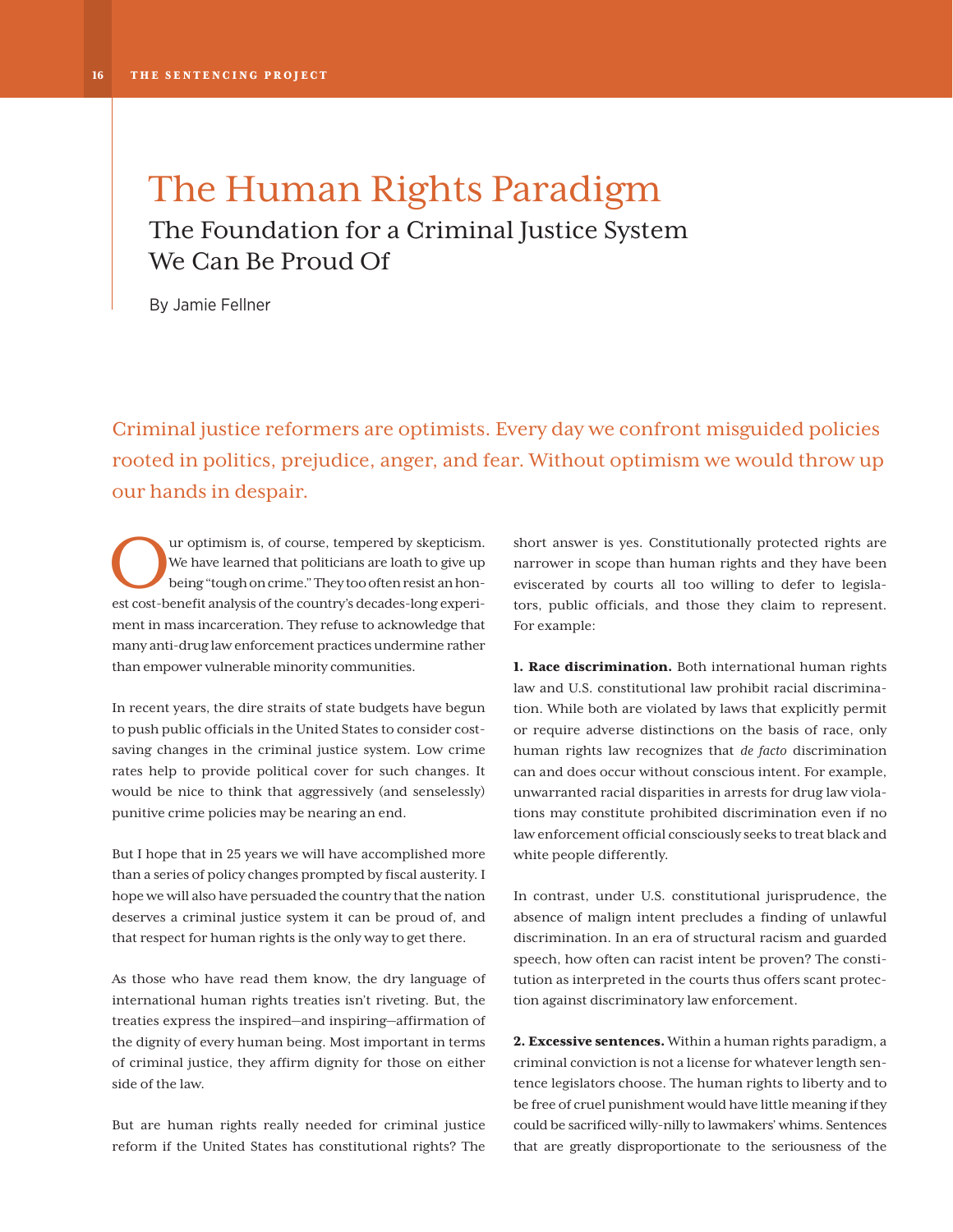crime and the culpability of the offender offend human rights. In contrast, under constitutional law, legislators have nearly unbridled discretion to mandate prison sentences. The U.S. Supreme Court has upheld as constitutional a mandatory sentence of life without parole for a first offense of selling a pound of cocaine and a 25-to-life sentence for a third offense of stealing a handful of videos.

3. Wretched prison conditions. Human rights law requires prison conditions to honor the basic humanity of those confined, prohibits torture and other cruel, inhuman or degrading treatment or punishment, and sets rehabilitation as a primary goal of incarceration. The dangerous and dehumanizing prisons and prolonged solitary confinement that are all too prevalent in the United States don't pass muster.

In contrast, under constitutional law, prisoners' dignity is protected almost solely by the Eighth Amendment's prohibition against cruel and unusual punishment. Deliberate brutality may be prohibited, but officials are free to impose punitive regimes of deprivation, idleness, extreme isolation and misery. Rehabilitation is an option officials can adopt or discard as budgets, political climate, and their own preferences dictate.

4. Disenfranchisement. Human rights law affirms the importance of being able to participate in a country's political life. Everyone has the right to vote, including those who are in prison or who have served prison sentences. While reasonable restrictions on the right to vote are permitted, broad brush disenfranchisement of everyone in prison or previously convicted of a felony is not. Although such felony disenfranchisement laws may be constitutional, they are a form of banishment from the polity that cannot be squared with human rights.

No doubt some who know little about international human rights law may suspect it is "soft on criminals" and fails to ensure justice for victims. But letting the bad guys off easy is not a feature of human rights. Human rights law insists on accountability for crime, but as importantly, it recognizes the difference between justice and egregiously disproportionate or discriminatory punishment. The rights and dignity of victims are not vindicated by laws that trample the rights and dignity of their victimizers.

The virtues of human rights law are unassailable. It is politically unbiased, comprehensive, sensible, internationally respected and grounded in a rich historical understanding of the strengths and weaknesses of humanity.

In the United States, however, human rights have not been fully integrated in the criminal justice system. Although the United States is a party to important international human rights treaties, it has insisted the treaties do not create judicially-enforceable rights. Although they on rare occasion look to human rights treaties when interpreting constitutional standards, U.S. courts do not provide redress for

human rights violations and do not insist public officials comply with their human rights obligations.

We do not have to wait for the courts, however, to bring human rights home. Human rights are unmatched as guideposts toward a truly just criminal justice system.

Human rights are unmatched as guideposts toward a truly just criminal justice system.

Advocates can look to them for a dignity-affirming template for progress. We can urge officials to turn to them for guidance in crafting policies that emphasize restraint in the exercise of the state's penal powers. We can teach the public how they offer a vision of justice that is truly for all.

I am optimistic enough to believe the country will eventually embrace not just cost-effective criminal justice policies, but human-rights respecting policies as well. The skeptic in me recognizes this will not be easy and 25 years may not be enough time. Let's hope the skeptic is wrong.

*Jamie Fellner is senior advisor to the U.S. Program at Human Rights Watch. She has written extensively on U.S. criminal justice issues including felony disenfranchisement, racial disparities in drug law enforcement, sentencing policies and prison conditions.*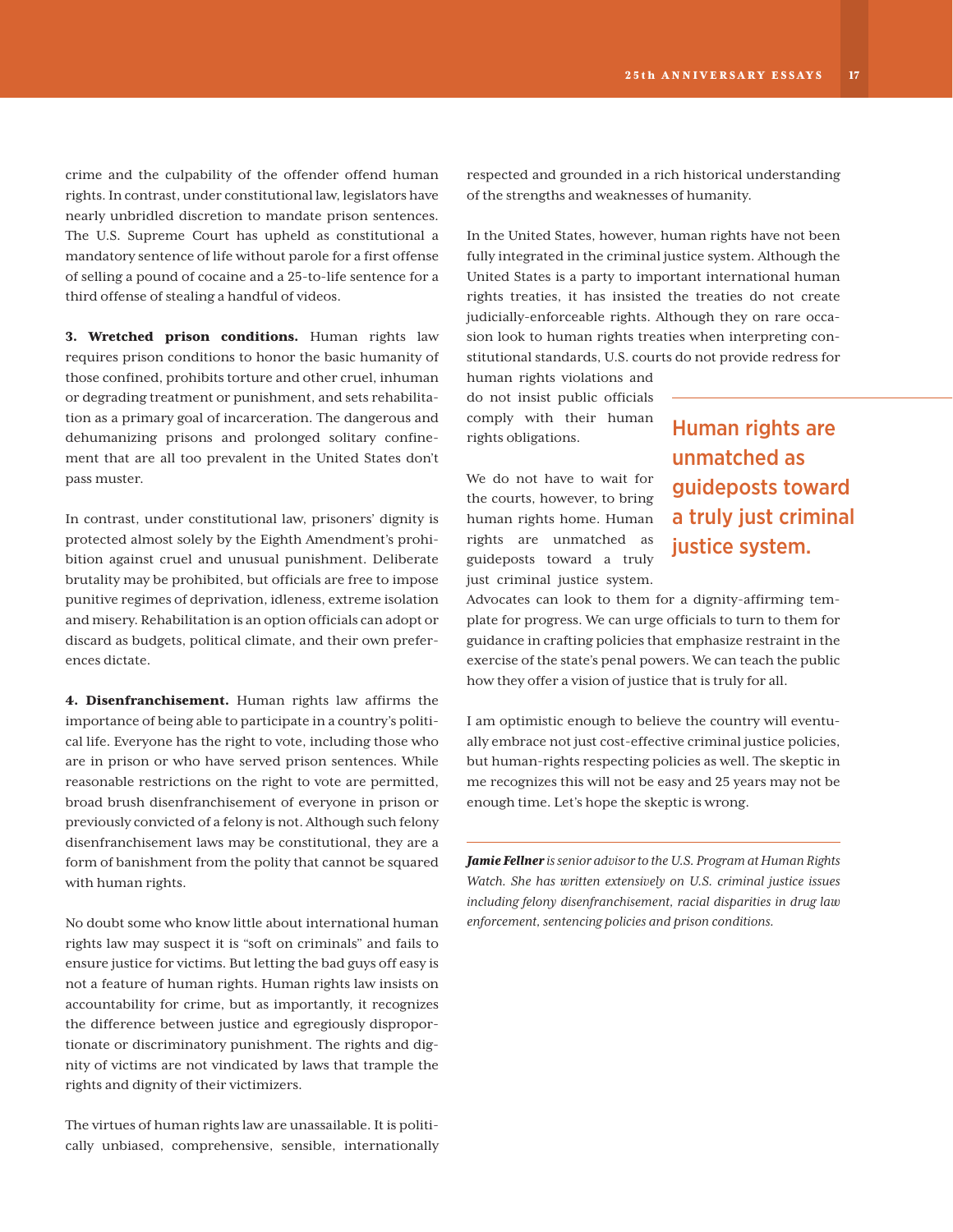### The Justice System in 2036 How States Ended the Era of Mass Incarceration

By Dennis Schrantz

*DATELINE 2036*: Since the Era of Mass Incarceration ended in 2020, all 50 states have reduced their prison populations and the nation's incarceration rate is the lowest in recorded history. Driven by extraordinary budget pressures and proof that the prison system was not delivering bang for the buck, governors elected in the 2016 election cycle spent less on the justice system then ever before recorded.

hirteen states such as Michigan, New York, and New Jersey led the way. By 2012 they had proven that an investment at the beginning of the governor's election cycle in focilitated planning and implementation of sui Jersey led the way. By 2012 they had proven that an investment at the beginning of the governor's election cycle in facilitated planning and implementation of evidenced based corrections practices will reap massive budget dividends. The Democratic and Republican Governors Associations jointly led newly elected governors and executive budget leaders through a series of policy agreements and sound implementation activities that led to the end of the long era of massive prison buildups. The associations and their partners realized that unless they did something different, corrections costs would continue to soar. The two associations obtained federal and foundation funding to gain the needed additional, long term competency and capacity to make the changes that were required—thus swinging the political pendulum toward smarter, sustainable corrections spending.

As a result of the 2016 *Joint Resolution for Justice Reinvestment and Crime Reduction*, the two gubernatorial associations, joined by the National Coalition of Criminologists and the National Association of University Presidents—which joined the effort after corrections spending surpassed university and research spending combined—worked with all states that had new governors taking office in January 2017. Using lessons learned from states with a history of successful corrections reforms, the associations mobilized a base of policy and political advocates to create individual state action plans that hold offenders accountable, improve

public safety, and use taxpayer dollars more effectively. The Association of Prosecuting Attorneys and the National Association of Chiefs of Police—which wanted funds for strategies that truly reduced crime—rounded out the national collaborative.

This unprecedented political base used the experience of 13 states that discovered that evidence-based approaches to reduce crime could save millions of dollars when coupled with individualized performance- and resultsfocused state management plans. Subsequently, corrections spending in every state that joined the effort was dramatically reduced in the eight-year political cycle from 2016 through 2024. More than \$2 billion was shifted from corrections to education and re-building states' crumbling infrastructure, creating hundreds of thousands of jobs across the United States.

The chair of the Association's Joint Resolution Committee, political elder Newt Gingrich, stated,

*Our success required an honest assessment of what was needed, both external to each state's department of corrections and internal to their operations. Helping states achieve the competency and capacity they needed was the key to our success. We focused on new business models for the justice system and used the science and technology that was at our disposal to push the nation to the tipping point. There is no going back.*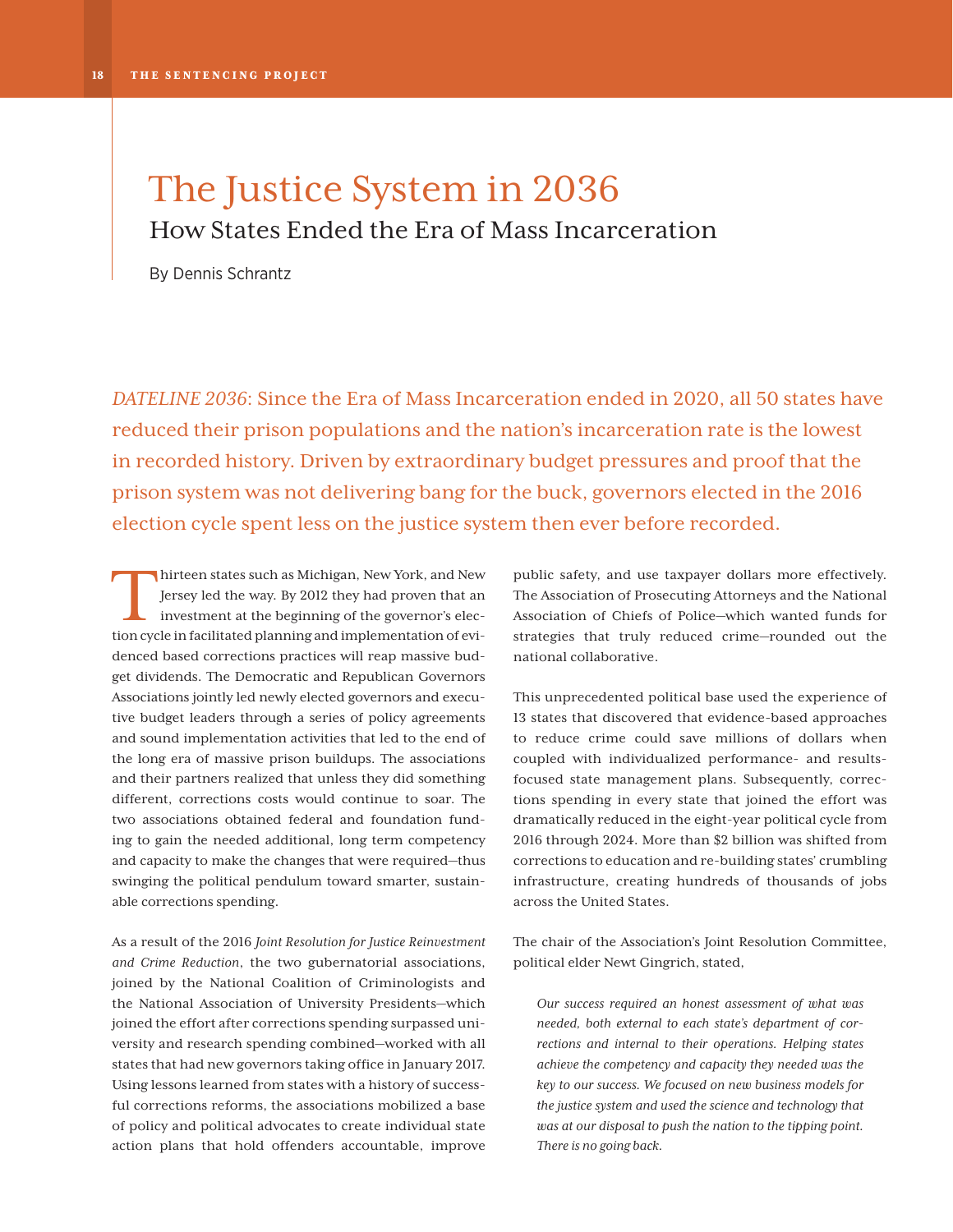Together, in 2016, all newly elected governors and their state budget offices determined how to demand the changes in their state systems and deliver budget savings to the taxpayers in their first two years in office. These new governors inherited the reins of state government during an all-out budget panic. No one wanted to raise taxes. States faced unprecedented axing of programs critical to health and education. Lawmakers were stymied. Executive offices had said for years that without legislative action, there was nothing more they could do. Corrections budgets continued to increase even though the promise of investing in public safety was not being met. Newly elected governors demanded answers from their corrections departments and were told more prison space was needed—not less.

The new governors had only a general sense of what was needed to reverse the trends and were immediately sobered by the question of how to define, plan, and implement the reforms. The Democratic and Republican Governors Associations led the effort by working with them on a *strategy of reforms* and a *plan to implement* the reforms.

Three conditions existed in each of the states that succeeded in dramatically reducing corrections spending: 1. they were in the first of a four- to eight-year political cycle, giving them the time to plan and execute the reforms; 2. they documented the need to reduce corrections spending in ways that were supported by a base of reform advocates starting with universities, victims' rights organizations and law enforcement; and 3. they understood the need for competent assistance to plan and implement. The new governors were provided with the assistance needed during their transitions from candidate to leader. And thus the cycle began.

Each state developed an aggressive action plan that began by engaging in four simple steps:

- 1. Examining their *stated, documented need of record* to determine the corrections and political environments. Nearly all states had established a level of need.
- 2. Determining the degree of *competency and capacity* that the state's department of corrections had in order to perform significant assessment, analysis, planning, and implementation.
- 3. Considering with the newly elected governor's Transition Team the range and timing of consultancy services that would help facilitate the change process as *part of the*

*transition*. These services ranged from high-end strategic planning and education to further assessment of the various offender populations and specific implementation planning.

4. Based on this review, they each developed a work plan to reverse the trends that were driving the prison population higher and higher.

The governors first established their political will to reduce corrections costs and then established the competencies and capacity to plan, implement, monitor, adapt, and

evaluate evidence-based approaches that improved performance and cut costs. Each state began reforming its corrections system to require evidence-based programs that increased reliance on community supervision rather than long prison terms. There were three points of reference: the *front end* (e.g. *community corrections* 

The United States once led the country in mass incarceration; in 2036 it emerges as a paradigm for the entire developed world.

*activities*—focused on reduced admissions); *custody, control, classification and programming activities* inside institutions improving and reducing the length of stay of prisoners and work on the *back end* (e.g. p*risoner re-entry and improvement in parole supervision* and offenders' post-prison performance).

These three areas control the size of prison populations, and addressing them led to unprecedented reform. The United States once led the country in mass incarceration; in 2036 it emerges as a paradigm for the entire developed world.

*Dennis Schrantz is the Vice President of Strategic Planning for Northpointe, Inc. He has served as the Executive Director of the Office of Community Corrections for the Michigan Department of Corrections, and led community corrections and jail populations control efforts in Wayne County (Detroit), Michigan.*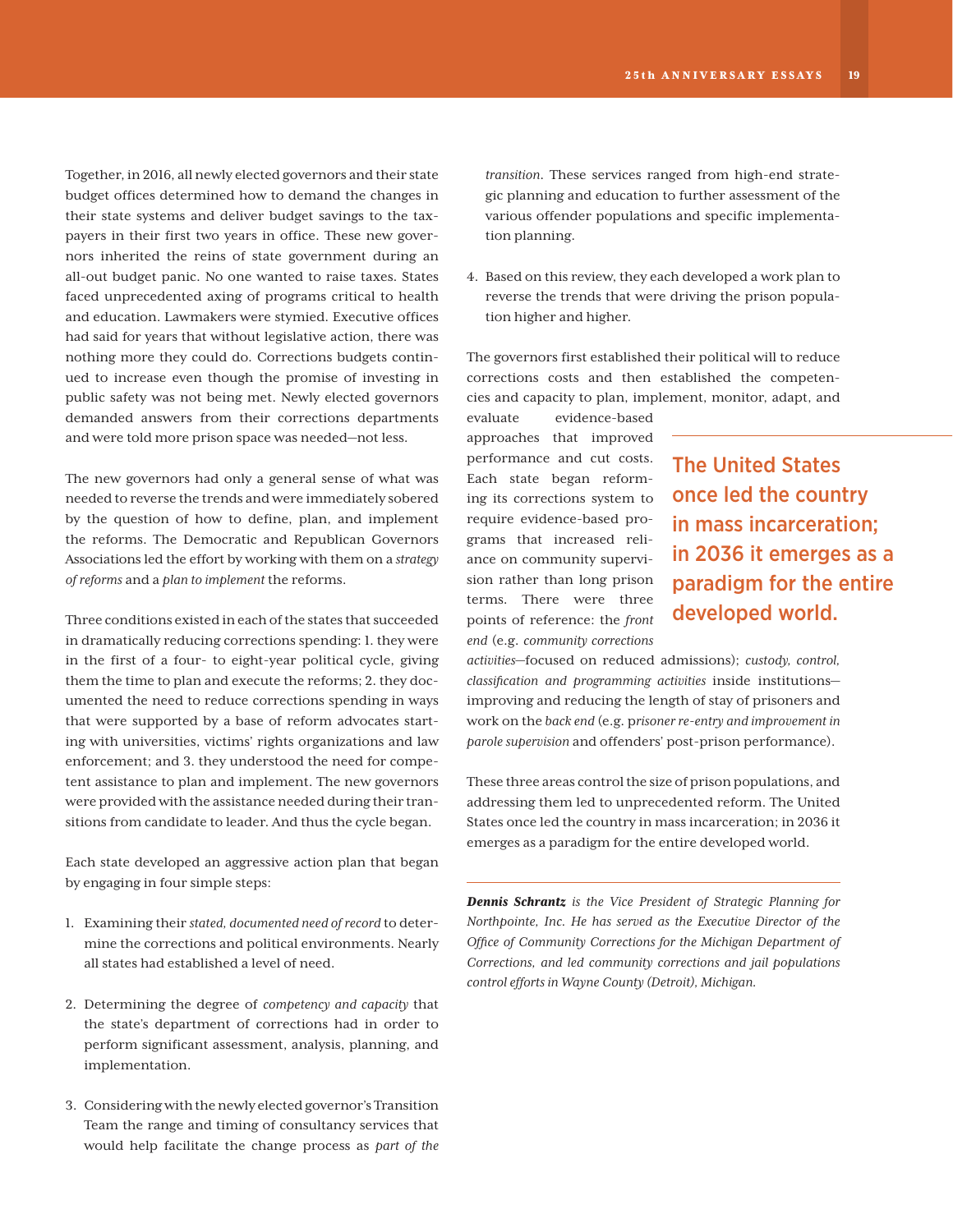### What's Money Got to Do With It? The Great Recession and the Great Confinement

By Marie Gottschalk

The Great Recession has sparked a major rethinking of U.S. penal policies and raised expectations that the United States will begin to empty its prisons and jails because it can no longer afford to keep so many people locked up.

aut mounting fiscal pressures will not be enough on<br>their own to spur deep and lasting cuts in the incar-<br>ceration rate over the next 25 years. The construc-<br>tion of the careeral state was the result of a complex set of their own to spur deep and lasting cuts in the incarceration rate over the next 25 years. The construction of the carceral state was the result of a complex set of developments. No single factor explains its rise, and no single factor will bring about its demise.

If history is any guide, rising public anxiety in the face of persistent economic distress and growing economic inequalities might, in fact, spur more punitiveness. Spreading economic despair may fortify the "culture of control" that sociologist David Garland identified as the lifeblood of the prison boom launched nearly four decades ago. In his account, societal angst stemming from deep structural changes in the U.S. economy and society ushered in a new era of harsh punishment and extensive surveillance. Widespread perceptions of the government's impotency to mitigate the economic upheavals of the 1970s further bolstered the punitive turn.

Washington's failure to tame the economic demons in the current economic crisis (and its alleged culpability in releasing those demons) has once again cast doubt on the government's efficacy, legitimacy, and raison d'être. This doubt has already tempted some public officials to promote highly punitive measures for their immediate symbolic value, such as Arizona's new law permitting the police to arrest people suspected of being undocumented immigrants.

The same process leads government to exploit the popular stereotype of a marauding underclass. This helps explain why imprisonment rates tend to rise with the unemployment rate, even when the crime rate hasn't increased.

Crime does not necessarily rise during periods of economic distress, but protests, strikes, and civil unrest often do. During the Great Depression, huge numbers of Americans took to the streets, fueling fears that the social and economic fabric of the United States was coming apart. It is still too early to tell whether the Tea Party and Occupy Wall Street movements herald the opening acts of wider civil unrest. But if they do, such unrest will likely be used to justify expansions of law enforcement and to delegitimize challenges to the prevailing political order.

The Depression provided an opportunity to legitimize the expansion of a number of federal and state powers, ranging from government control of the economy to law enforcement. The public was highly susceptible to calls from President Franklin D. Roosevelt and other government officials to get tough on criminals—whatever the cost even as crime rates fell in the 1930s. Government officials also touted prison construction and the expansion of law enforcement as public works programs that would boost the flailing economy.

Likewise, in pushing the economic stimulus package in 2009 and the jobs proposal in fall 2011, the White House and other supporters highlighted how these measures would help law enforcement. Some states and communities used their economic stimulus money to maintain or expand their penal capacity.

The way to reduce spending on corrections is to incarcerate fewer people and to shut down penal facilities. But those who attempt to close penal facilities face powerful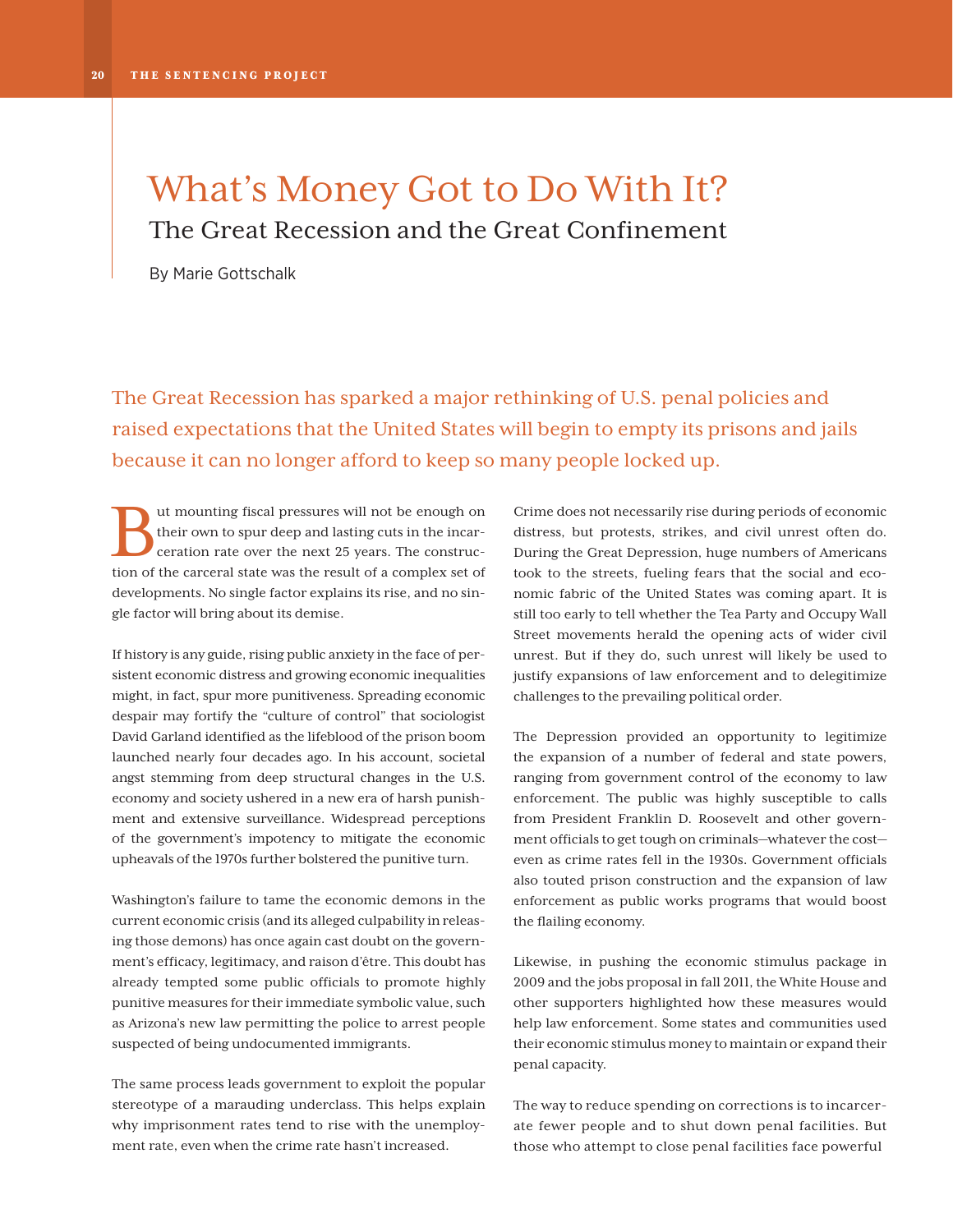interests that profit politically and economically from mass imprisonment. Thus, public officials have been making largely symbolic budget cuts that do little to reduce the incarcerated population—or save much money. Reports of inmates being fed spoiled or inedible food are rising nationwide. Charging prisoners fees for services like meals, lodging, and visits to the doctor is becoming more common. Budget cutters have also targeted prison-based educational, substance abuse, and vocational programs, which were already grossly underfunded. These cuts render life in prison and life after prison leaner and meaner.

These developments are part of a new war on the poor, as poverty is increasingly criminalized. A recent study by the National Law Center on Homelessness and Poverty found that the number of ordinances against the poor for acts of vagrancy, panhandling, and sleeping on the street has been rising since 2006, as has their enforcement. At the same time that poverty is being criminalized, states and the federal government are slashing social services for the poor, which is likely to fuel higher crime rates.

The current economic crisis presents an opportunity to redirect U.S. penal policy that opponents of the prison boom should exploit. But framing this issue as primarily an economic one will not sustain the political momentum needed over the next couple of decades to drastically reduce the prison population. Economic justifications also ignore the fact that successful decarceration will cost money. The people re-entering society after prison need significant educational, vocational, housing, health, and economic support, as do their communities.

Real change can only come from sentencing reform. We need to reduce the number of people who are sent to jail or prison in the first place and to reduce the time served of many of those who are sent away. This means ending mandatory minimums, repealing life without parole statutes, and establishing a meaningful parole process for all offenders. If we are to do this, economic arguments will not be sufficient.

Criminal justice is fundamentally a political problem, not an economic or crime-and-punishment problem. Framing the carceral state primarily as an economic issue may yield some short-term benefits. But we need more compelling arguments against the prison buildup and a durable movement to propel these arguments.

Focusing too heavily on the economic burden draws attention away from how the vast penal system has begun to fundamentally alter the operation of key social and political institutions and to pervert what it means to be a citizen in the United States. It also undercuts the compelling civil- and

human- rights arguments that the carceral state raises as it removes wide swaths of African Americans, Latinos, and poor people from their neighborhoods. Mass incarceration raises troubling questions about the fairness and legitimacy of not only the criminal justice system but also of the political system more broadly.

Criminal justice is fundamentally a political problem, not an economic or crime-and-punishment problem.

To see a substantial change by 2036, we need a resilient reform movement. Efforts to substantially reduce the incarceration rate will inevitably spark a backlash. The Great Recession does not spell the beginning of the end of mass incarceration in the United States. To borrow from Winston Churchill, "It is not even the beginning of the end. But it is, perhaps, the end of the beginning."

*Marie Gottschalk is a Professor of Political Science at the University of Pennsylvania. She is the author of* The Prison and the Gallows: The Politics of Mass Incarceration in America*, and is completing a book on the future of penal reform.*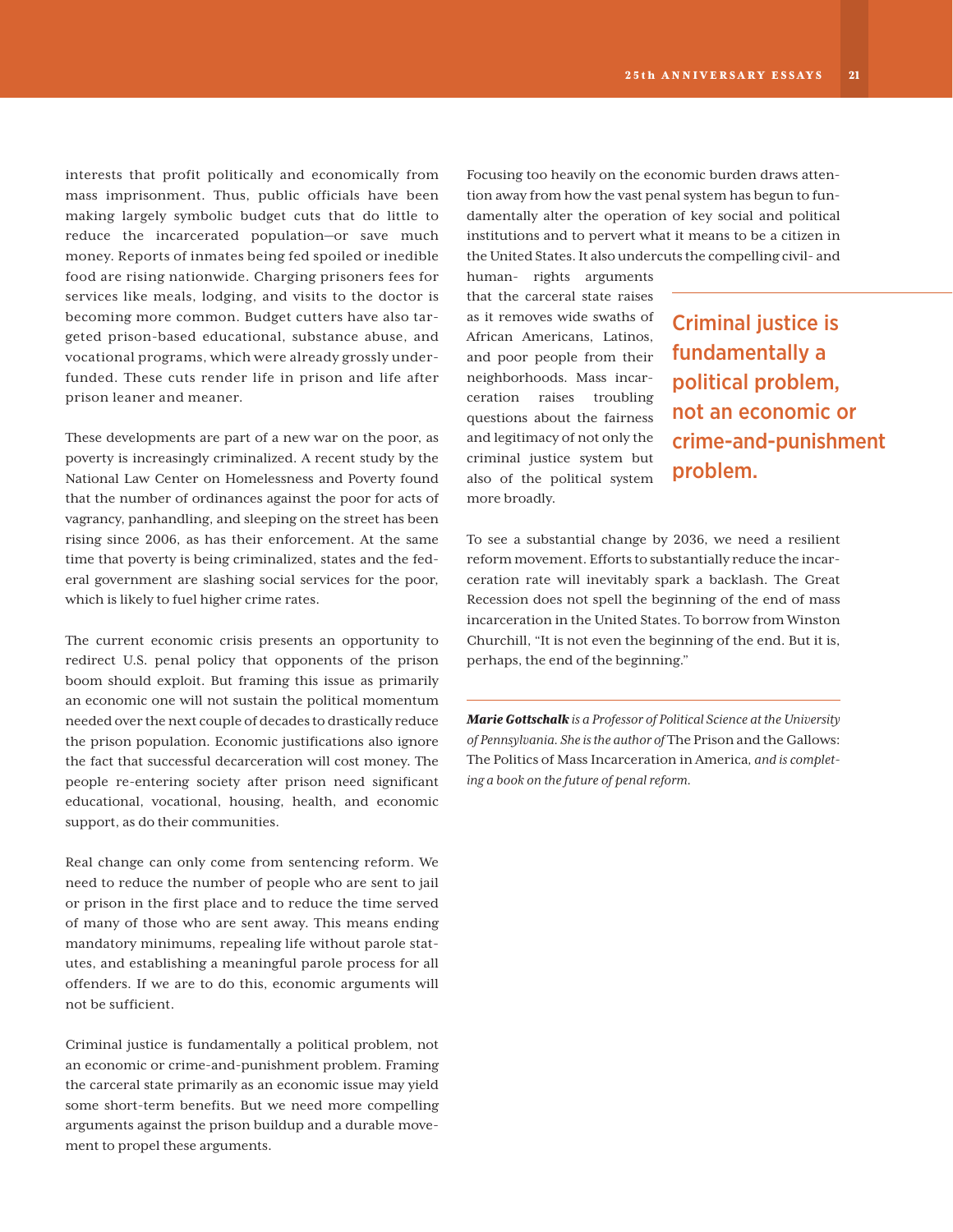### Resetting Our Moral Compass Devastated Communities Leading the Fight for a Just System

By Leonard E. Noisette

For 2036, I envision a criminal justice system that embodies the American notion of equal justice for all. Such a system would impose sanctions that are measured and proportional to the harm caused; would not try to use the courts to solve problems of poverty, mental illness, and other social issues; would deem far fewer behaviors as criminal; and would incarcerate people only under the rarest of circumstances.

o be sure, getting there will be no easy task. Over the last quarter century, our nation has grown a vast carceral infrastructure that reflects and reinforces a distinctly punitive and vengeful conception of justice, one that permeates our national psyche. We now live in a country where, in a nationally televised debate, the audience cheers a leading presidential candidate for having presided over a record number of executions as governor. We live in a country where it is readily accepted in the name of order and safety that hundreds of thousands of mostly black and brown young people every year must endure the indignity of being illegally stopped, questioned, and searched by the police. In today's America the absurd prosecution of one mother for the tragic accidental death of her child due to jaywalking and another for enrolling her daughter in the wrong district in desperate pursuit of a good education becomes little more than fodder for the tabloids, and a life sentence for shoplifting a bottle of vitamins or for a non-violent marijuana offense, due to prior convictions, barely raises an eyebrow. These are not anomalies or isolated incidents. They are part of a system that feeds off punishing people harshly, catering to a mindset that dismisses collective responsibility for the least among us and tells vast numbers of people in communities all over this country that they don't matter.

Changing this mindset requires more than expert policy analysis. Exhaustive research has been done. It requires

more than the recognition, made obvious by our current national recession, that wasted dollars could be better spent. And it requires more than championing evidence-based or promising practices, however sound they may be. All of these components are necessary, but they are not enough to right the course. Our nation must confront the harshness and unfairness that we have allowed to seep into and define our current conception of justice. To accomplish this, those upon whom the system wreaks its havoc, the people and communities most severely affected by this conception of justice and its practice, must be central to the movement. This is so not only because they have the most at stake. This is so because only their stories can reset our moral compass.

Recent progress on a number of fronts gives me hope. In places as diverse as Boston, Cincinnati, and Kalamazoo, the movement to "Ban the Box," which gives people who have been convicted of crimes an equal opportunity at employment, has gained legitimacy. Led in large part by formerly incarcerated people demanding a fair shake, this seemingly narrow issue has forced an evaluation of our willingness to impose lifetime punishments by banishing individuals with criminal records from the work world. In Oakland, the Ella Baker Center's "Books Not Bars" campaign is, at its core, a movement of families outraged at the systemic abuses in California's youth prisons, and equally outraged at a lack of investment in California's youth. This frustration and anger has been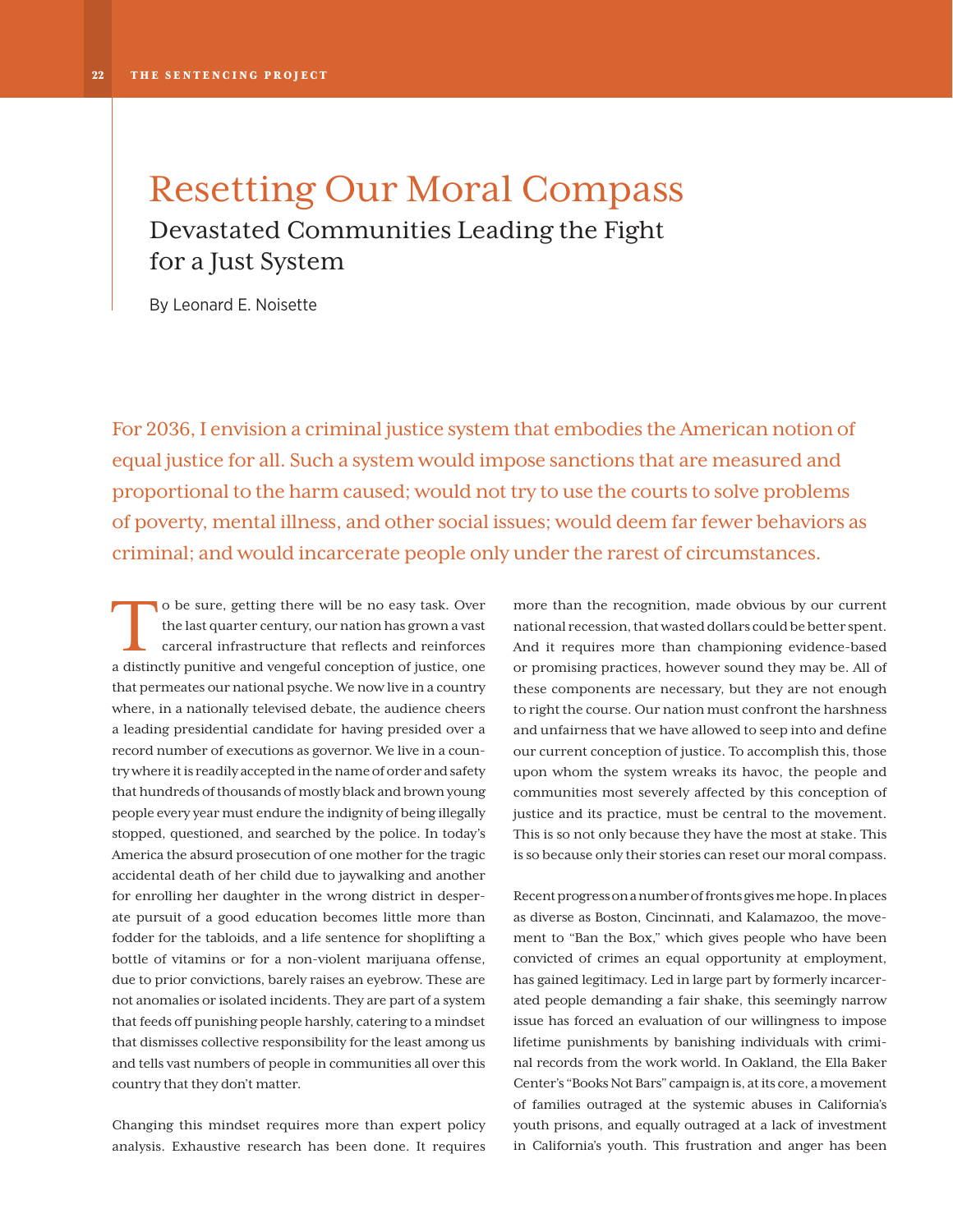channeled into concrete local and statewide policy victories. Directly affected individuals and families played a key role in the successful effort to modify the racially disparate federal crack/powder cocaine sentencing scheme, breathing life into a struggle that could have been about the science of narcotics, but instead was—rightly—about how racially based ignorance and indifference destroyed lives, manifested unfairness, and caused communities to lose faith in our system.

With our country's growing willingness to talk about our failed practices over the past quarter century, we have an opportunity to engage in a debate about the meaning of justice in a democratic society and make concrete reforms. In an encouraging sign, the NAACP's recent resolution to End the War on Drugs sends an unequivocal message that the broadbased constituency of this venerable institution understands that current criminal justice policies represent the major civil rights issue of our time. It is clear that the harms imposed on communities of color can no longer be ignored.

While to date efforts to roll back the war on drugs have been largely limited to advocating for treatment as an alternative to incarceration, the requirement within national healthcare reform legislation that access to substance abuse treatment be made more available presents the opportunity to build a response to drug use and misuse outside of the criminal justice system. The Supreme Court's recognition in *Brown v. Plata* that there are indeed limits to abuse and mistreatment of prisoners, and its order that California dramatically reduce its prison population, provides the opportunity—and challenge—to demonstrate how to begin to de-populate a massive prison system.

In pursuit of these short-term objectives, however, we must continue to have community-based stakeholders at the center of the effort, otherwise small incremental improvements could obscure our long-term transformational goals. When the economy regains its footing (and we can, once again, "afford" to lock people up on a mass scale), or when

a highly sensationalized crime prompts calls for systemic retribution, it is the communities that will suffer most who must be the bulwark against a return to—or retrenchment of—criminal justice policies and practices that have so clearly failed so many. It is these voices we must elevate because they will be our best hope to remind us of the missteps and mistakes of the past. It is them who we must not

Our nation must confront the harshness and unfairness that we have allowed to seep into and define our current conception of justice.

ignore, and whose strength we must foster, if we are to reimagine and reinvent what justice means.

*Leonard E. Noisette is the director of the Criminal Justice Fund at the Open Society Foundations, US Programs, where he oversees criminal justice system reform efforts. Previously, he was the executive director of the Neighborhood Defender Service of Harlem.*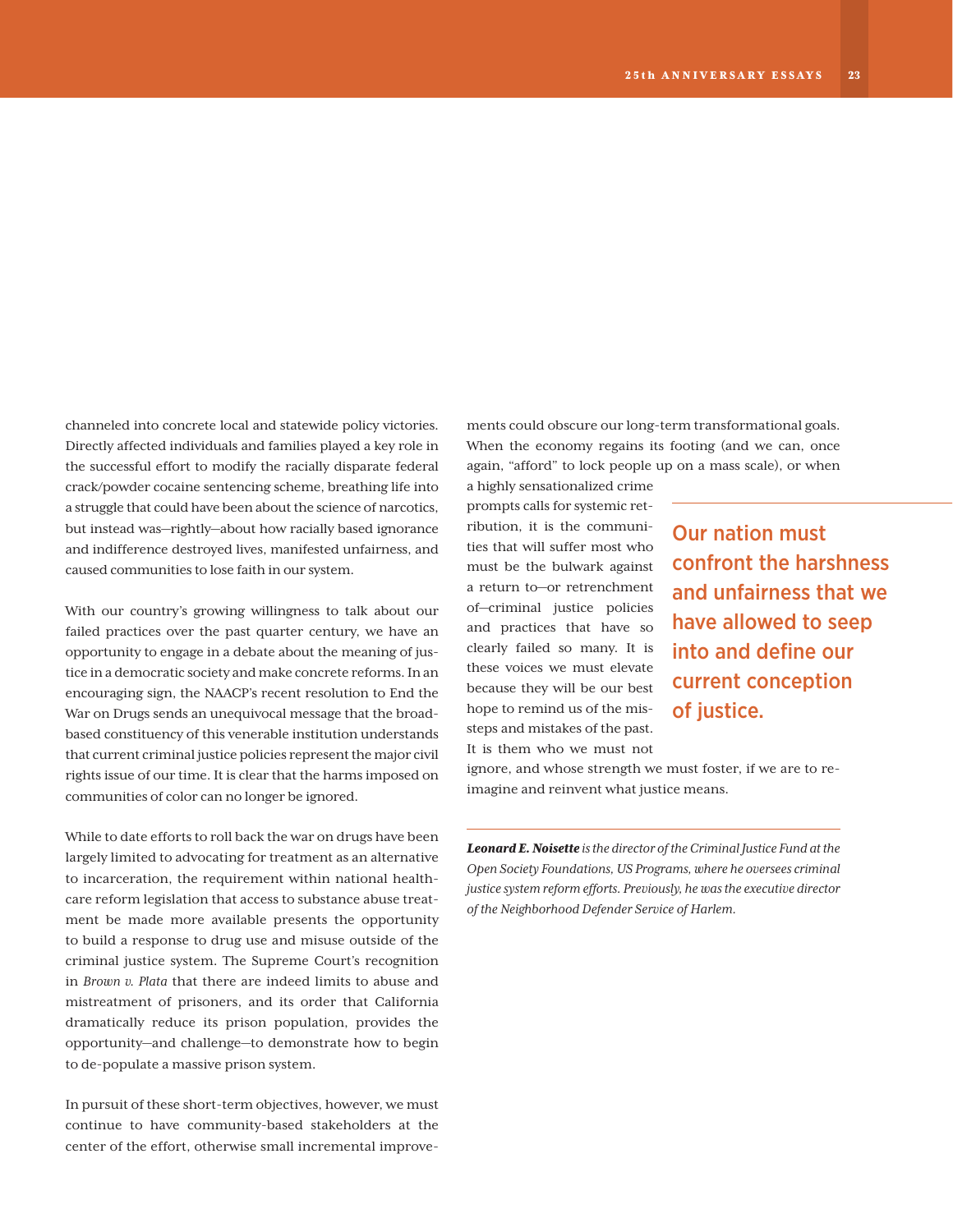# Vital Discussions

How to Stimulate a Frank National Conversation About Race

By Robert D. Crutchfield

In 25 years, the demography of the U.S. Criminal Justice System should reflect the racial/ethnic distribution of the American population. This will produce a much smaller and more just system, and have ramifications for racial justice outside of the system as well.

To accomplish this goal we must address two issues:<br>racial and ethnic differences in criminal involvement, and disparities in the system's treatment of<br>those arrested  $W_0$  must be willing to base a frank sonions. racial and ethnic differences in criminal involvement, and disparities in the system's treatment of those arrested. We must be willing to have a frank conversation about race and ethnicity in America.

Part of that conversation would focus on discussing the well-documented and yet still controversial factors that produce disparate imprisonment of some racial minorities. Some observers insist that there are virtually no meaningful racial differences in criminal involvement, while others strongly believe that the reason is that black and brown people commit more crimes than white people. Both positions are wrong.

African Americans do have higher rates of criminal violence, but do not have higher rates of property crimes, and good evidence shows that the racial and ethnic distributions of both users and dealers of illicit drugs mirror the general population. The picture for Latinos is even more complex. Among first generation immigrants violence rates are lower, but this may not be the case for subsequent generations. Puerto Rican rates of criminal involvement tend to resemble those of African Americans. Asian Americans have been labeled the "model minority" because of the perception of low crime rates (among other things), but crime rates vary considerably among Asian American groups, being higher among more recent immigrants. Research about Native Americans remains too thin to have confidence in our assessments of criminal involvement.

These differences in criminal involvement will persist until the United States gets serious about inequalities in education, labor market participation, housing, and income. This is unlikely to happen as long as we blame individuals for their social circumstance, turning blind eyes to the very real consequences of racially and ethnically different social structural realities. This must be an important part of a real discussion of race/ethnicity in America.

But addressing these disparities alone will not solve the problem of unequal incarceration. A wealth of research that takes into account differences in rates of offending shows there are significant racial/ethnic population differences in U.S. prisons that reflect disparate treatment of minorities. Across police contacts, arrest, prosecution, sentencing, and imprisonment, differential treatment of minorities has been documented. The evidence regarding drug offenses is instructive. Drug offenses have been important in the quintupling of the American prison population in recent decades. Based on good data, we know that there are not significant differences in drug use across races, and no meaningful racial/ethnic differences in drug sales have been reported. But according to the Bureau of Justice Statistics in 2009, of those incarcerated in state prisons for drug offenses more than 50 percent were black and 17 percent were Hispanic.

Our society cannot change the composition of prisons until we frankly and honestly discuss race. Now, in what some have called a post-racial America, meaning that "we've taken care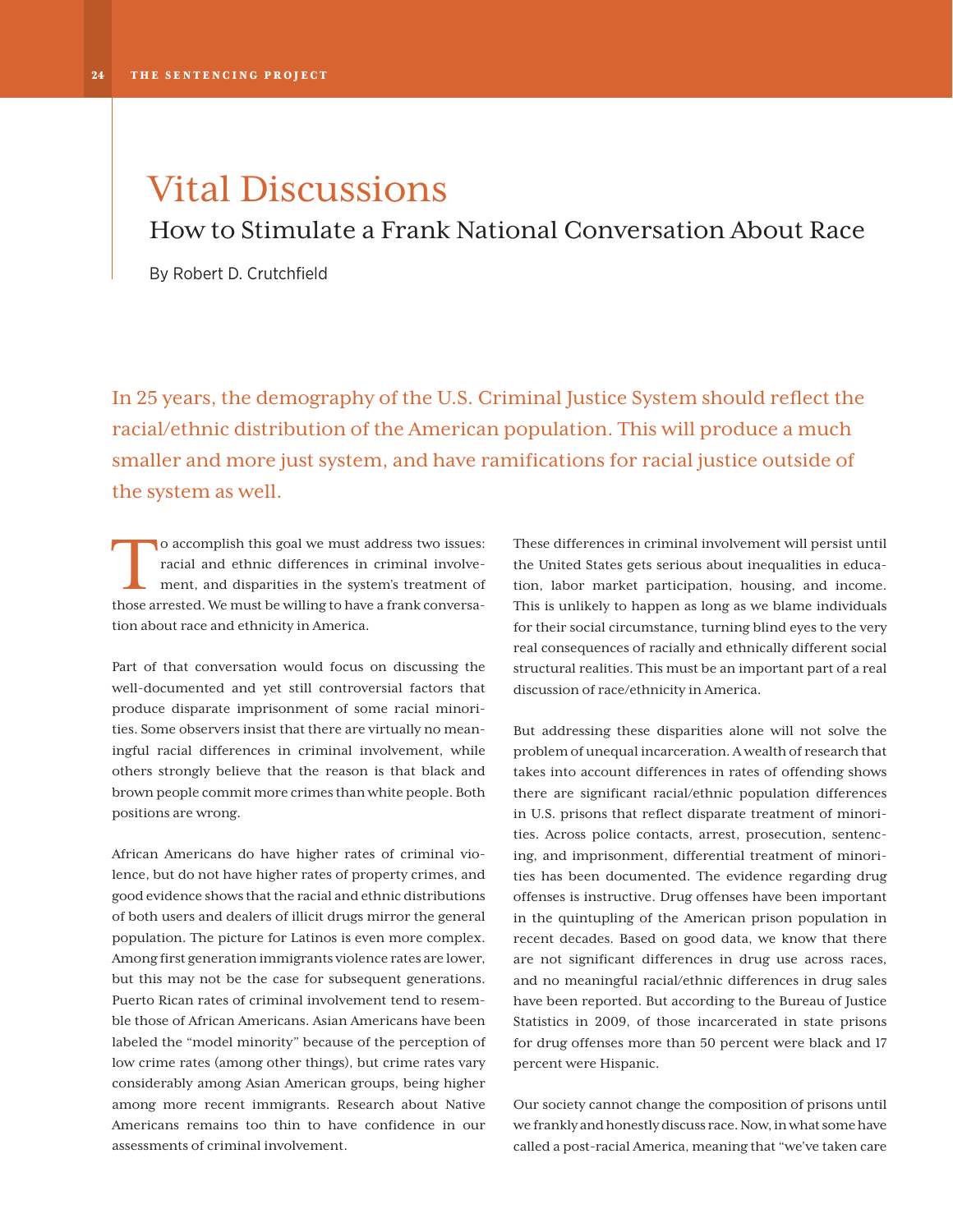of that problem, after all we have a black President," many believe the problems of the past have been resolved—or they'd like to believe it. And yes, there are still those among us who are simply bigots. Bigots are hard to reach, but we can have a meaningful conversation without them.

The rest of America must begin to realize that when they act as if America's historic and contemporary problems with race have been resolved, even though substantial racial/ethnic inequalities remain, they are participating in what sociologists refer to as modern racism. These social ostriches are more of an impediment to addressing both differential criminal involvement and racial/ethnic disparities than are the outright bigots. Bigots will never support rectifying these problems, but many more Americans are modern racists. These modern racists need to realize that they too pay a price for continuing inequalities. Crime and our collective response to it are tremendously expensive for our society, and outside of communities where prisons are located, this is a nonproductive expense. They are drags on state and local governments, and on the general economy. How do we change their view? That is why we need frank and honest conversations about race.

How can this happen? President Clinton tried to begin such a conversation, but did not substantially shift the way the public thinks about race or ethnicity. President Obama can use the bully pulpit of the presidency to challenge us, and he did in his campaign speech responding to the controversy about his former pastor, Reverend Wright.

Fundamentally we need broader conversations, and there are three groups that should take responsibility in leading them. The first is university and college faculties. For too long we have been content to quietly do our research, remaining too silent outside of our classrooms. The second are the churches. None of the three great monotheistic religions allow believers to blindly turn their back on the

dispossessed. Within their theology is ample basis for calling our society to account for racial/ethnic disadvantages and inequalities. The third group who can help us be more honest about race are the people who work in the criminal

justice system. They need to become less defensive about the institutions they serve; they need to step up and forthrightly talk about systemic failings. And because they regularly confront the bitter fruits of our society's shortcomings, they need to call us out on them.

We will be a lesser nation if our criminal justice system looks in 2036 demographically as it does in 2011. We

Differences in criminal involvement will persist until the United States gets serious about inequalities in education, labor market participation, housing, and income.

must do something different, and that will not happen until we are willing to acknowledge the problem, and then talk about it, and then act.

*Robert D. Crutchfield is a Professor of Sociology at the University of Washington. His research focuses on labor markets, disadvantage, and crime, and racial disparities in the criminal justice system. He is a former probation and parole officer and is on The Sentencing Project's Board of Directors.*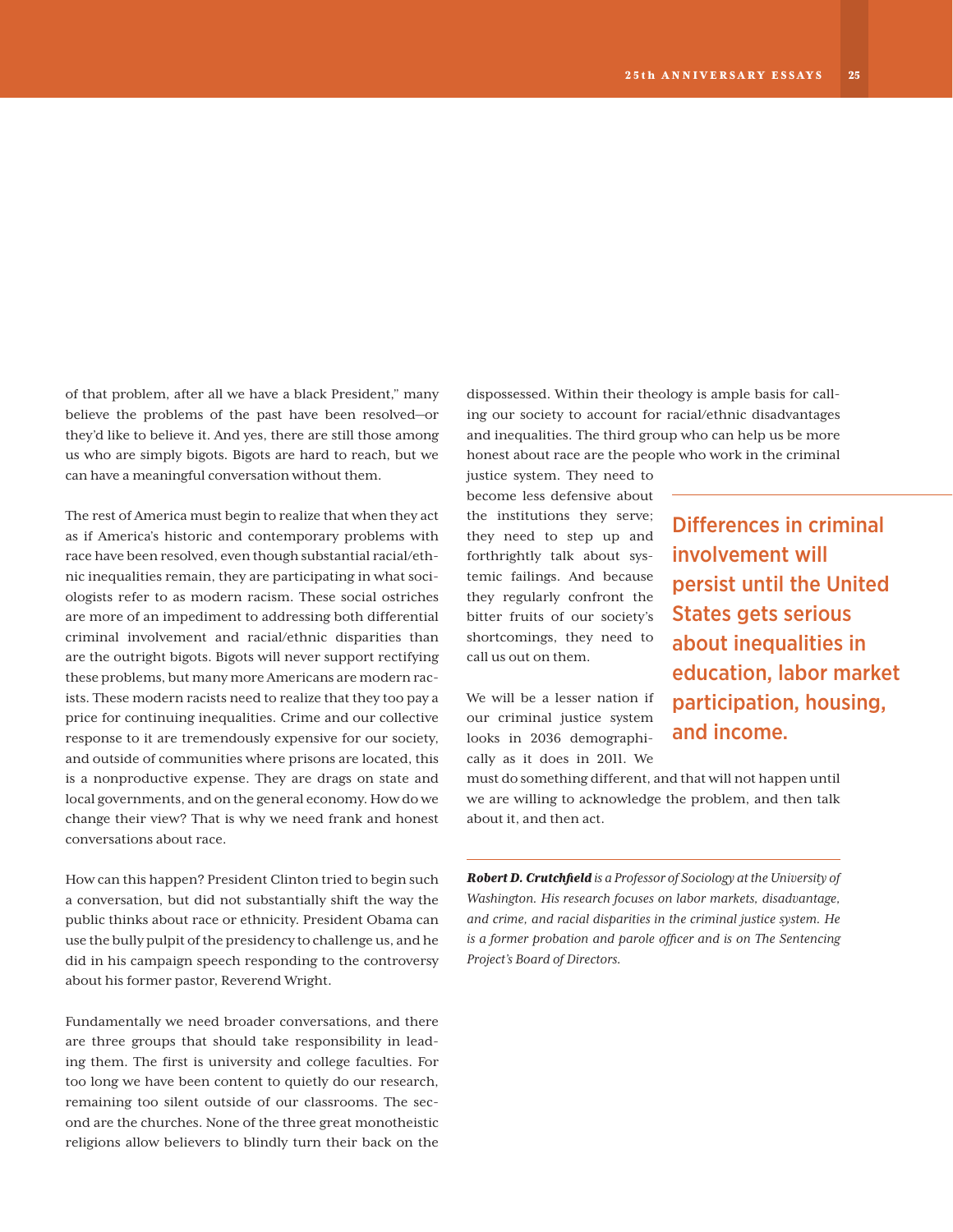### The Elephant in the Room The Necessity of Race and Class Consciousness

By Susan B. Tucker

Twenty-five years from now, when my grandsons are 26, will a third of black men their age be incarcerated or under some form of government control? Will mass incarceration continue to be the number one civil and human rights issue of the U.S. in the 21st century?

ragically, history suggests this could well be so. As<br>Michelle Alexander and Ian Haney Lopez, most<br>recently, have reminded us, structural racism,<br>inequality and organize and well in the United States Michelle Alexander and Ian Haney Lopez, most recently, have reminded us, structural racism, inequality and exclusion are alive and well in the United States, written into our laws, social, economic and political policies and practices since before the beginning of the nation. On top of the solid foundation built by slavery and Jim Crow, in our lifetime, under our watch, and in spite of the best efforts and not insignificant accomplishments of The Sentencing Project and its many allies, the U.S. prison and punishment system has exploded since 1970. A determined and vehement backlash to the promises of the civil rights movement has relentlessly criminalized, stigmatized, and marginalized increasing numbers of people who are black, brown, poor, mentally ill, young and now undocumented. The harm is collective, as well as individual. Mass incarceration and the addiction to harsh punishment of poor people of color have disenfranchised and impoverished whole communities across multiple generations. Today, the resulting, race-based, rationalizing apparatus to "govern through crime," as Jonathan Simon points out, extends far beyond the ghetto.

Given this existing reality, it's difficult to imagine what a criminal justice system not structured by race and class might look like. Yet as philosopher Slavoj *Žižek* argues, it is an ethical imperative to make "the political miracle a part of our (Western) imagination."

As we seek to create a political miracle that re-imagines the criminal justice system, we should look for ways to join the

rising global demand for justice and equality, not as a special interest add-on issue, but because the "criminalization of the ghetto" and the "ghettoization of crime," as Loic Wacquant puts it, are blatant sites of injustice and inequality.

Some recent attempts to address and redress the effects of racialized (in)justice may be promising, if implemented fully and true to their originating visions. The Sentencing Project's proposed Racial Impact Statement legislation is an excellent example of using race conscious instruments to pinpoint disparate racial effects of penal policies and practices; it should be implemented nationally at all levels of government. I'd like to think that Justice Reinvestment, with which I've been involved, and two related reinvestment initiatives, hold promise, as well.

Justice Reinvestment is a mechanism to repair and rebuild the human resources and physical infrastructure—the schools, healthcare facilities, parks and public spaces—of neighborhoods devastated by criminal justice policies. It grew from a recognition that a disproportionate number of U.S. prisoners come from a handful of poor, black communities, the "million dollar blocks" that have suffered a massive disinvestment in basic infrastructure while millions have been spent on incarceration. Now a national initiative, Justice Reinvestment has succeeded in reducing state prison populations and budgets, averting new prison construction, and redirecting state resources, albeit mostly to community corrections systems, but also on occasion to strengthen civil society institutions.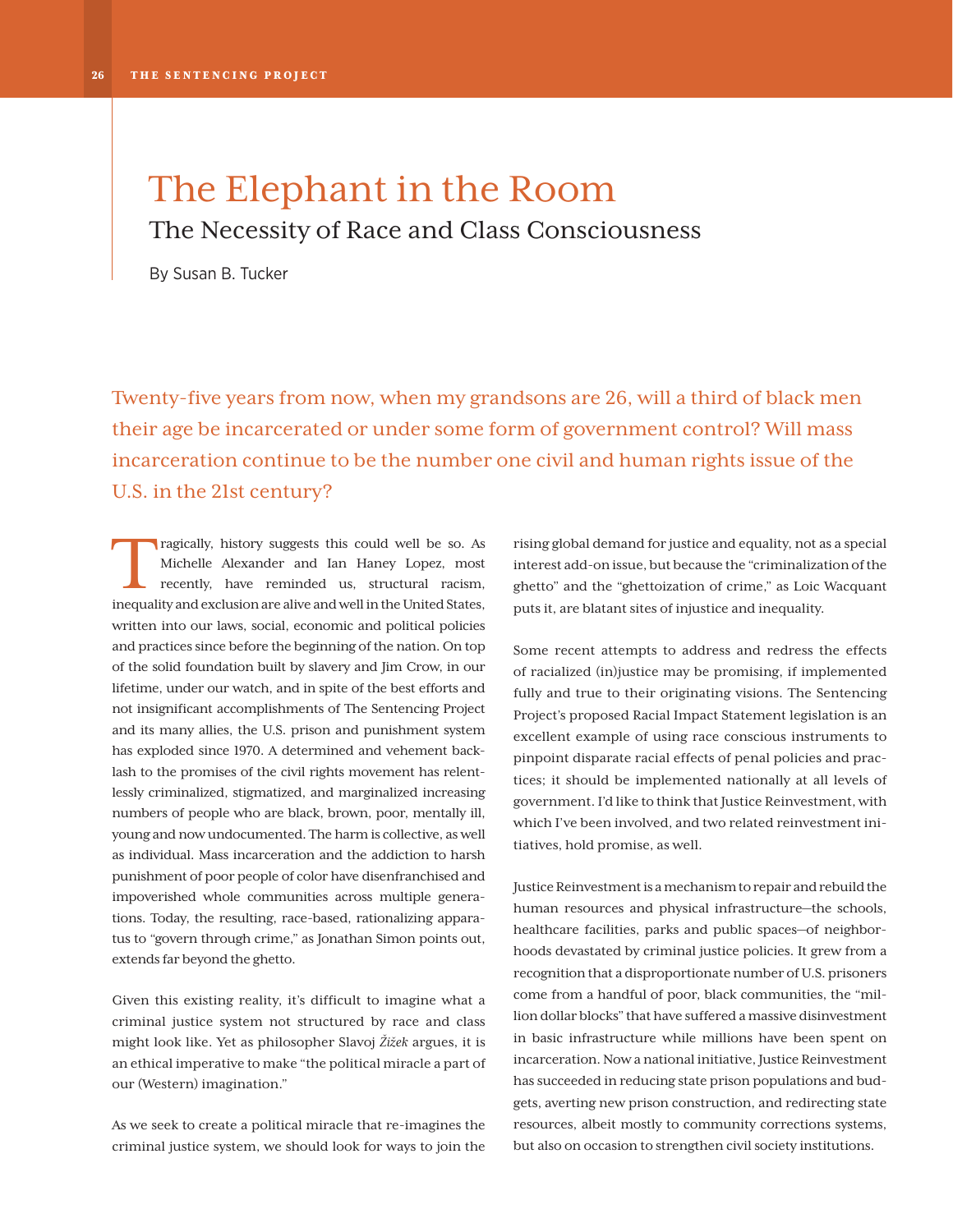The Civic Justice Corps (CJC), the first national service initiative to affirmatively recruit young people with criminal convictions, exemplifies the Justice Reinvestment principle of seeking community level solutions to community level problems. Along with their neighbors, corps members (ages 16–24) work to improve the health, safety, beauty, and sustainability of their neighborhoods. They do work that is visible and valuable, establishing themselves as community assets. By participating in events such as The Dream Reborn Conference sponsored by Green for All in 2008, CJC members join other youth of color working for racial justice and climate justice.

The New York City Model of Probation, adopted in 2010–2011, is a two-part Justice Reinvestment strategy that matches supervision to clients' needs, interests, and level of risk to public safety, and reinvests in the communities where they live. The Model's signature reinvestment initiative is the Neighborhood Opportunity Network (NeON), which redefines how and where probation officers work with clients. At the heart of the NeON idea is a local network of partners individuals and organizations, public and private—working together to create safe, vibrant, engaged communities. The first five NeONs are located in five million dollar block neighborhoods with high concentrations of people on probation. By 2013, clients will be served in community settings agency-wide. The Department of Probation has already begun to leverage additional public and private investment to strengthen local capacity to provide education, work and civic engagement opportunities.

New Zealand, Australia, and England, all countries where race has functioned in a similar way as in the United States, have begun to borrow the Justice Reinvestment model explicitly as a way to address and redress the plight of their racialized and criminalized indigenous and immigrant minorities. This kind of explicit race consciousness will be key to their (and our) success in transforming criminal justice systems, which will also require vigorous, organized demands for reinvestment from affected communities and civil society institutions.

As we create a strategy for the next 25 years, it is imperative not to seek compromise by refraining from talking about race. To achieve and sustain change, we may need to create mechanisms akin to the kind of transitional justice systems

put in place where national conflicts have produced massive repression, trauma, family disruption and community dislocation. The perpetual legacy of slavery, Jim Crow, and mass incarceration requires a formal, organized process of testifying and bearing witness. The way forward may require official acknowledgment and

We have to believe that a criminal justice system not structured by race and class is possible. What's the alternative?

atonement, and active commitment to repair the deep wounds and multiple sorrows of gross inequality. The penal policies targeting residents from poor communities of color are national, state and local; transitional justice strategies should be implemented at all levels of government and include related social, economic and political system actors.

We have to believe that a criminal justice system not structured by race and class is possible. What's the alternative? Working toward that "political miracle," as a courageous friend once told me, is, after all, the only game in town.

*Susan B. Tucker is Director of Justice Reinvestment Initiatives with the NYC Department of Probation. She was previously the founding director of The After Prison Initiative, a Justice Fund Program of the Open Society Foundations.*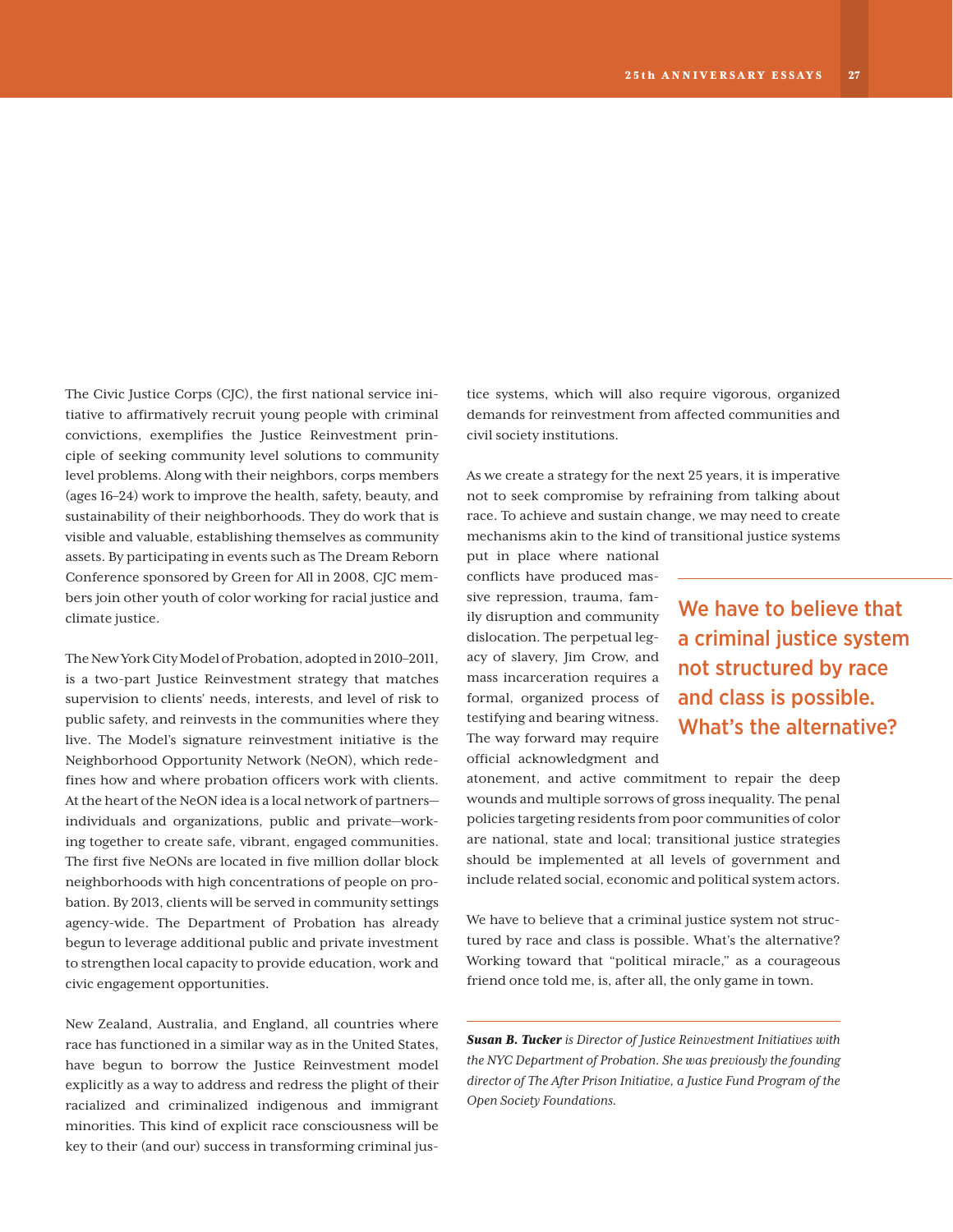## The Promise of Prevention Public Health as a Model for Effective Change

By Deborah Prothrow-Stith, M.D.

As a physician in training in a Boston emergency room in 1978, I realized that stitching people up and sending them out without addressing the violence that caused their injury violated any prevention agenda we had. Similarly, schools were suspending and expelling students and police and courts were arresting and incarcerating youth, all without attention to prevention.

aving made this connection I was intrigued in<br>1985, when Surgeon General Koop hosted the first<br>conference addressing violence as a public health<br>mechanic health mechanics have been increasingly 1985, when Surgeon General Koop hosted the first conference addressing violence as a public health problem. Public health resources have been increasingly allocated to preventing violence since that conference, with remarkable results. The vision for the criminal justice system over the next 25 years has to build on what public health has learned.

We can't address the many challenges in the criminal justice system without reducing the number of people entering the criminal justice system in the first place. This means prevention must be on par with law enforcement and punishment. As a nation, we already promise to respond to violence with expensive and sometimes harsh solutions. We need a companion promise, the promise of prevention.

As a nation, we can prevent crime and violence, improve outcomes for individuals and communities, and reduce the burden on the criminal justice system through a complementary public health approach. We can save lives and money while build thriving communities. One of the contributions public health has made since the Koop conference is to evaluate prevention activities. We know what to do to prevent violence and are standing on some firm science as to what works.

Noteworthy examples:

- • Public health-based programs such as CeaseFire Chicago, Baltimore's Safe Streets program, and the Urban Networks to Increase Thriving Youth (UNITY) programs have made significant impacts in violence and changed community norms. Baltimore saw a reduction in homicides of more than 50 percent, and Minneapolis showed a 40 percent drop in juvenile crime in its most violent neighborhoods in just two years after implementing UNITY'S four-point, public-health based approach.
- As documented in the *American Journal of Preventive Medicine* in 2007, schools can reduce violence by an average of 15 percent in as little as six months through universal school-based violence prevention efforts.
- The U.S. Department of Health and Human Services reported in 2001 that the Boys and Girls Clubs and the Big Brothers Big Sisters of America programs have effectively reduced violence among youth and violence-related outcomes; evaluations show reductions in occurrences of vandalism, drug trafficking, and youth crime.
- • According to the national nonprofit Fight Crime: Invest in Kids, the Nurse Family Partnership decreased arrest rates by age 15 by half. The program trains public health nurses to make regular home visits to low-income, firsttime mothers.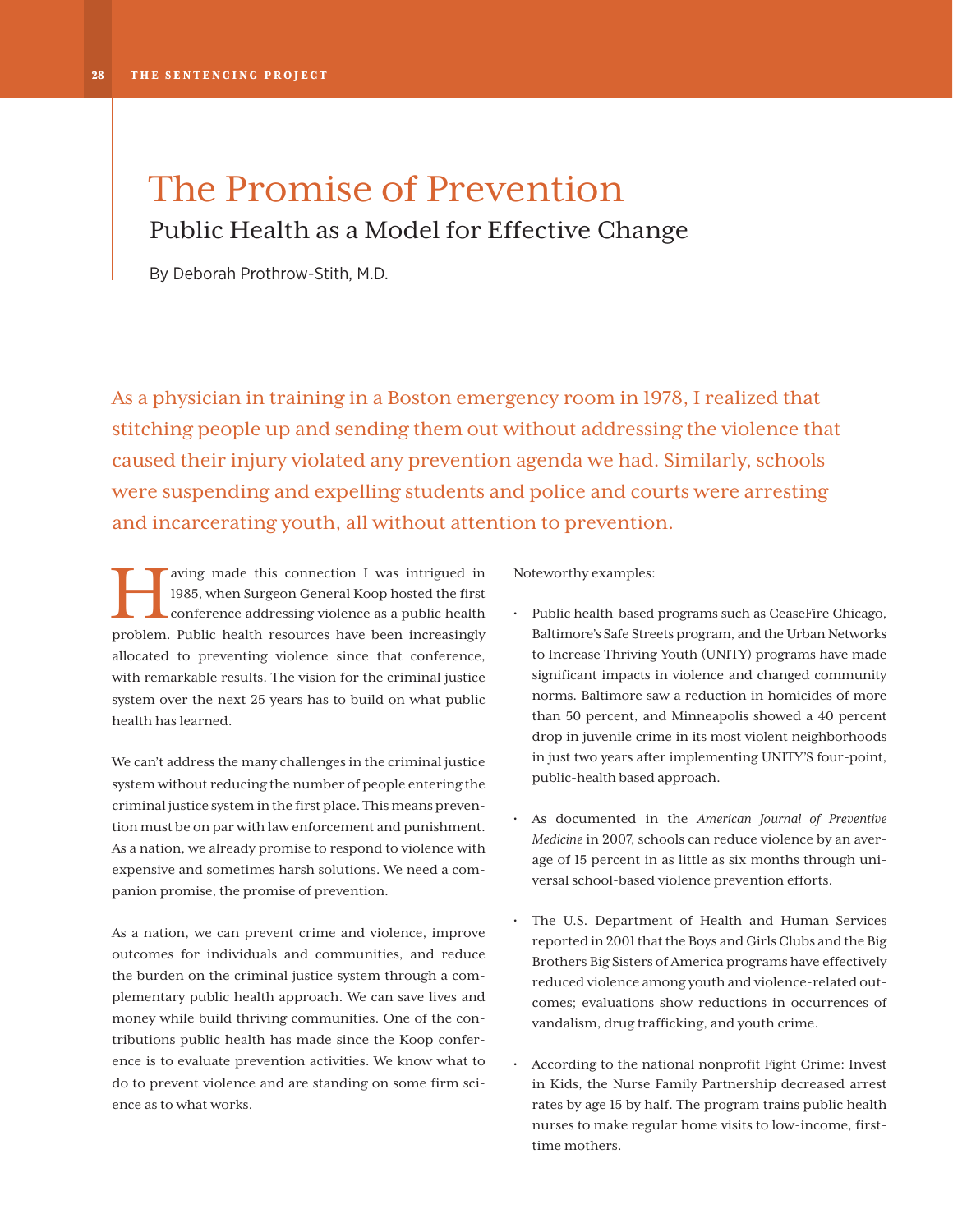In our efforts to prevent violence, we have learned important lessons. These can inform our efforts not only to prevent violence but also to improve the criminal justice system.

The first lesson is to invest now in prevention instead of paying much more later. In these tough economic times, costs are often cited as the reason we are unable to do something. Fortunately, we're getting more and more scientific documentation of the monies that are saved by investing in prevention. I remember a 14-year-old patient of mine whose mother wanted him to get into an after school program, but was having trouble finding one she could afford. I reflected that if he were shot his medical care would cost the state at least \$100,000, and prosecuting the shooter would double the toll. But I could not get him into a \$4,000 after school program. A RAND study of the Nurse Family Partnership mentioned above demonstrated that the program saves at least \$4 for every \$1 spent.

The second lesson is that all violence is connected. Gang violence is connected to bullying is connected to school violence is connected to intimate partner violence is connected to child abuse is connected to elder abuse. Across the country, people working on child abuse are right across the hall from people working on violence against women without working together, even though the co-morbidity of the two problems is at least 30 percent. Many young men in prison for violent behavior have witnessed significant violence during their developmental years and have been victims of violence. Effective prevention activities must reflect the connections between the different types of violence and respond holistically.

The third lesson is that we have to offer young people an alternative to violence with healthy responses to the anger they feel about the social injustices they witness and the personal victimization they experience. Using my *Violence Prevention Curriculum for Adolescents* in a school in the Boston area I asked my students to list the things that made them angry. A young man said that his friend had been stabbed over the weekend and that it took the ambulance 20 minutes to get there and his friend died. His neighborhood had the longest 9-1-1 response times of any neighborhood in the Boston metropolitan area.

The class listed unhealthy things he could do with that anger: beat up the ambulance driver; take it out on somebody else; or, do nothing. Healthy responses included talking with someone who understands issues of race and class

about it, or writing the mayor a letter. However, the depth of his anger did not seem to be adequately addressed in those responses. The class decided that he should get so angry that he decides to finish high school, become an ambulance driver, and become an ambulance dispatcher.

As a society, if this is the outcome we want, then we need a school system that will prepare him to graduate and pass the test to become an emergency medical technician. The sys-

tem has to hire and promote him. Affirming the option is an important start; then we have to make it possible for him to do it.

The time is right for a national violence prevention agenda supported by criminal justice, public health, and those concerned about the expense and efficacy of overcrowded prisons. There is a growing As a nation, we already promise to respond to violence with expensive and sometimes harsh solutions. We need a companion promise, the promise of prevention.

evidence base, grounded in research and community practice that confirms that violence is preventable. Through UNITY, we have been working with cities all over the country to implement approaches informed by public health. In partnership with them, we have developed a roadmap for what it takes, and identified strategies that prevent violence before it occurs. Communities have successfully reduced violence through strategic planning and coordinated efforts by many partners and with the community. In fact, cities with the most coordination and collaboration across multiple sectors have lower rates of violence.

It is time to transform our criminal justice system and build the partnerships with public health that focus on prevention and ensures that the criminal justice system is our last resort.

*Deborah Prothrow-Stith broke new ground by defining youth violence as a public health problem. She served as Massachusetts Public Health Commissioner and is a member of the Institute of Medicine. She is currently a consultant at Spencer Stuart and adjunct Professor of Practice at Harvard School of Public Health.*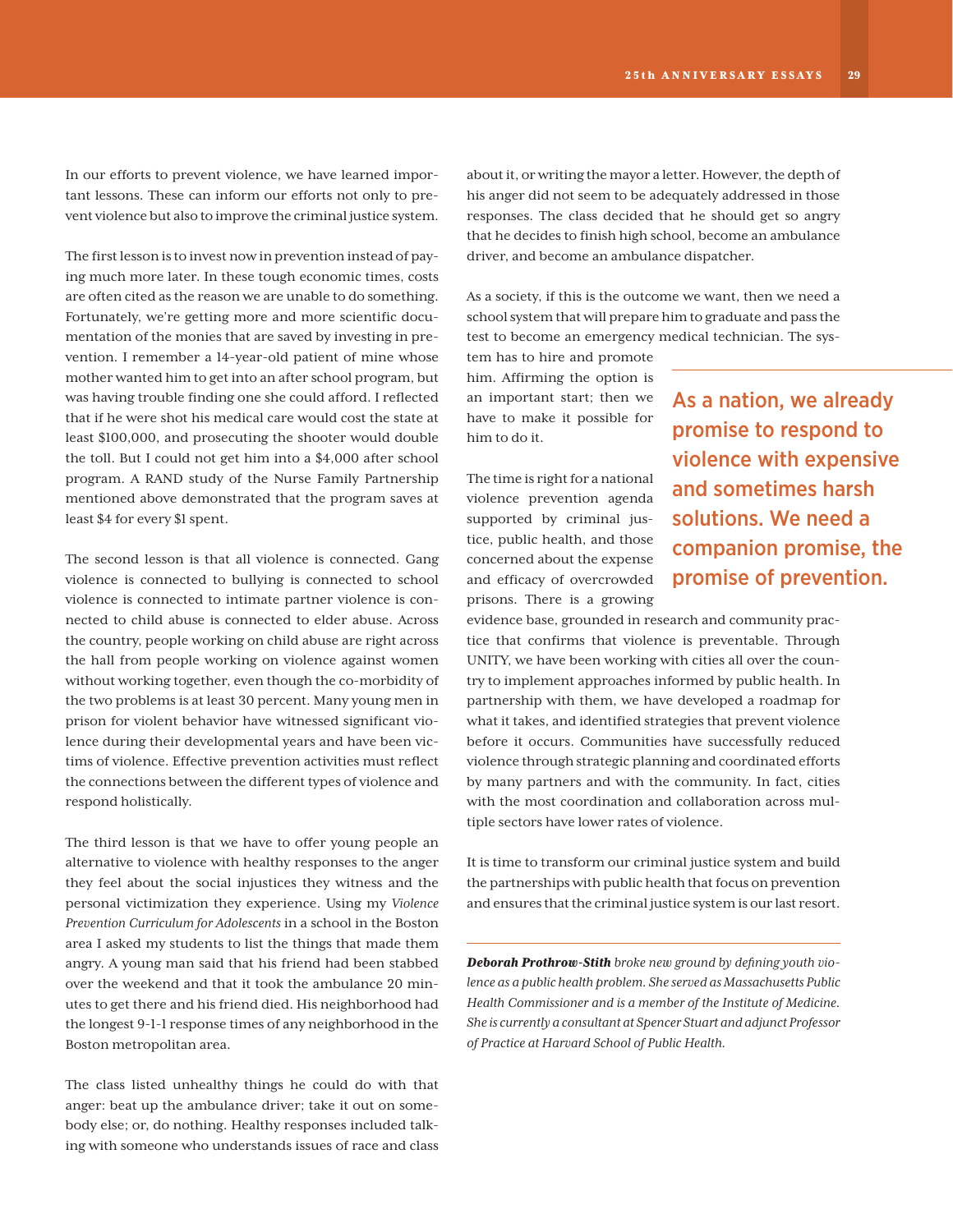### Attica Futures 21st Century Strategies for Prison Abolition

By Angela Y. Davis

The most radical futures we can imagine are never entirely severed from their moorings in the past. So it can be instructive to revisit past struggles for major change in the policies and practices of imprisonment as we speculate about possible futures of the U.S. justice system.

his year, the 25th anniversary of The Sentencing<br>Project, also marks the 40th anniversary of the Attica<br>rebellion. A major turning point in the history of the<br>ILS eximinal justice gratem, the Attica rebellion erunted in Project, also marks the 40th anniversary of the Attica rebellion. A major turning point in the history of the U.S. criminal justice system, the Attica rebellion erupted in the aftermath of the Folsom prisoner strike and the killing of George Jackson at San Quentin. While Attica sharply focused public attention on the contemporary prison crisis, and especially its race and class dimensions, it also generated muchneeded discussion on the relationship between urgent prison reforms and long-range strategies of prison abolition.

We should not forget that it was the radical activism of prisoners themselves that created the contours of this important historical conjuncture. Activists in prisoner rights and prison abolition struggles should always call attention to the considerable contributions prisoners themselves have made to the movement—from the Attica Uprising to the exposure by California women prisoners of the expansionist agenda underlying the strategy of "gender responsive prisons" and the most recent prisoner strikes in Georgia and California.

The four-day occupation of Attica—as brief as it may have been—anticipated, along with the Native occupation of Alcatraz and the U.K. feminist peace movement at Greenham Commons, the contemporary Occupy Wall Street Movement. The connection of the Attica Uprising with the OWS movement resides not only in the fact that there was a literal "occupation" of the prison but also in the way the analysis offered by the prisoners linked immediate demands like food, healthcare, and education for prisoners to global

struggles against capitalism. Moreover, in their efforts to create a functioning activist community within the four short days they controlled the prison, the Attica activists produced a precedent for future efforts to build small-scale radical democratic communities. Symbolically, the Attica Rebellion stood for and encouraged bold moves on the part of the anti-prison movement throughout the country, especially in the (unfortunately temporary) transformation of the prison system in Massachusetts, when guards walked off the job at Walpole in March 1973 and prisoners actually took over the day-to-day operations of the facility. Further, the occupation of Attica and surrounding developments constituted an essential moment in the evolution of the prison abolitionist movement and prefigured the ways later calls for abolition would be linked to campaigns against capitalism and for democracy.

During the late '60s and early '70s, prisoners' movements both reflected and contributed to struggles for economic, racial, and gender equality in the free world. They understood the importance of the labor movement and, in many cases, modeled their struggles after the most radical sectors of labor. One of the prominent demands raised by Attica activists and taken up during that era by prisoners in California and in other parts of the country focused on the unionization of prisoners. In the Attica Manifesto presented to Russell Oswald, Commissioner of Corrections, and to Governor Nelson Rockefeller some two months before the uprising, prisoners petitioned for the right to organize and join labor unions. In the 11th—and related—demand of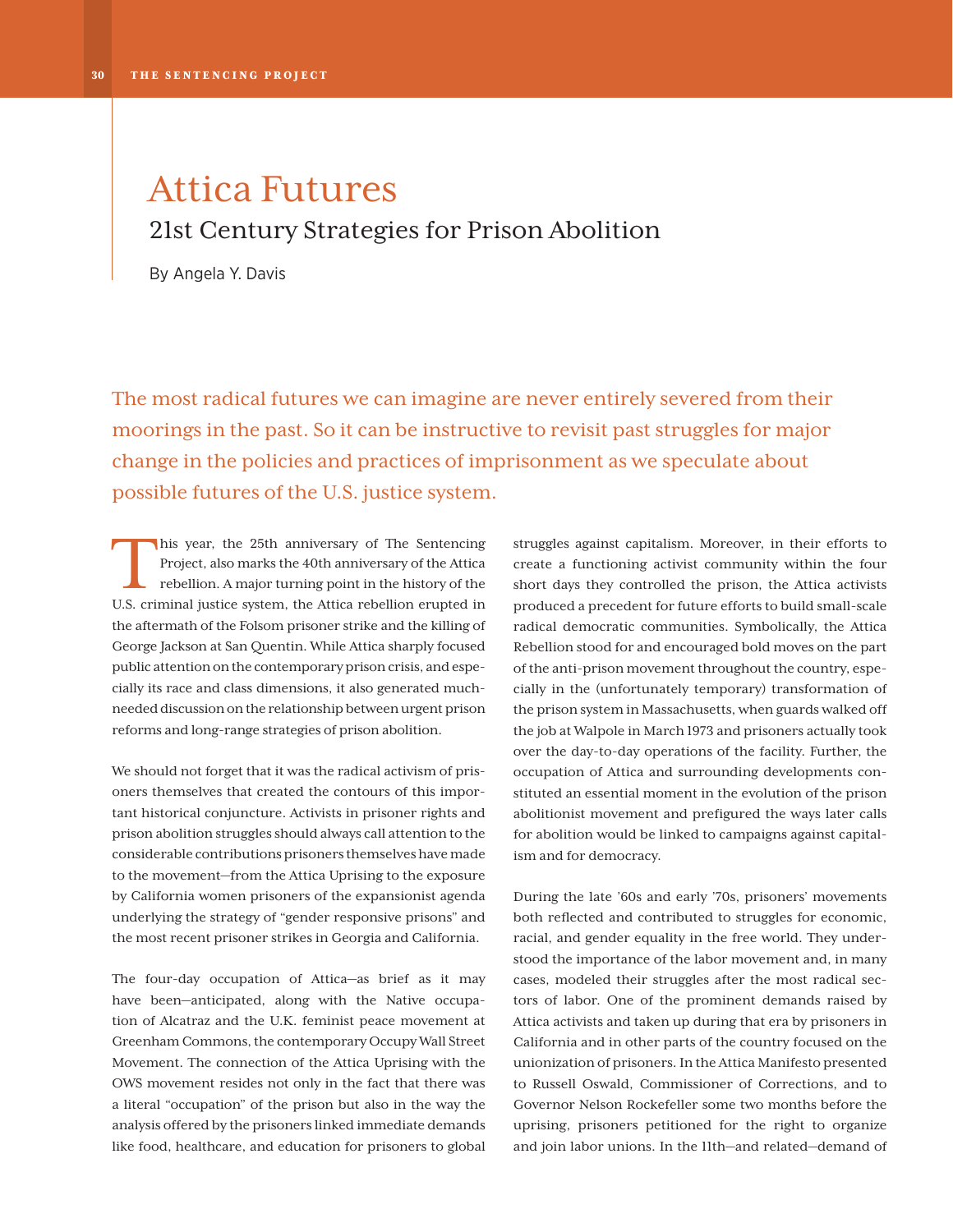the manifesto, prisoners asked that "all institutions using inmate labor be made to conform with the state and federal minimum wage laws."

While the actions of Attica activists helped to publicize the importance of labor organizing among prisoners, the United Prisoners Union in California was highly effective with respect to recruiting members and supporters, and the Walpole prisoners in Massachusetts demonstrated that labor takeovers by prisoners could lead to innovative strategies for prison abolition. Included in the Bill of Rights of the Convicted Class, as formulated by the United Prisoners' Union, was the claim that "the conditions of labor and employment for the Convicted Class shall include all the rights of working class union members in the outside world, e.g. minimum wage, disability compensation, vacation from work, vacation pay, retirement benefits, pension plans, retirement benefits, life insurance. *Involuntary servitude must cease!!*" In Massachusetts, Walpole prisoners organized the National Prisoner Reform Association along the lines of a labor union.

Inspired by radical movements on both sides of the walls, North Carolina prisoners became involved in a court case that examined their right to recruit members into the Prisoners Labor Union. Having won at the District Court level, they were barred from further unionizing when the decision was overturned by the Supreme Court. Justice Thurgood Marshall's dissent [*Jones v. North Carolina Prisoners Labor Union, Inc.*, 433 U.S. 119 (1977)] provides an implicit message regarding the value of labor organizing within the context of the prison abolitionist movement:

*Today…the Court, in apparent fear of a prison reform organization that has the temerity to call itself a "union," takes a giant step backwards… "A prisoner does not shed… basic First Amendment rights at the prison gate. Rather, he 'retains all the rights of an ordinary citizen except those expressly, or by necessary implication, taken from him by law." I therefore believe that the tension between today's decision and our prior cases ultimately will be resolved not by the demise of the earlier cases, but by the recognition that the decision today is an aberration, a manifestation of the extent to which the very phrase "prisoner union" is threatening to those holding traditional conceptions of the nature of penal institutions.* 

*I respectfully dissent.*

Unfortunately, not even the "free" labor movement has recognized the importance of granting prisoners the right to organize labor unions. The most widespread tendency has been to regard prisoners exclusively as a threat to free labor. In this sense the opposition to prison labor recapitulates the historical animosity toward black workers, understood by the then overwhelming white labor movement to be potential strikebreakers and therefore a threat to labor unity.

As late twentieth century labor history demonstrates, the widespread organization of black workers was eventually a major boost for the labor movement. In the same way, the

creation of prisoner labor unions today would help to strengthen a weakened labor movement. At the same time, prisoner unions could lead to such vital changes within punishment facilities as prisoners' capacity to earn minimum wage and to support their families on the outside, as well as to provide restitution to people who may have been their victims. The recognition of prisoners' First Amendment rights and the

During the late '60s and early '70s, prisoners' movements both reflected and contributed to struggles for economic, racial, and gender equality in the free world.

move toward a measure of economic equality that allows prisoners to enjoy the same rights as organized workers in the free world can help us imagine and work toward futures unpolluted by the pervasive presence of jails and prisons.

*Angela Y. Davis is Distinguished Professor Emerita of History of Consciousness and Feminist Studies at the University of California, Santa Cruz. She is known internationally for her political activism and longstanding commitment to prisoners' rights and prison abolition.*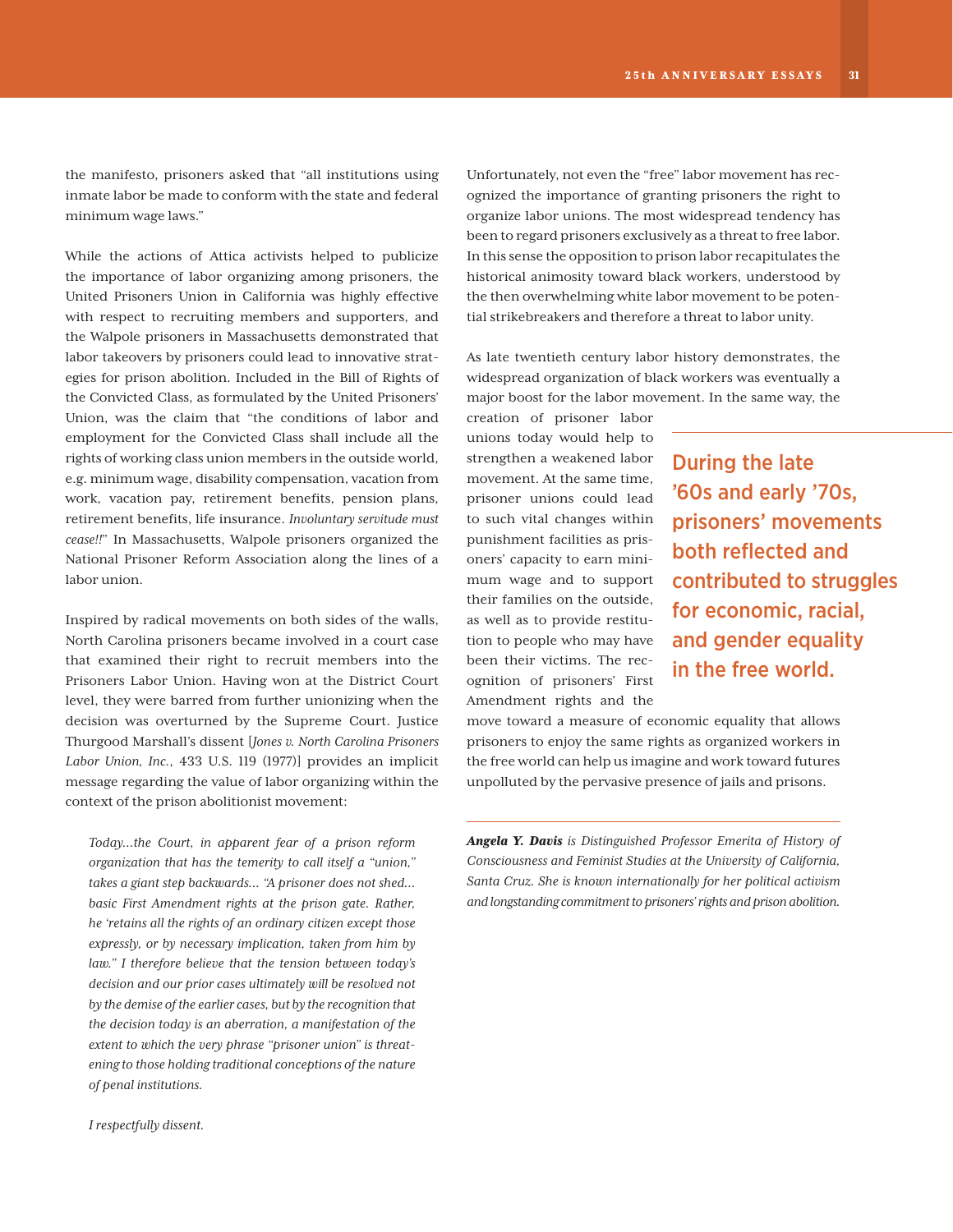### There Is No Juvenile Crime Wave A Call to End the War Against Children

By Barry Krisberg

We need to declare an end to the War against the Young that has dominated criminal justice policy over the past several decades. Disingenuous or simply misinformed criminal justice officials, elected leaders and the media have promoted the myth that young people are responsible for the vast majority of violent crime.

The facts are otherwise. Teenagers commit about<br>the same proportion of the most serious and vio-<br>lent crimes as their share in the population. In fact, the same proportion of the most serious and violent crimes as their share in the population. In fact, young adults aged 25–35 years of age are the perpetrators of most violent crimes, especially homicide and armed robberies. Indeed, teenagers are the most likely demographic group to be victims of violent crime. Further, juvenile crime rates have been on a steady decline for over 15 years—there is no juvenile crime wave.

The images presented to the public are disturbing. The picture is that of out-of-control, disrespectful youngsters who obsess on hip hop music and violent videos. Boys who wear their pants below their waistlines and young girls who dress provocatively, both increasingly violent and sexually promiscuous. When teens do commit very serious crimes, feckless politicians such as the current Mayor of Philadelphia employ exaggerated and dangerous rhetoric to portray these children as less than human, their crimes as more than rare.

The moral panic over the young has led to more police on school grounds, metal detectors, closing off school campuses as well as the funding of untested, ineffective, and expensive anti-bullying, anti-drug and anti-violence curricula. While school districts cut budgets for school counselors, science classes, and sports and music programs, they preserved the new "crime fighters" on school campuses.

Worse yet, many school districts enacted "zero tolerance" policies imposing automatic suspensions and expulsions

that disregard due process rights, parental participation, and individual consideration of the circumstances surrounding the alleged infractions. Research suggests that most suspensions and expulsions are applied to youth of color and that the "crimes" generally involve defiance of teachers. School officials and teachers are increasingly willing to call police to make arrests for behavior that was previously dealt with by counselors or other school personnel.

Many jurisdictions have enacted laws and policies enforcing harsh penalties for truancy. There has been a rise in curfew laws that limit the movement of young people. Drug enforcement, especially those activities aimed at curbing marijuana use, has focused on arrests and searches of teenagers. Ironically, as the rate of arrests of juveniles for serious and violent crimes has gone down dramatically, referrals to the juvenile court have gone up—mostly for minor drug crimes, violations of school rules, truancy, and violations of probation. In order to transform the criminal justice system over the next 25 years, we need to rediscover some of the basic policy principles that guided juvenile justice reform over the past 50 years. First, that young people are protected by the Bill of Rights and that, in the words of Justice Abe Fortas in 1967, "the status of being a boy does not justify a kangaroo court." Second, that pulling minor offenders into the juvenile justice system will increase any propensity to commit crime and that juvenile correctional facilities and detention centers are abusive and toxic for our youth. Third, that children are not little adults and that treating youngsters as if they were adults is morally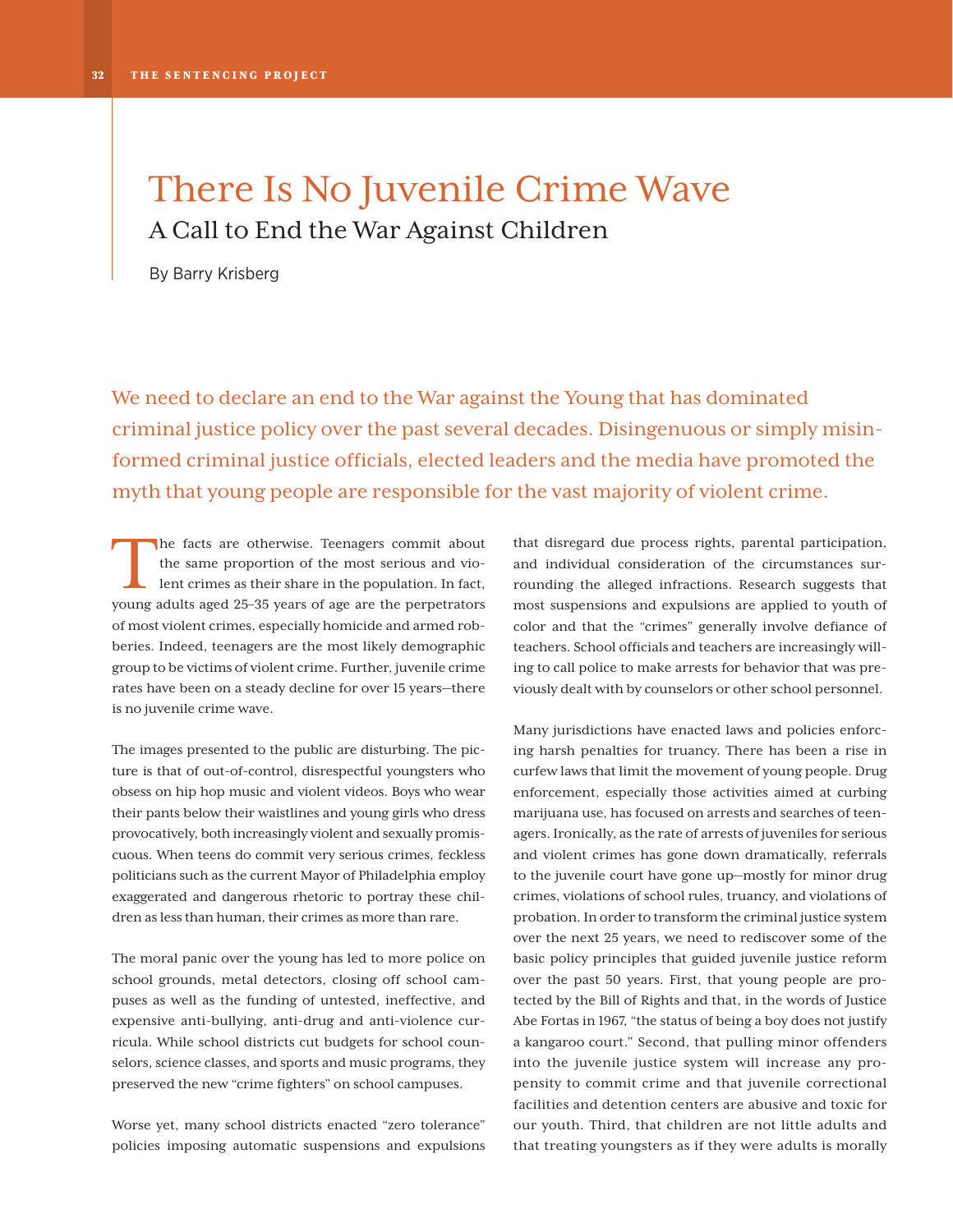bankrupt and imposes cruel and unusual punishment. Fourth, that arresting more young people cannot solve the problems of gangs and community violence. We need to have the police focus on the most dangerous adult violent offenders and major dealers in drugs, illegal guns, and commercialized vice. Fifth, we need to understand that children are more often the witnesses to and victims of violence in their homes than the perpetrators of violence in their schools or on the streets. Finally, prevention is the key and we need to reduce the budgets of bloated criminal justice agencies and reinvest in community-based programs and services for at-risk families.

The federal Juvenile Justice and Delinquency Prevention Act (JJDPA) of 1974 was enacted to encourage the expansion of what Lamar Empey called the Four D's—Decriminalization, Diversion, Deinstitutionalization and Due Process. Decriminalization was primarily focused on removing from the purview of the juvenile court status offenses such as truancy, curfew violations, running away and chronic conflicts with parents. There was also a movement to downgrade penalties for simple possession of small amounts of marijuana. Diversion meant creating options for police, prosecutors and the courts to refer youth to neighborhood programs in lieu of formal system processing. Deinstitutionalization involved removal of status offenders and other minor offenders from secure detention facilities, jails, and state youth facilities. In some cases, such as Massachusetts, Utah, and Missouri this meant the closure of traditional juvenile lockups. Expanding Due Process involved providing sufficient legal protections for the rights of children.

As an immediate step to achieving my vision, the JJDPA must be reauthorized by the Congress. The Office of Juvenile Justice and Delinquency Prevention should be spared deep budget cuts and it needs to be returned to a preeminent national leadership role. In addition, we need passage of the Youth Promise Act, written by Representative Bobby Scott, to encourage local community-based delinquency prevention planning. Moreover, the hundreds of millions of federal funds for youth development programs that were slashed during the George W. Bush years should be restored.

The U.S. Department of Education needs to challenge the current abuses of zero tolerance practices and use its civil rights enforcement powers to move schools away from zero tolerance policies. There needs to be training and techni-

cal assistance for teachers on evidence-based strategies to manage disruptive classroom behavior. Similarly, there is a need to better define an appropriate and constructive role for law enforcement in responding to school-based problems.

How would we treat vulnerable children if we thought of them as ours and not "other" peoples' children?

The highest priority must be given to reducing the shocking disparities of how children of color are treated by the juvenile justice, child welfare and education systems. The horrible treatment of youth is wrapped up with issues of poverty and race. How would we treat vulnerable children if we thought of them as ours and not "other" peoples' children? We would not tolerate long term incarceration for *our* children. We would not tolerate the current dropout and school failure rates. We would want the best for our children and would provide them with the compassionate care that they deserve.

*Barry Krisberg is the Research and Policy Director for the Chief Justice Earl Warren Institute on Law and Social Policy at the University of California Berkeley School of Law.*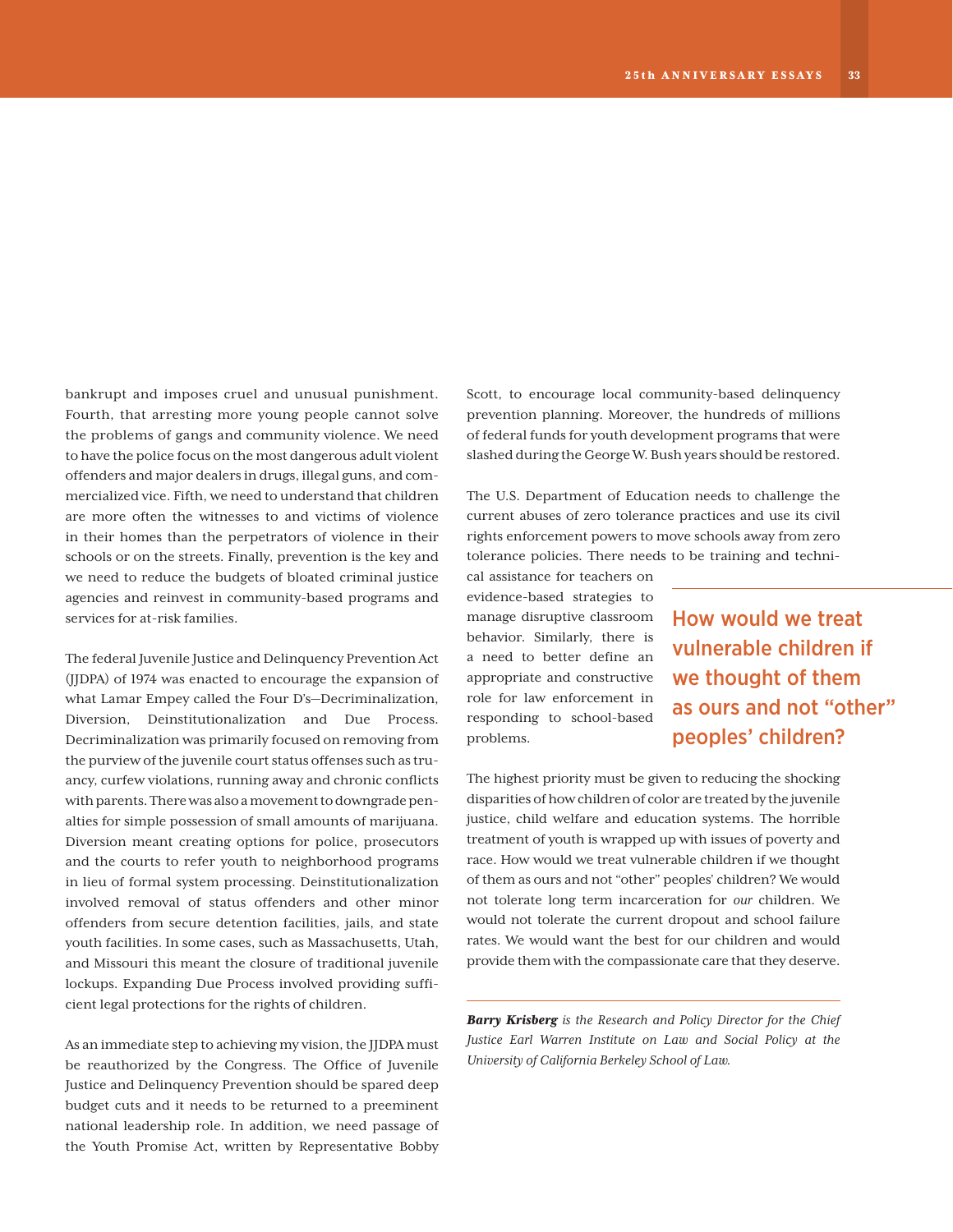### Juvenile Justice in 25 Years A System That Passes the "My Child" Test

By Bart Lubow

When the first juvenile court was established in Cook County, Illinois, a little more than a century ago, expectations were great that the new system, based upon the notion that children are inherently different from adults—less culpable for their actions and more amenable to rehabilitation—would emphasize the very things that parents want for their kids.

I ndeed, the new court was explicitly expected to serve as "a kind and just parent," dispensing individualized justice in a non-adversarial setting, helping delinquent youth find pathways to happy, productive adulthood.

Reality, unfortunately, proved more complicated. From the beginning, youth were denied fundamental legal protections, including the right to an attorney. Juvenile court judges, as recently as the 1960s, were, as often as not, lay people with no special training or understanding of adolescent development. Probation—the primary intervention was under-funded and inevitably embraced the ineffective surveillance tactics dominant in adult community supervision for decades. Unnecessary and inappropriate reliance on secure detention centers and "reformatories" became commonplace, with conditions of confinement often brutal and largely unregulated. As the system descended further and further from its original vision, another profoundly disturbing characteristic became clear. Despite the fact that delinquency is almost universal among American adolescents, the formal juvenile justice system handled almost exclusively the cases of the nation's most disadvantaged children, primarily poor youth of color. Parents with any resources, connections, or wiles manage to keep their kids out of this system's clutches.

Could there be stronger evidence that this system fails the "my child" test? Our ambition in 25 years must be to operate a system where all parents can find positive interventions if their sons or daughters are hauled before the court. Fortunately, winds of change are blowing strongly again in juvenile justice, driven by a growing consensus that the current system fails to reduce juvenile crime or to redirect delinquent youth. For example, recent studies reveal rearrest rates for incarcerated youth of approximately 75 percent within three years of release (despite annual average expenditures of \$88,000 per bed), while also exposing the system's miserable failure to address the disproportionate educational, health and mental health problems presented by its wards. As convincing as the critique of the status quo has become, it has been amplified by a growing body of knowledge about what works to change youth behavior and the related recognition that greater emphasis on evidencebased programs, practices, and policies could fundamentally alter outcomes.

While the United States has uniquely embraced mass incarceration of adults as the key to public safety, there is now a movement for fundamental change in juvenile justice focused on reducing confinement. Practitioners, policy makers, community activists, and researchers have all fueled a substantial trend to limit juvenile incarceration—be it in local detention centers prior to adjudication or in state-operated correctional facilities following a delinquency finding—has emerged in the past decade. The (almost 150) jurisdictions that participate in the Juvenile Detention Alternatives Initiative, for example, have reduced reliance on local detention by an average of 41 percent and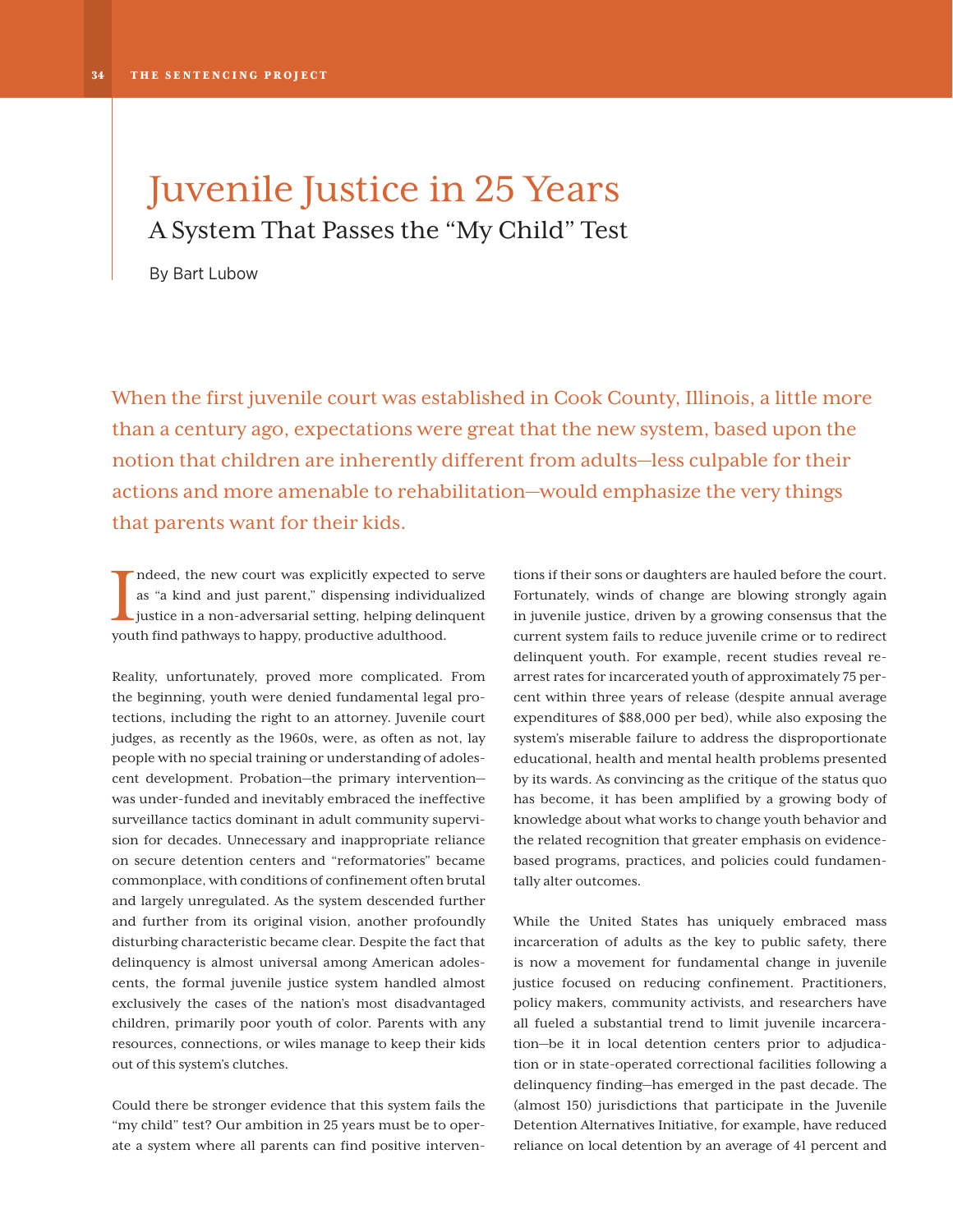lowered their commitments to state corrections facilities by approximately one-third. A growing number of states, led by California's astounding drop of almost 85 percent in ten years, have reduced youth incarceration dramatically. Between 1997 and 2007, the rate at which youth were confined in long-term secure institutions nationally decreased 41 percent. In the next five years, this trend should gain additional momentum, especially given the tough economic conditions faced by most state and local governments.

The movement away from wholesale reliance on confining juveniles is not merely promising: it is essential if a future juvenile justice system is ever to pass the "my child" test. It is essential that we begin that transformation by overcoming the current addiction to incarceration. Why? At least four reasons seem relevant.

First, incarceration is costly. As long as states spend the lion's share of their limited juvenile justice funds on confinement, dreams of better prevention and early intervention strategies will remain unfulfilled. How else, for example, can we scale up evidence-based interventions so that more than the current scant 5 percent of eligible youth actually receive them?

Second, as the best recent de-incarceration efforts have demonstrated, safely reducing confinement depends on multiple, inter-connected reforms that alter policy and practice up and down the case processing continuum. We can't change incarceration just by adding programs to the dispositional end of the system. Reducing incarceration, in other words, demands fundamental, broad system reforms, including limiting which cases require formal court involvement, improving community supervision, and implementing data-driven, structured decision making. Significantly limiting incarceration will force such changes.

Third, reducing incarceration is key to unleashing the creativity that the juvenile justice system has been missing. Incarceration is a safety net for juvenile justice practitioners. When all else fails—when kids violate probation rules, continue to misbehave despite treatment referrals, abscond from lousy group homes—the system always has an option: lock them up, even though they will be back in the community relatively soon. What would happen if that option were greatly restricted? What new approaches would practitioners invent? What innovations would emerge?

Finally, juvenile justice transformation triggered by reduced reliance on confinement will, at last, hold the system accountable for results that really matter. As things now stand, the system measures success, or failure, by admissions to detention or corrections, by successful probation terminations, by restitution collected and urine tests failed. These are relevant indicators, but they are poor substitutes for what's really important: whether kids are well-behaved, learning, connected to the labor market, and prepared to be contributing members to families and communities. The current system has forsaken responsibility for improving the wellbeing of the youth it works

with. But, if it can't incarcerate them, it will have to work to improve those long-term outcomes.

Ten years from now we should find half as many youth incarcerated as we do today. Though the United States' juvenile incarceration rate would still far exceed comparable nations, this downsizing would be a profound shift in the right direction. By then, the stage should have been set

The movement away from wholesale reliance on confining juveniles is not merely promising: it is essential if a future juvenile justice system is ever to pass the "my child" test.

to bulldoze the last of America's old-style, large youth corrections facilities, burying forever the scent of scandal and abuse that permeates their history. And, with this kind of trajectory, it would be less hard to imagine a system that, a quarter of a century from now, addresses far fewer cases, much less punitively, and with far greater capacity to truly help troubled youth and their families. Reformers, by then, should have shifted their focus, too, from getting the system to do less harm to helping the system "do good." That paradigm shift will be the key to juvenile justice's passing the "my child" test.

*Bart Lubow is the Director of the Juvenile Justice Strategy Group for the Annie E. Casey Foundation. He has previously served as the Director of Alternatives to Incarceration and Deputy Director of Probation for New York State.*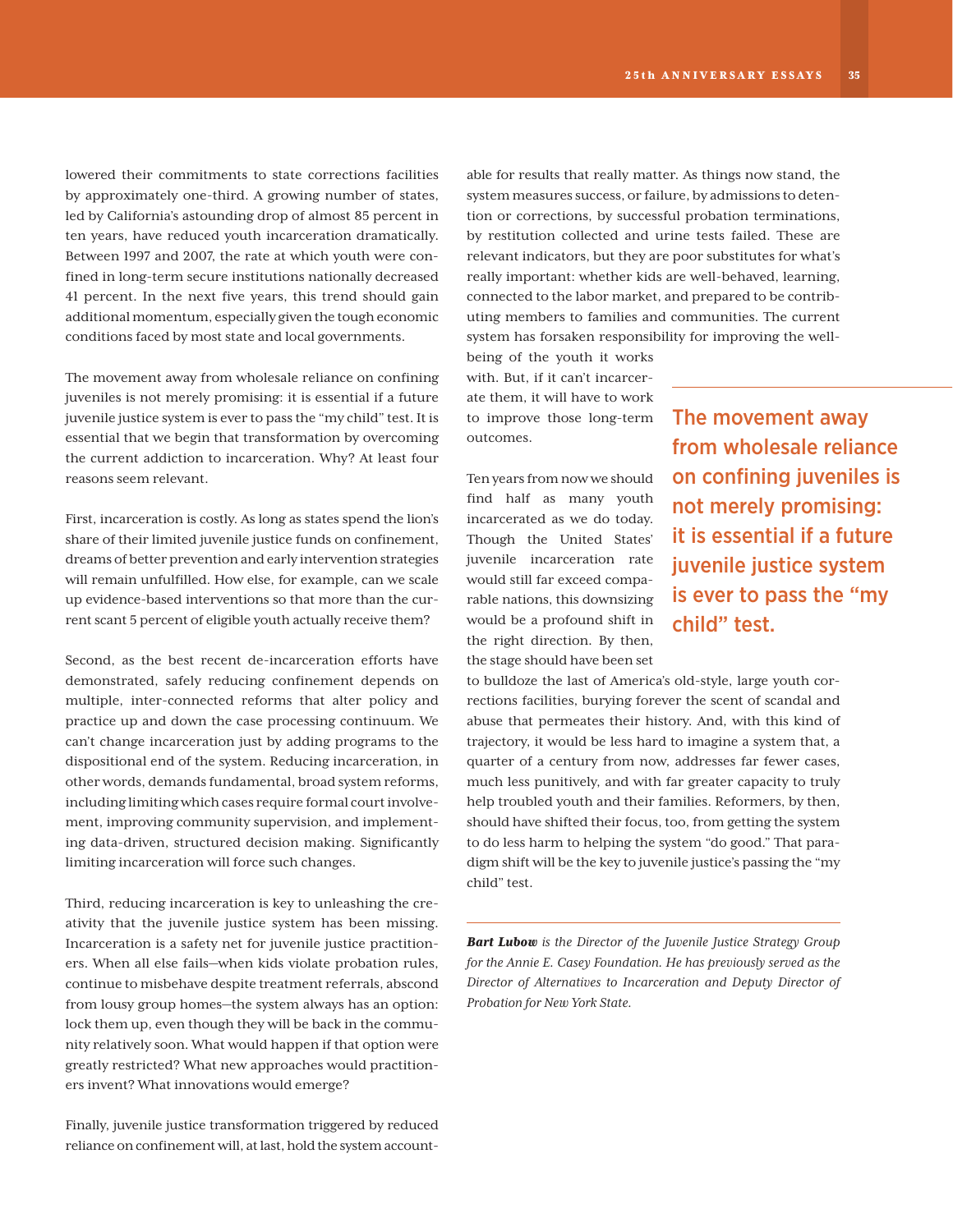# A Worldwide Problem The Roots of Mass Incarceration

By Andrew Coyle

The work we do in the International Centre for Prison Studies (ICPS) transcends many national boundaries and so my comments will deal with an international landscape.

Our most recent research has discovered that today<br>there are over ten million men, women and chil-<br>dren in prisons around the world. This is an<br>increase of one million since ICPS heren publishing the there are over ten million men, women and children in prisons around the world. This is an increase of one million since ICPS began publishing the World Prison Population list in 2005. This is not the place to enter into a detailed academic analysis of why this increase has occurred, nor of why some countries lock up a greater proportion of their citizens. However, there are some useful indicators to help us in a discussion about what the criminal justice system should look like 25 years from now.

In the first place, there is little evidence that increased rates of imprisonment in many countries are a reflection of increased crime rates. In England and Wales, for example, the overall crime rate has been falling consistently since 1995, while the rate of imprisonment has been rising equally consistently. Nor can one argue that it is the increase in the rate of imprisonment which has led to the fall in crime since one can point to several countries where imprisonment rates have fallen or remained stable while crime rates have also fallen.

There are a number of interlinked factors which have contributed to the increase in prisoner numbers. The first is the use of the criminal justice system as one of the first responses to major social problems. This helps to explain why one finds a disproportionate number of people from minority groups inside prison in most countries: ethnic and cultural minorities, the disadvantaged and the marginalized. One of the results of globalization in recent years has been the increased movement of large numbers of people across international boundaries. An unforeseen consequence of this is that in a number of countries, for example, of Western Europe, over 50 percent of prisoners are nationals of another country. The use of the criminal justice system as one of the major "weapons" in the "war against drugs" has been a major contributor to increased numbers in prison. In a similar manner, lack of health and welfare provision in the community for those who suffer from mental illness means that the criminal justice system is very often left to deal with them, with imprisonment being the default option.

Another factor is the manner in which governments have responded to the above issues. In the absence of a more strategic approach to these complicated challenges, the response has often been recourse to punitive legislation. Throughout most of the 20th century successive governments in the United Kingdom would introduce a major new criminal justice act every five years or so. In the decade between 1997 and 2007, the government enacted 23 of these acts, in the course of which it created 3,000 new criminal offenses, almost half of which included a provision for imprisonment. One example was an Education Act which provided for the imprisonment of parents of a child who refused to go to school.

All of these factors have meant a significant increase in the number of people who are being sent to prison for offenses which would not previously have attracted a prison sentence. In addition, in many cases the length of prison sentences has increased, with the obvious outcome that people are serving longer sentences. Linked to that is an increased reluctance on the part of the relevant authorities to approve conditional release for those who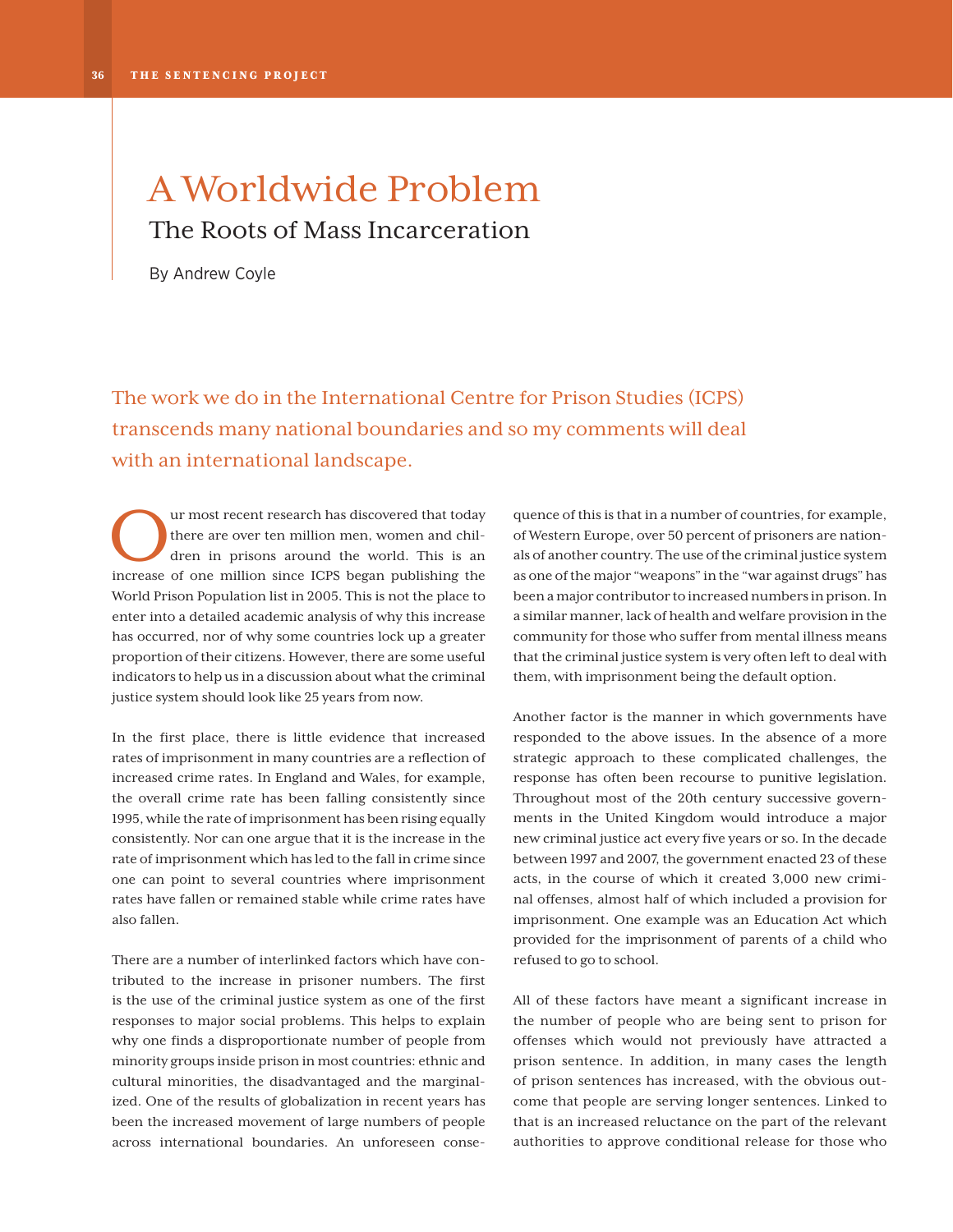are not considered to be a risk. A variation on this is the tendency on the part of parole and probation authorities to recall persons to prison for technical violations of their conditions of supervision. In some countries, including the United States, a significant number of those now being admitted to prison fall into this category.

In early September 2011 the U.K. Justice Secretary Kenneth Clarke referred to the "broken penal system." If this is a true description, the reason for it is not hard to find. It is that the penal system has been overloaded and is now expected to deal with a wide variety of social and other problems which are beyond the purview of criminal justice. If the penal system is to be repaired then it will have to be relieved of matters which are much better dealt with elsewhere. In any democratic society there is an important role for the criminal justice system, but it is a very narrow role. The criminal justice system can be used to reinforce and to support the values of a society and to strengthen the bonds that hold a society together. However, it cannot and should not be used to replace these values and bonds.

So, the answer to the question as to what the criminal justice system should look like 25 years from now is that it should look much smaller and leaner. It should be used only when the use of other public mechanisms are inappropriate. It should be used as the ultimate means of expressing society's disapproval of serious acts of criminality and to protect society from those who are a demonstrable threat to its well being. It should not be used as the default mechanism for dealing with health and social challenges.

In terms of laying the groundwork for that fundamental change, it may be that the current global economic crisis will force governments to make less use of the expensive criminal justice system and to find more innovative and inclusive means of ensuring public safety. There are already signs that this is happening. If this approach is to gain momentum,

the debate must be taken beyond the usual criminal justice agencies to involve a much wider audience at governmental and local level. That will be a real challenge for reformers and advocates over the next three to five years. It will not be easy, but the prize in terms of public confidence and safety will be well worth the effort.

*Andrew Coyle is Emeritus Professor of Prison Studies in the University of London and Visiting Professor in the University of Essex. He was founding Director of the International Centre for Prison Studies and was for many years a Warden in the U.K. Prison Services.*

> There are a number of interlinked factors which have contributed to the increase in prisoner numbers. The first is the use of the criminal justice system as one of the first responses to major social problems.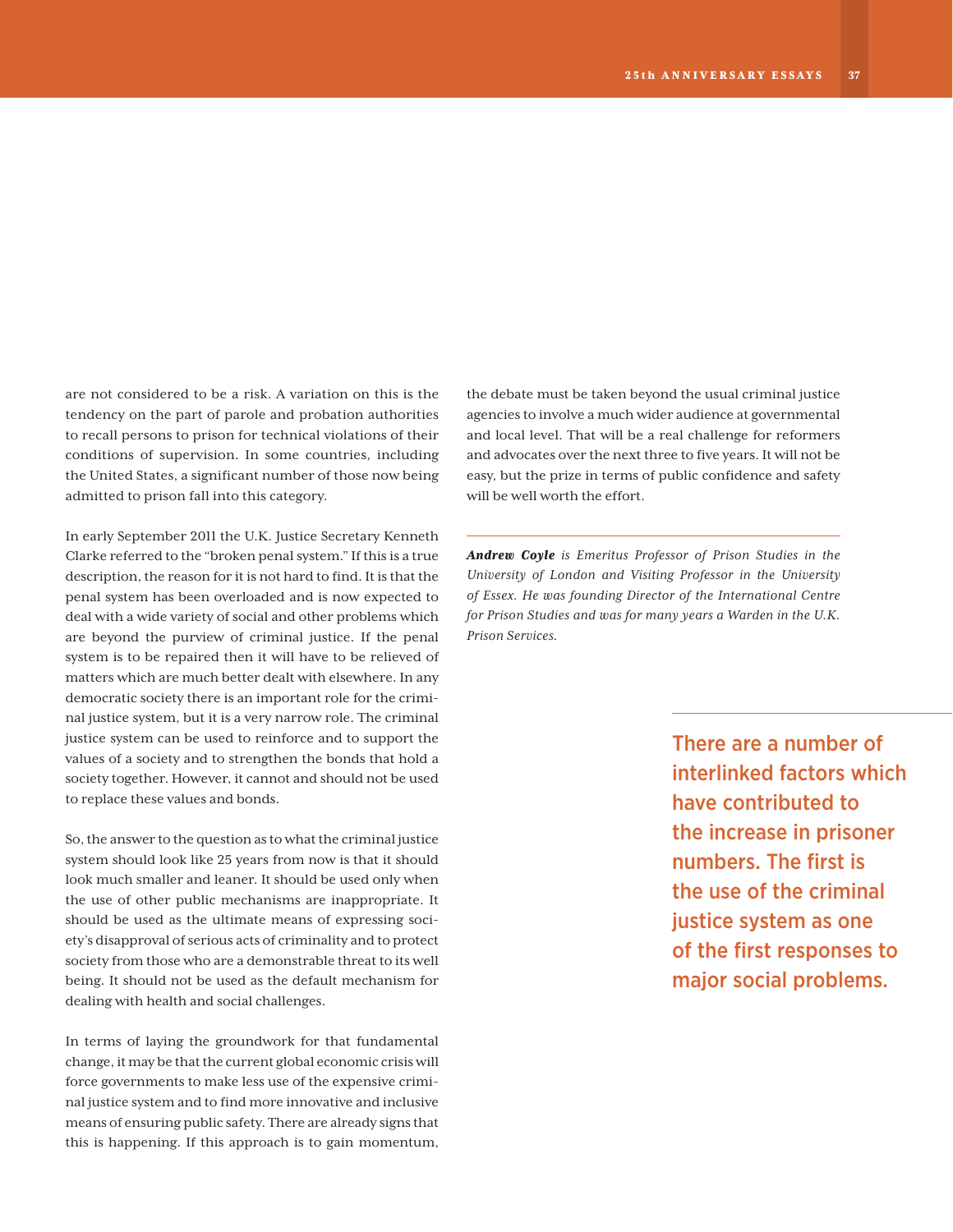# Seeking Justice

### A Crucial Role for Prosecutors in Reducing Recidivism

By Charles J. Hynes

The ultimate goal of our criminal laws and criminal justice system is to ensure that people are safe in their persons and property. While improvements in the system may help to cut crime, a nation *truly* committed to ameliorating public safety must tackle those many adverse social conditions, such as insufficient medical care, poor education, lack of housing and jobs, among others, which shred the fabric of community, provide an environment in which crime can take root, and exacerbate crime's destructive impact on individuals, families, and neighborhoods.

I hat said, a criminal justice system which better recognizes how social conditions are linked with criminal behavior and which addresses those linkages can have a significant positive impact on public safety. In this regard, criminal justice practitioners (those in law enforcement, the courts, and corrections) have already taken a big step forward from where they were 25 years ago. We need to continue moving the system in that same direction, especially so that 25 years from now, the system will respond better to reduce what has been called the "hard core of the crime problem"—namely, crime by repeat offenders.

Movement on two fronts will be crucial if the criminal justice system is to improve at curbing criminal recidivism first, the efforts of criminal justice practitioners to involve community members, including non-profit social services providers, in achieving the goal of public safety; and second, the readiness of criminal justice practitioners to embrace scientific research and technological advances and incorporate these in how they do business.

On the first front, community engagement can be done in several different ways, and can have positive effects at several stages of the criminal justice process—from the investigation stage, all the way to a former inmate's re-entry into the community. Community policing, community

prosecution, problem-solving courts, re-entry partnership programs for the formerly incarcerated, and crime prevention programs for at-risk youth—with all these approaches, we can integrate the community, both individuals and organizations, in the overarching endeavor of enhancing public safety.

As to the second front, scientific research and technological advances have already had an enormous positive impact on every stage of the criminal justice process. For example, DNA evidence has increased the accuracy of arrests and convictions and has led to the exoneration of those wrongfully convicted. Social science research on such disparate subjects as identification procedures and risk assessments have helped criminal justice practitioners adopt better procedures and make smarter decisions. Technological advancements have revolutionized the criminal justice process by easing the recording of, access to, sharing of, and preservation of information.

While all types of criminal justice practitioners must engage on both these fronts, prosecutors, with their close ties to law enforcement as well as to the courts, are uniquely positioned to forge partnerships. Prosecutors have a mandate to "seek justice," and by vigorously pursuing that goal through a proactive, holistic, and technologi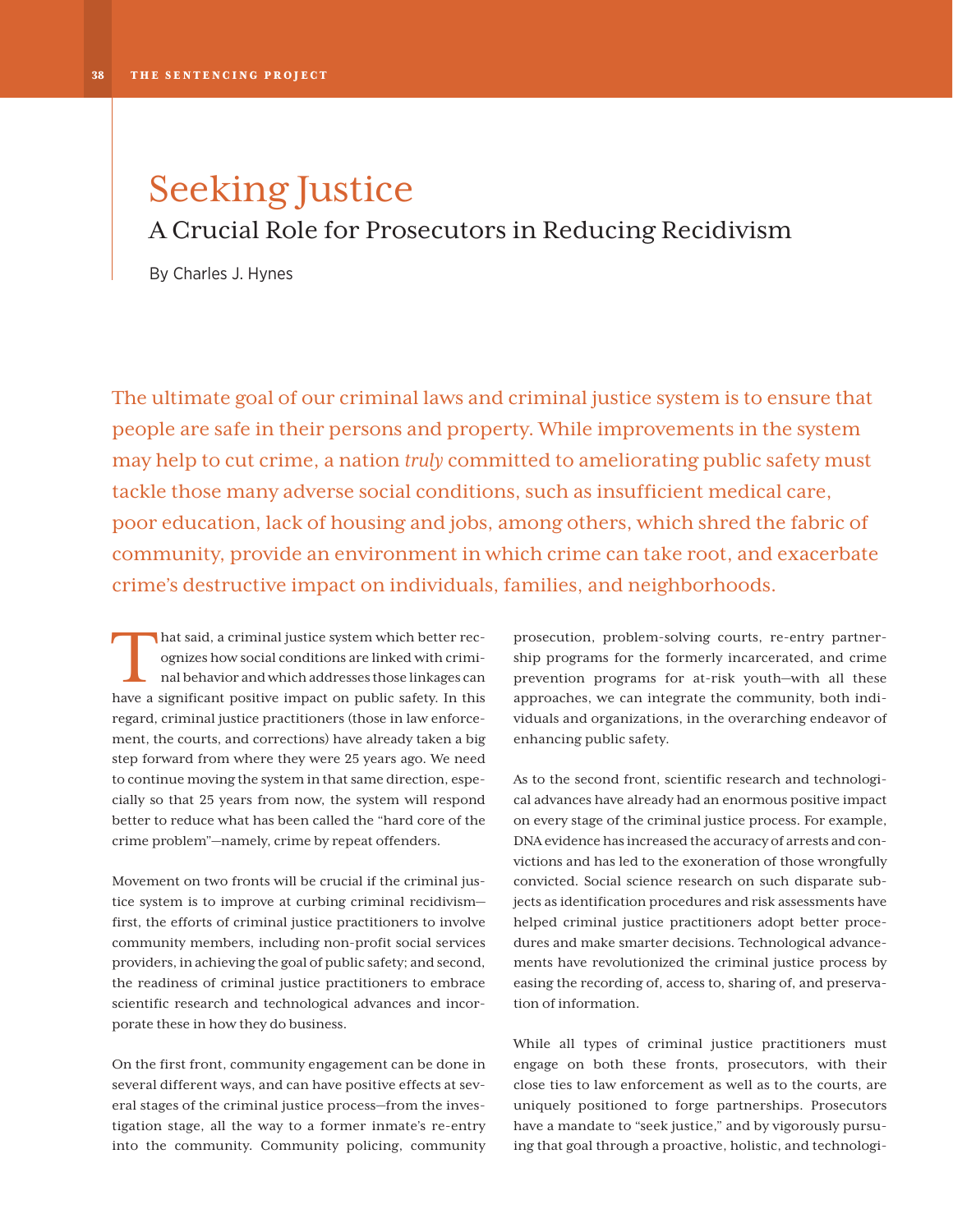cally- and scientifically-savvy approach to crime, they can, and should, take a leadership role.

In Brooklyn we emphasize community relations and partnerships with community-based service providers. We look to social science research for new practices that we might want to adopt and for ways to improve our existing programs. Three crime-reduction projects in Brooklyn draw their success from involving community and incorporating scientific research/technological advancements, and they show how a prosecutor's office like mine can lead the way for further system-wide improvement.

Diversion into treatment can be more effective and less costly than imprisonment in reducing the criminal recidivism rates of drug offenders. In 1990, guided by a then small but growing body of diversion research, we developed the Brooklyn Drug Treatment Alternative-to-Prison (DTAP) program, partnering closely with two community-based residential treatment providers, as well as with the court system, division of parole, and defense bar. The program's early success garnered the interest of the National Institute on Drug Abuse, which then funded a program evaluation by the National Center on Addiction and Substance Abuse (CASA) at Columbia University. The 2003 CASA report validated DTAP as an effective means to reduce crime and drug use. The program's sustained results spurred other district attorneys to recognize the crime-fighting value of this alternative to incarceration and it laid the groundwork for the proliferation of drug courts throughout New York State.

Community justice centers seeks to resolve cases in ways that recompense the community, address the needs of victims, and change defendants' behavior. My office helped plan the Red Hook Community Justice Center in Brooklyn, which opened its doors in 2000. At the Center, most cases result in sentences that incorporate one or more of the myriad programs and/or services available on site—intensive drug and alcohol treatment, mediation, anger management classes, GED classes, youth groups, and more. Prosecutors staffing the Center are active in the community, attending community meetings, participating in local events, and performing such roles as coaching Little League. The Center brings justice, as well as a slew of services, directly to neighborhood residents—about 70 percent of whom live in public housing. The Center uses computer technology to operate efficiently, keep track of the progress of all the defendants in various programs, and stay connected with the rest of the court system in Brooklyn. Because of the Center's success,

we're planning a similar community justice center in the Brownsville section of Brooklyn, where the persistence of youth crime is especially troubling.

Reentry programs are crucial to reducing recidivism. ComALERT (Community and Law Enforcement Resources Together), is a collaborative reentry program run by the Kings County District Attorney's Office to address the needs of the formerly incarcerated in Brooklyn. In part-

nership with an outpatient substance abuse treatment provider, a non-profit transitional work and housing agency, Medgar Evers College of the City University of New York, and over a dozen other community-based social service providers, ComALERT delivers intensive treatment and services designed to meet the individualized, often complex needs of its clients. An evaluation by Professor Bruce

Diversion into treatment can be more effective and less costly than imprisonment in reducing the criminal recidivism rates of drug offenders.

Western of Harvard University found the program to be effective in slashing the recidivism rates of parolees who complete it. That validation by a social scientist has helped us greatly in securing continued funding for the program and in convincing other jurisdictions to replicate the collaborative re-entry model. Social science research has also helped us further improve ComALERT.

These three programs demonstrate how a prosecutor's office, by involving community and embracing research and technology, can enhance the criminal justice system's ability to reduce recidivism. And if we really succeed in reducing recidivism, the nation will be a much safer place 25 years from now.

*Charles J. Hynes has been the District Attorney of Kings County Brooklyn, New York, since 1990. He is the Immediate Past Chair of the Criminal Justice Section of the American Bar Association, and also an Immediate Past Vice President of the National District Attorneys Association.*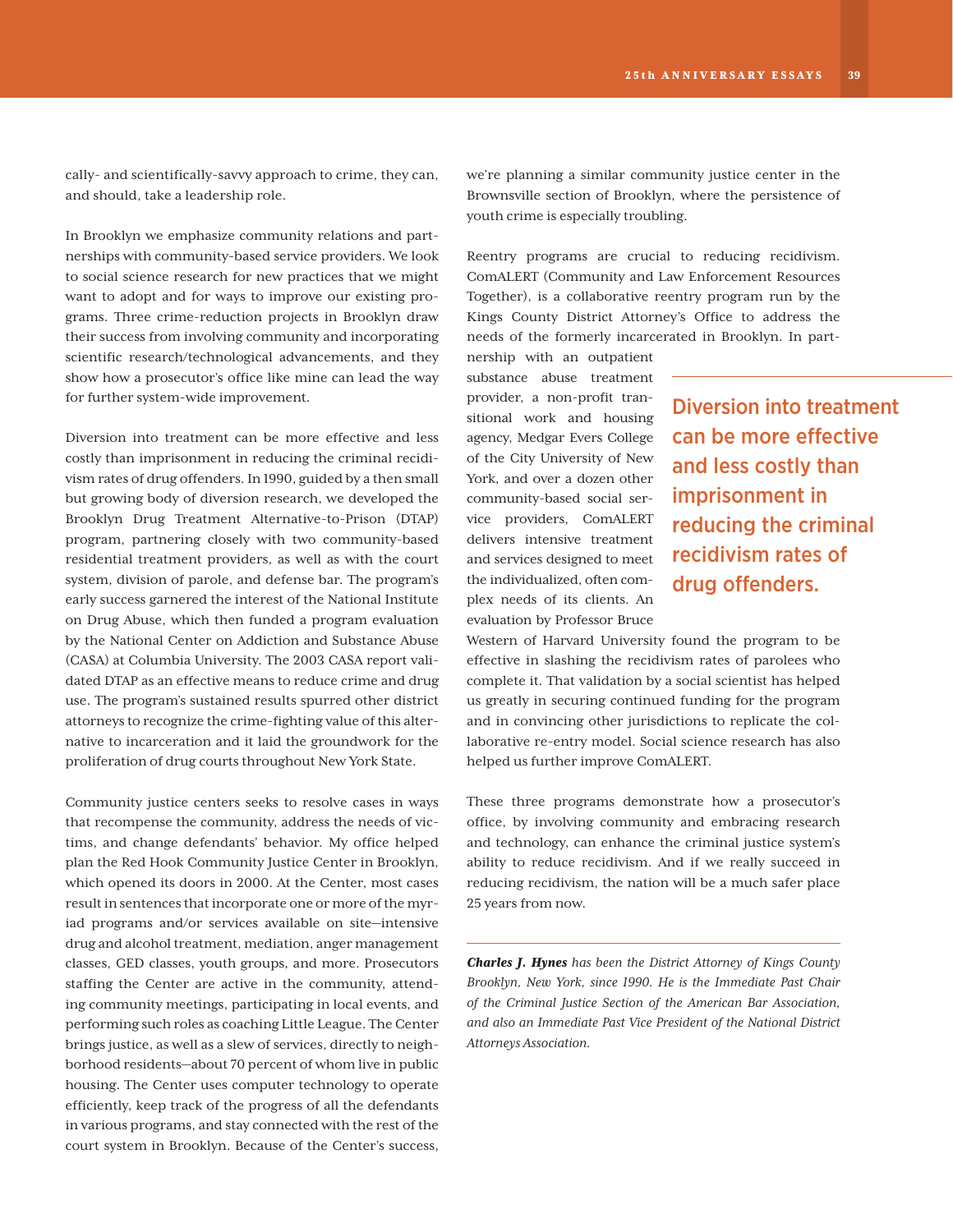# What We Did in Dane County How Reform Saved Money and Increased Public Safety

By Kathleen Falk

In my 14 years as Dane County Executive in Wisconsin, responsible for the annual budgets for the courts, the sheriff and the district attorney, I implemented reforms in the criminal justice system that I believe, if implemented broadly, could significantly improve the criminal justice system in the future.

I 'm not an academic expert or a professional working in the system, and I hold these groups in utmost respect but my particular lens on the system allowed me to make some very useful changes.

I didn't get into politics to make these reforms. I got into politics after practicing law for almost 20 years because I wanted to make a difference in the lives of kids in my community. As the county executive, I was able to improve human services programs that make a difference, but I immediately faced a growing jail population and a County Board resolution calling for the construction of a \$46 million addition to the jail at annual additional costs of about \$10 million.

My parents taught me early on about frugality. I vetoed that resolution so that I could do the homework to figure out who was in jail, what it cost, and whether we were getting our public safety goal of bang for the buck. That homework, which included dialogue with folks in the criminal justice system and community, collection and analysis of data, and lots of thinking, produced many questions, including:

Would the one out of five inmates with mental illness get the health care needed in jail and were our deputies trained to protect themselves and inmates from the behavior of mentally ill persons?

If almost half the sentenced inmates were in jail because of driving while intoxicated and had a significant recidivism rate, how had we made the community safer?

If alcohol, drug, and mental health treatment each cost about \$7000 a person, while it costs about \$31,000 a year to incarcerate, where should we invest in order to prevent recidivism?

I quickly saw it wasn't smart to invest a lot of money in a system that doesn't do enough to keep us safe, when less expensive and more effective sanctions exist.

For the next 14 years, I invested a lot of my time, energy, and agenda to changing the system. I funded more detailed studies of the entire system, with even more follow up of key components, such as the Sheriff's department. We created targeted programs for mentally ill persons to get them into care and created a unique program for young Latino offenders whose language barrier problems too often lead to incarceration. We expedited and implemented efficiencies in the court system to reduce trial delays and save jail costs. We improved automation, scheduling, and discovery processes in the District Attorney's Office. We added more than 100 new deputy positions and we significantly expanded electronic monitoring of offenders so that a larger number of offenders would live in the community, instead of jail, while working and caring for their families. We expanded our drug court for first-time offenders and created a unique new program for repeat alcohol offenders that involves some jail-time followed by six to nine months of treatment, with significant success in preventing re-offending and with securing housing and jobs. All in all, we have over a dozen such targeted "criminal sanction programs."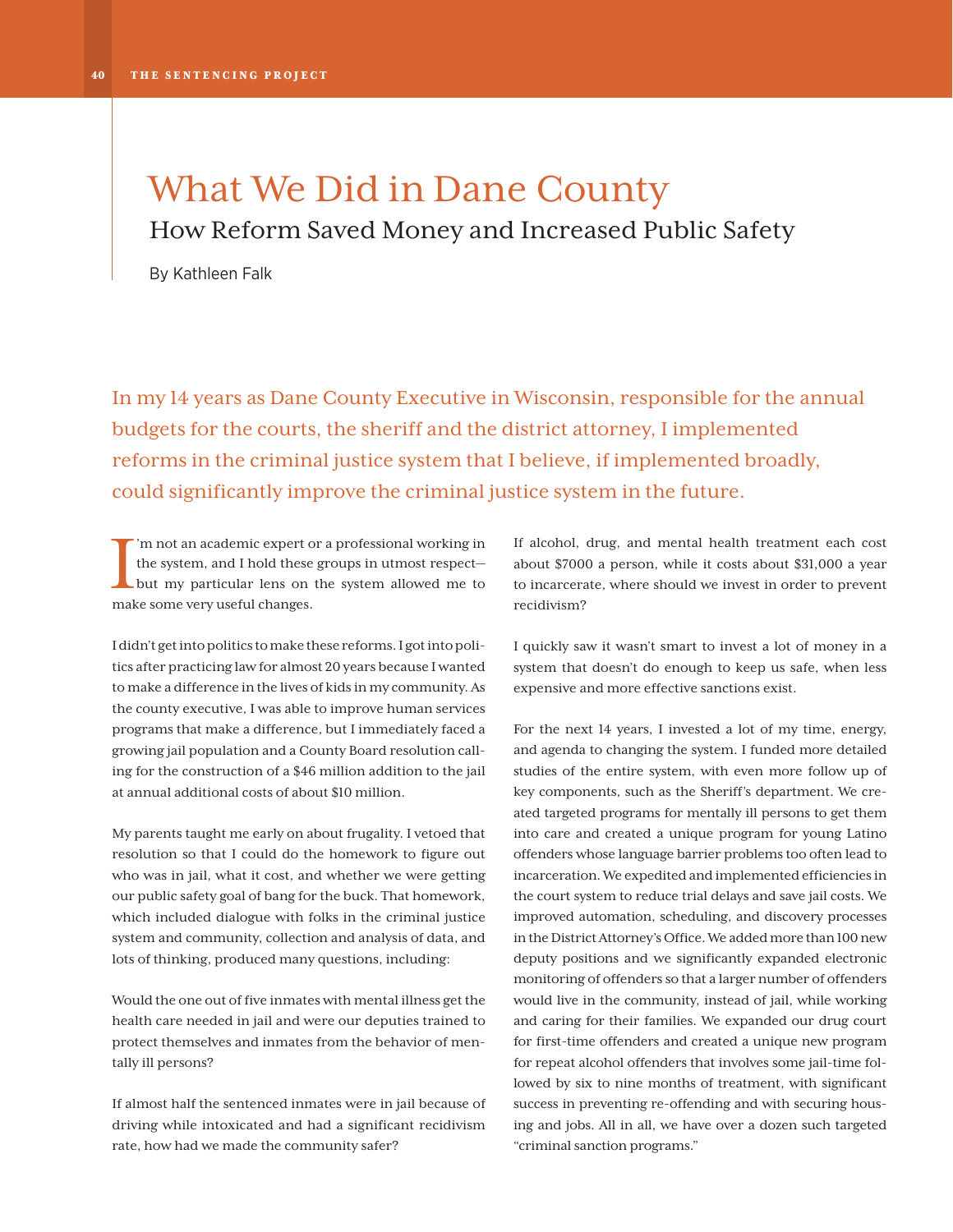Given that few of us like to change—and the criminal justice system is no different—how did we do this?

As we came up with these ideas, we went straight to the 500,000 citizens in my county, speaking to Rotary groups over lunch, visiting with editorial boards and opinion makers, presenting the case for being "smart on crime" and why we weren't getting our moneys' worth with the existing system. People got it; citizens are always ahead of politicians. Citizens gave me a chance and in doing so, they held other elected officials' feet to the fire to change, too. The reforms are working and they are lasting. The community "buy in" was key.

Now 14 years later, despite the fact that the population of the county grew by more than 20 percent during that period, our jail population is the same size as it was in 1997. There are multiple reasons for this, including that crime is down nationwide and in Wisconsin, but the changes in our local system have made a profound difference in improving public safety and reducing costs.

The reforms we implemented in Dane County provide evidence and hope that the system as a whole can be changed nationwide. The system as a whole cries out for answers to the bookended questions of how we can prevent crime and reduce recidivism.

If we focus on prevention, we *can* reduce crime and we *can* save money in the future. This is because we know more about how to help people succeed than we do about how to change them after they have failed. And with the advent of new thinking from conservatives such as Newt Gingrich and former Attorney General Edwin Meese launching "The Conservative Case for Reform" last December, we *can* improve this 200 year old system.

I have hope that what appears to be a growing trend across the nation to adopt best practices, to create pilot programs

of reform, to improve the use of risk assessments to better distinguish between those that need to be behind bars from those that don't, that America can have a cost-effective and fair criminal justice system in the next 25 years.

*Kathleen Falk served as Dane County Executive in Wisconsin for 14 years. She was elected a record four times by 500,000 citizens.* 

> We know more about how to help people succeed than we do about how to change them after they have failed.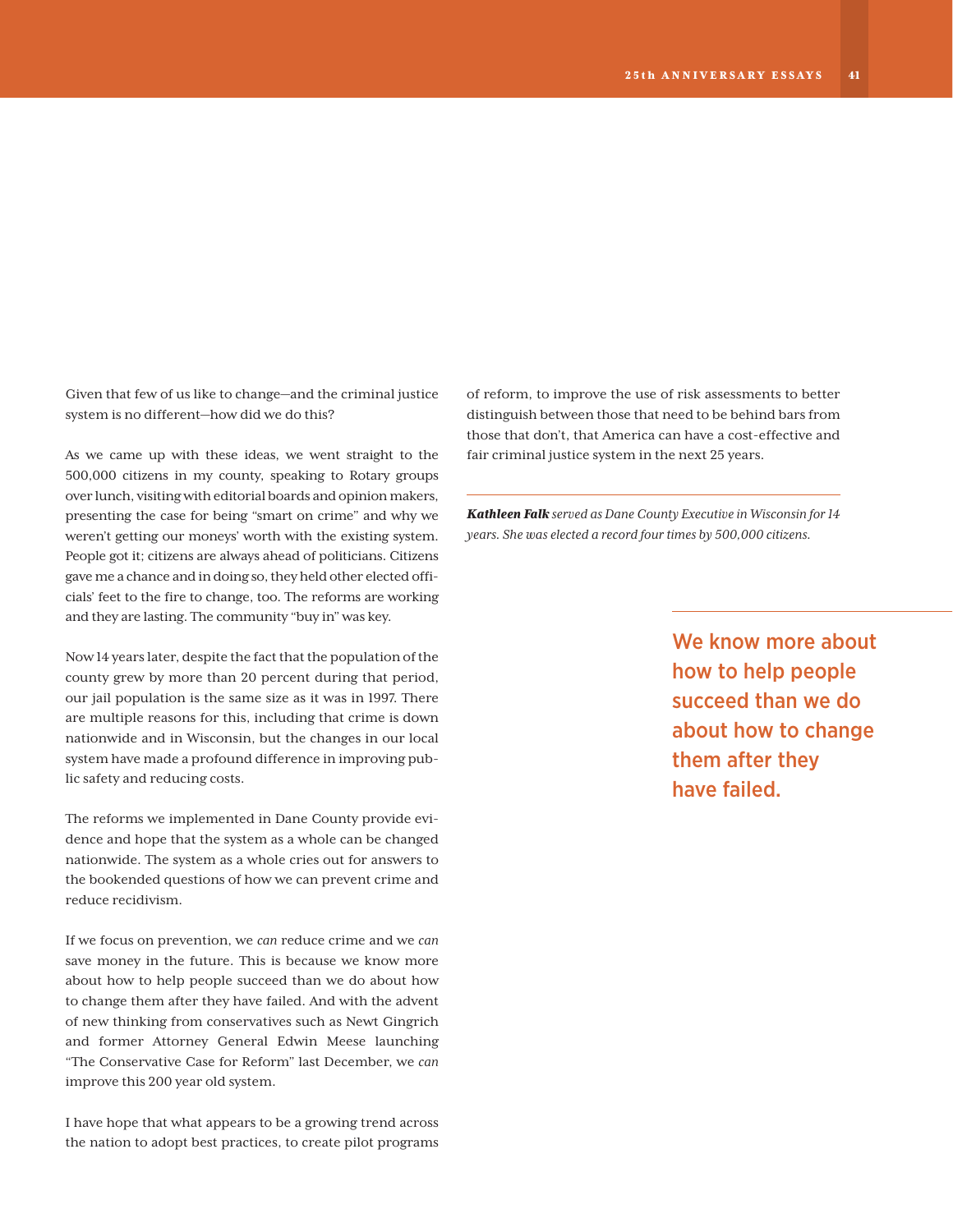# "Remember the Ladies" The Problem With Gender-Neutral Reform

By Meda Chesney-Lind

As criminal justice advocates look forward to the next 25 years, it's vital that we keep in mind Abigail Adams' 1776 admonition to her husband to "remember the ladies." Girls and women's situations have long been ignored in discussions of law, justice, and crime.

hat has meant that their experiences of victimiza-<br>tion, crime, and punishment (sometimes extremely<br>harsh) have been rendered invisible by long<br>assessed patterns of soviem tion, crime, and punishment (sometimes extremely harsh) have been rendered invisible by long accepted patterns of sexism.

Instead of promoting safer families and communities for girls and women, the criminal justice system in the United States has been involved in a far more deeply troubling project—the enforcement of racial privilege. Hijacked by politicians interested in pursuing racist goals largely for political gain in the last half of the twentieth century, crime became a code word for race, with dire consequences for our country.

Largely as a result of these political forces, the U.S. now imprisons more people, in aggregate, than any other nation in the world. And, predictably, the burden of incarceration has fallen most dramatically upon African Americans. The disparate impact of incarceration on African American men was the first consequence of this terrible distortion of justice to come to national attention since the numbers there were so shocking.

Activists' and reformers' concern about the plight of young men of color, while understandable, has tended to obscure the dramatic impact that mass incarceration has had on girls and women, particularly girls and women of color. More than one million women in the U.S. are under some form of criminal justice supervision in the U.S. By 2009, the number of women imprisoned in the U.S. had increased 800 percent over the past three decades, bringing the number of women

in prison to over 100,000. While the number of men incarcerated continues to dwarf the number of women, failing to address women's needs in the next 25 years will limit our ability to create a fair and effective penal system by 2036.

Recent figures suggest that with little fanfare, the "war on drugs" has contributed to the explosion in women's prison populations. Women in state prisons are considerably more likely to be serving time for a drug offense than men, 25.7 percent compared to 17.2 percent, as of 2009. In a related development, more accurate drug testing of parolees has compounded the impact of incarcerating drug users on women's prisons. Many women parolees are being returned to prison for technical parole violations because they fail to pass random drug tests, guilty of only of drug relapse, not a new crime.

Race as well as gender figures prominently in women's imprisonment. The numbers indicate that nearly half the women in the nation's prisons are women of color; notably 27 percent are African American and 17 percent are Hispanic. The number of Latinas incarcerated increased by 65 percent in the first decade of this century, a figure that reflects a general population increase, but also the increasing involvement of the criminal justice system in the criminalization of immigration, as well as policies and practices relating to the war on drugs.

Nor has this pattern of punitive incarceration been restricted to the adult criminal justice system. Arrests of girls have been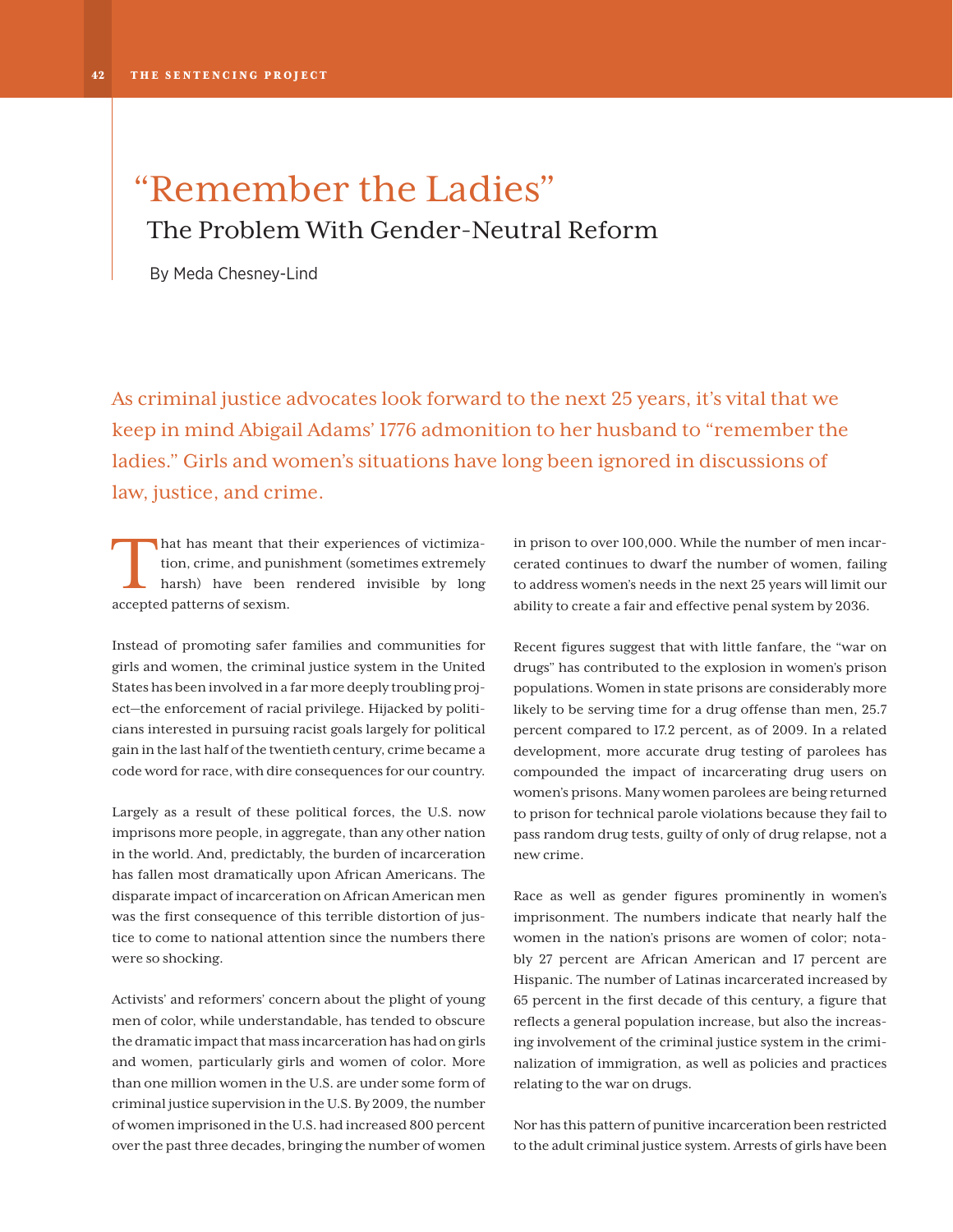soaring in recent decades; now girls account for about one in every three juvenile arrests, up from one in every five in the 1970s, due largely to increases in arrests for simple assault. And, girls, particularly girls of color, are increasingly incarcerated for what turn out to be relatively minor offenses, such as shoving parents or getting in school yard tussles.

According to federal data, between 1995 and 2005, girls' detention commitments grew by 48.6 percent compared to 7.3 percent for boys. The evidence is also very clear that African American girls are dramatically over-represented among those detained and incarcerated. The National Council on Crime and Delinquency reviewed juvenile incarceration rates in 2003 and found that African American and Native American girls were held in custody at three times the rate of white girls. Latino girls were also more likely to be incarcerated than their white counterparts.

A policy of remembering the ladies would clearly need to interact with sensitivity to racial issues. For activists and advocates, remembering the ladies could take on any number of forms—for example, whether we are designing treatment programs in a public health approach to drug use that could replace the war on drugs or restructuring parole, it is essential to design programs that work for people who may be the primary caretakers of children. When we design work programs to address the hopelessness and poverty that can exacerbate criminality, we need to be aware of the jobs that traditionally employ women as well as those that traditionally employ men. If sentencing is to be truly equitable, it must take into account the "girlfriend" problem—women who become involved in criminal activity as adjuncts to their more connected and involved boyfriends—as well as the particular circumstances of women who may have a history of being abused and an obligation to minor children.

Remembering the ladies holds promise for activism as well. The American people are not particularly conscious of girls in the juvenile justice system. Drawing attention to the sexual and physical abuse scandals that have recently haunted facilities jailing girls would be very compelling. Groups advocating for girls as well as those concerned with the rights of African Americans constitute a huge and untapped resource for those seeking reform in the criminal justice system and re-directing it to focus on public safety instead of race and gender privilege.

It is hard to think our way out of a criminal justice system that has lost its way. Nonetheless, it is important that those

of us who imagine a better world, try to enlist the aid of women's advocacy organizations as well as organizations committed to racial equality to help return our criminal justice system to integrity. Some of this work has already begun in the area of gender responsive programming and culturally informed programming within the juvenile and criminal justice systems, both policy and programmatic shifts that have strong support in many states. Building on that momentum, we need to continue to push for gender and race informed approaches that acknowledge the harms of victimization and crime while also seeking responses that minimize further social damage. By doing so, we can increase individual and community safety while restoring justice to both public and private life by 2036.

*Meda Chesney-Lind is Professor and Director of Women's Studies at the University of Hawaii at Manoa. Nationally recognized for her work on women and crime, she has just published* Fighting for Girls: Critical Perspectives on Gender and Violence*.*

> Girls and women's situations have long been ignored in discussions of law, justice, and crime.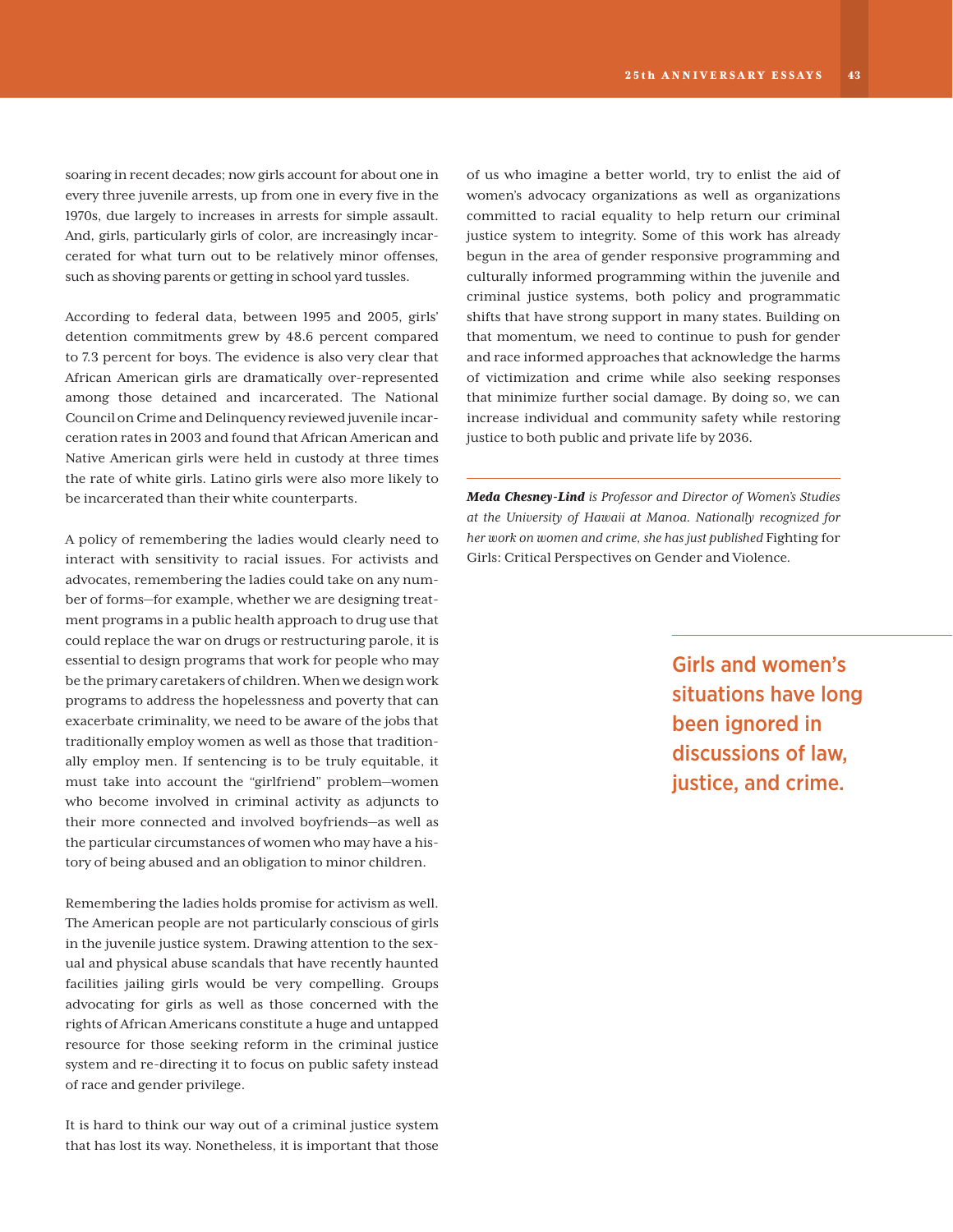### Retire the Leeches The Promise of Evidence-Based Solutions

By Seema Gajwani

Four hundred years ago, doctors treated epileptic patients with leeches, heat blisters and induced vomiting. Two hundred years ago, "bleeding patients to health" was the most common medical practice performed by physicians around the world.

nly a few decades ago, medical experts believed that all pregnant women should be X-rayed to measure their pelvic bones. Of course, doctors used the best information they had at the time. And every surviving patient reaffirmed the efficacy of the treatment. But just because something has been used for years does not mean it works. And what doctors used to think was the best thing to do might, in fact, have been harmful.

Not surprisingly, when *researchers* study a disease, they look at many more patients than individual doctors will ever treat. Over time, the medical profession abandoned antiquated practices and embraced evidence, evaluation, and research to improve treatment outcomes and relieve pain. Now, using their version of evidence-based practices, medical researchers deduce methods and policies that produce the best outcomes for large populations given limited resources.

Today, the criminal justice system is moving beyond leeches as well, and this change holds promise for the next 25 years. Emerging research shows that we can assess the chances of an arrestee returning to court after a first appearance, of a probationer committing another crime, and—under a given type of supervision—of a parolee engaging in new criminal activity. Using risk analysis, criminologists can make predictions with increasing certainty about how much supervision and what types of intervention for which offenders can reduce the level of recidivism in a population of probationers and parolees.

Some community corrections systems already use evidence-based practices and risk analysis to substantially

reduce recidivism, and thus incarceration rates. These concepts are not limited to just the back end of the system. Risk analysis can predict the likelihood of pretrial defendants returning to court. Judges and prosecutors can improve the odds that defendants will not commit more crimes by using evidence-based sentencing. Faithful implementation of evidence-based principles throughout a criminal justice system can reduce jail and prison populations, save money, and decrease victimization.

More importantly, implementing evidence-based principles can limit the degree to which low-risk offenders become future medium- or high-risk offenders. Rigorous, long-term studies of hundreds of thousands of offenders show that locking up low-risk offenders with medium- to high-risk offenders, while also separating them from their families and communities, turns low-risk offenders into more serious offenders, not the other way around. Some estimates show that up to one third of the offenders in federal prison are lowrisk. We are likely making them worse by locking them up.

In fact, research shows that people with a low risk of recidivism often have the ability and the resources to change on their own. When we over-supervise them, we disrupt many positive behaviors that make them low-risk, such as tending to their children or working at a job. By adding to their burden, we make it more difficult for them to address whatever problems contributed to their entry into the criminal justice system. We're causing more harm than good.

Some practitioners are paying attention. The director of the probation agency in Austin, Texas, realized that her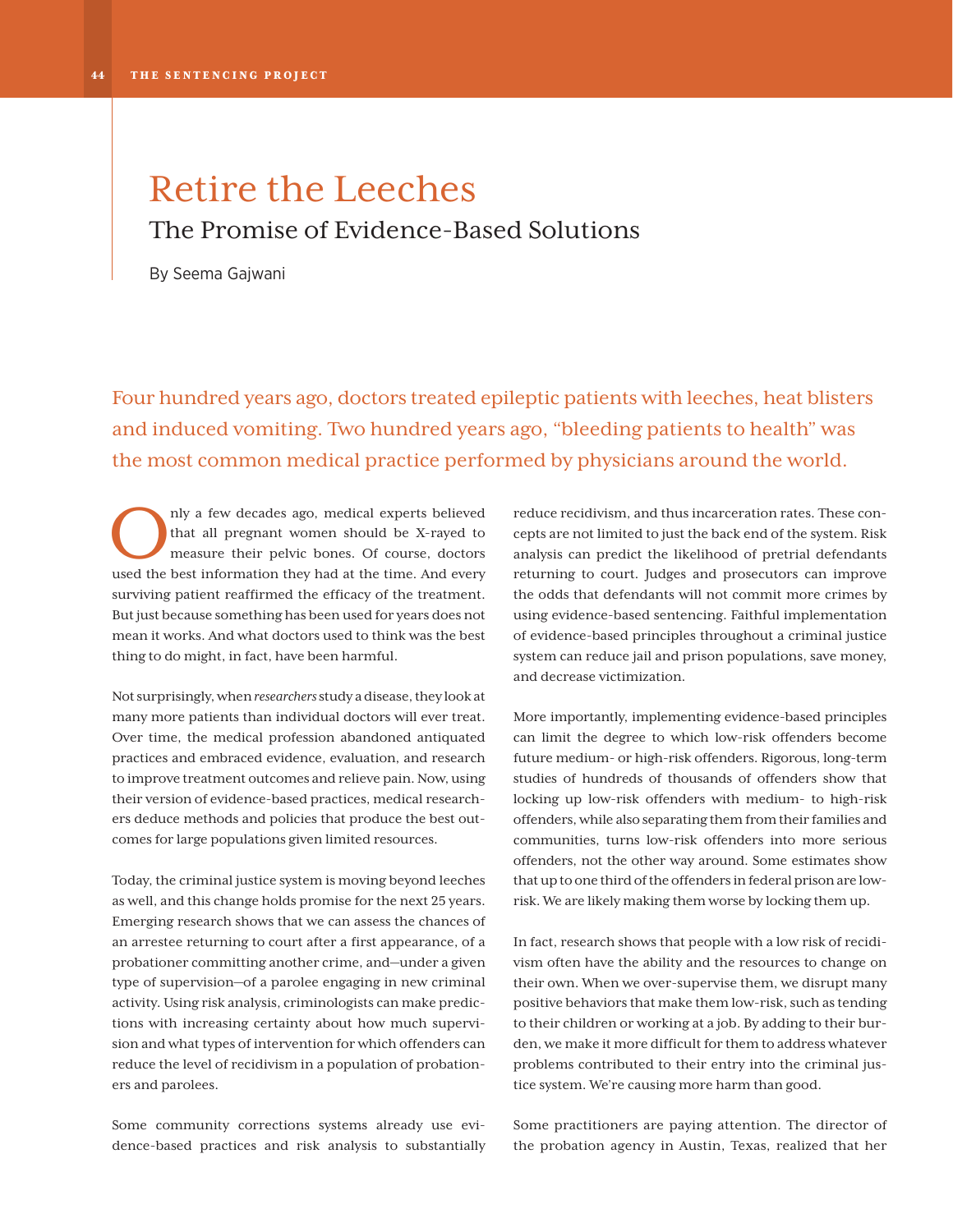department was putting too many low-risk probationers under supervision for too long. Using a validated risk assessment analysis tool to determine the risk profile of her population, she assigned her low-risk offenders to probation officers with caseloads of 400 and stripped all supervision requirements. Recidivism rates dropped by 77 percent with no associated increase in crime. The director used the money saved by reducing staff to provide the medium- and high-risk probationers with intensive supervision and cognitive behavior therapy. Recidivism rates among that population decreased by 50 percent and 9 percent, respectively. Six years later, those rates remain. Overall, felony revocations dropped by 20 percent, saving the state almost \$5 million in jail costs.

Science and evidence-based practices might not solve all the problems with the criminal justice system. But, looking 25 years ahead, broad adoption of these concepts would reduce the prospects of low-level offenders becoming involve in more serious crime—and reduce both costs and incarceration rates to boot. It's time to retire the leeches.

*Seema Gajwani is the Program Officer for Criminal Justice at the Public Welfare Foundation. Prior to her work at the Foundation, she spent six years as a trial attorney at the Public Defender Service in Washington, DC.* 

Some community corrections systems already use evidencebased practices and risk analysis to substantially reduce recidivism.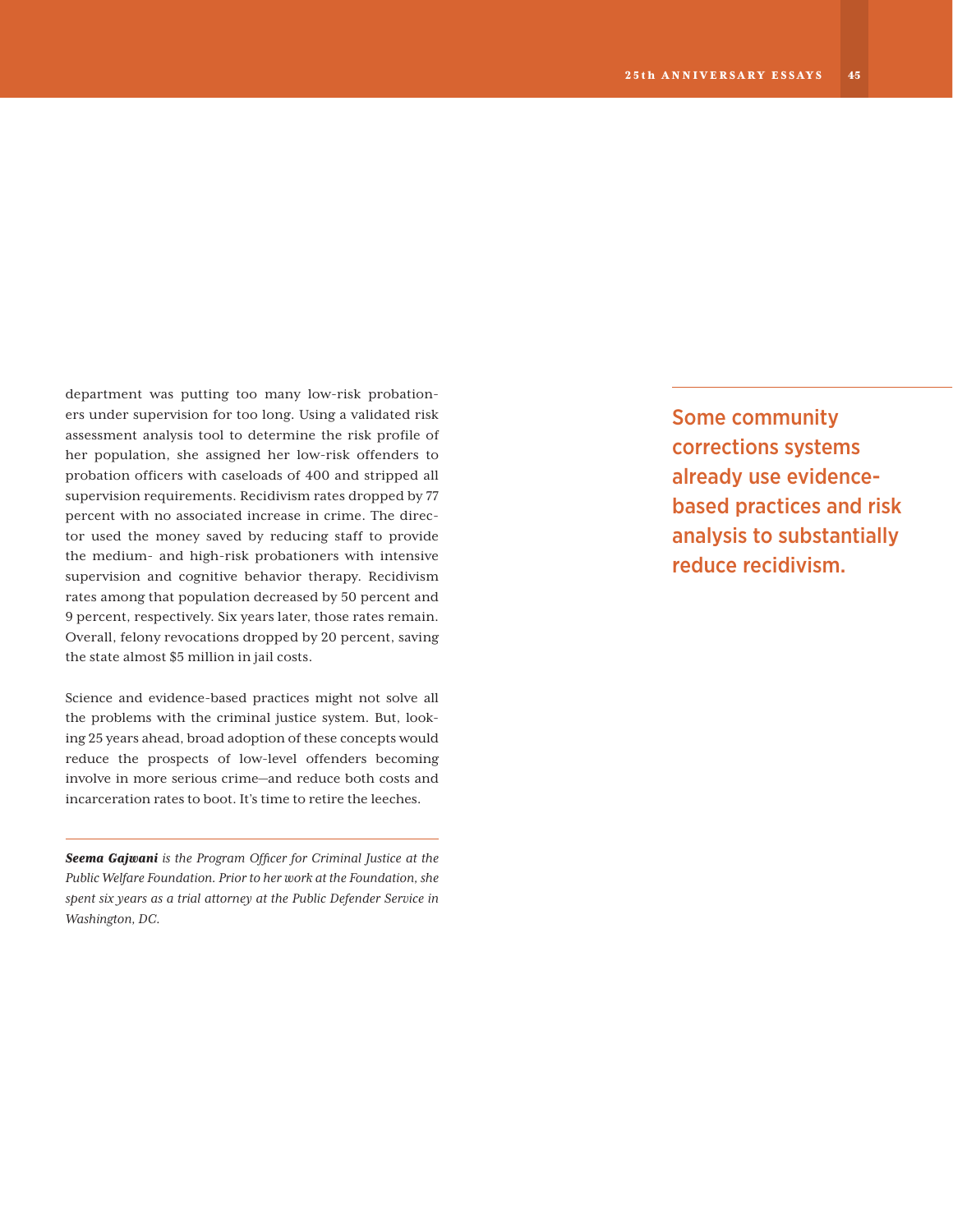### Reaping What We Sow The Impact of Economic Justice on Criminal Justice

By Elliott Currie

The most important change we could make in our criminal justice system over the next 25 years would be to bring our level of incarceration down to something resembling that of the rest of the advanced industrial world. Whether we can do that, however, is an open question.

Our exceptional incarceration rate is driven pri-<br>marily by two things—unusually punitive sentenc-<br>ing policies, especially towards low-level offenses, marily by two things—unusually punitive sentencing policies, especially towards low-level offenses, and high levels of serious crime, especially violent crime. With respect to the possible futures of criminal justice in America, there is moderately good news on the first front and mostly worrisome news on the second. Some states most notably Michigan—have taken significant steps to reduce prison populations in the past few years, primarily by lightening up on low-level offenders, especially drug offenders. That trend is positive, long overdue, and potentially enduring. But there are more troubling trends as well.

For one thing, the same budget crises that have finally fostered the willingness of some state governments to reduce prison populations have also decimated resources for already meager programs in rehabilitation and crime prevention. The savings from prison population declines have thus mainly been swallowed up in the black hole of gaping budget deficits. And so the people we send out of prisons are, as always, mainly going back to bleak futures in the communities from which they came, but now with even less help.

That problem is enormously exacerbated by the current economic crisis, which has rendered those communities even more bereft of resources, opportunities, and social supports than they were before, while simultaneously eroding our already minimal efforts to address the longstanding social sources of America's extraordinary level of violence—including wide and growing economic inequality, the advanced industrial world's deepest and most concentrated poverty, and mass joblessness that is only partly captured by our conventional unemployment rate. In a very real sense, our swollen prison system has functioned as a costly and ineffective alternative to serious efforts to address those enduring social deficits. And it isn't easy to discern much movement today to change that reality.

The latest Census Bureau figures on poverty are genuinely bleak, with the number of poor people in America at its highest since we began collecting these statistics in 1959. Those figures are all the more troubling because they are driven heavily by stubborn long-term unemployment, suggesting that we are in real danger of pushing more and more Americans into the ranks of the permanently excluded, who are precisely the people who have filled our prisons from the beginning. It is sometimes argued, especially in the media, that the fact that violent crime has not risen even in the face of increasing poverty and joblessness means that these social disadvantages have nothing to do with crime. But that position is shortsighted and misguided. The impact of concentrated poverty and long-term unemployment on crime mostly happens in the long-term, not in the short, as their corrosive effects on families and communities begin to shape the values and behavior of the next generation. We are very likely to reap what we have sown some time down the road.

What does this mean for the future of criminal justice in America? It's always risky to try to predict the future when it comes to crime and violence, because there are so many,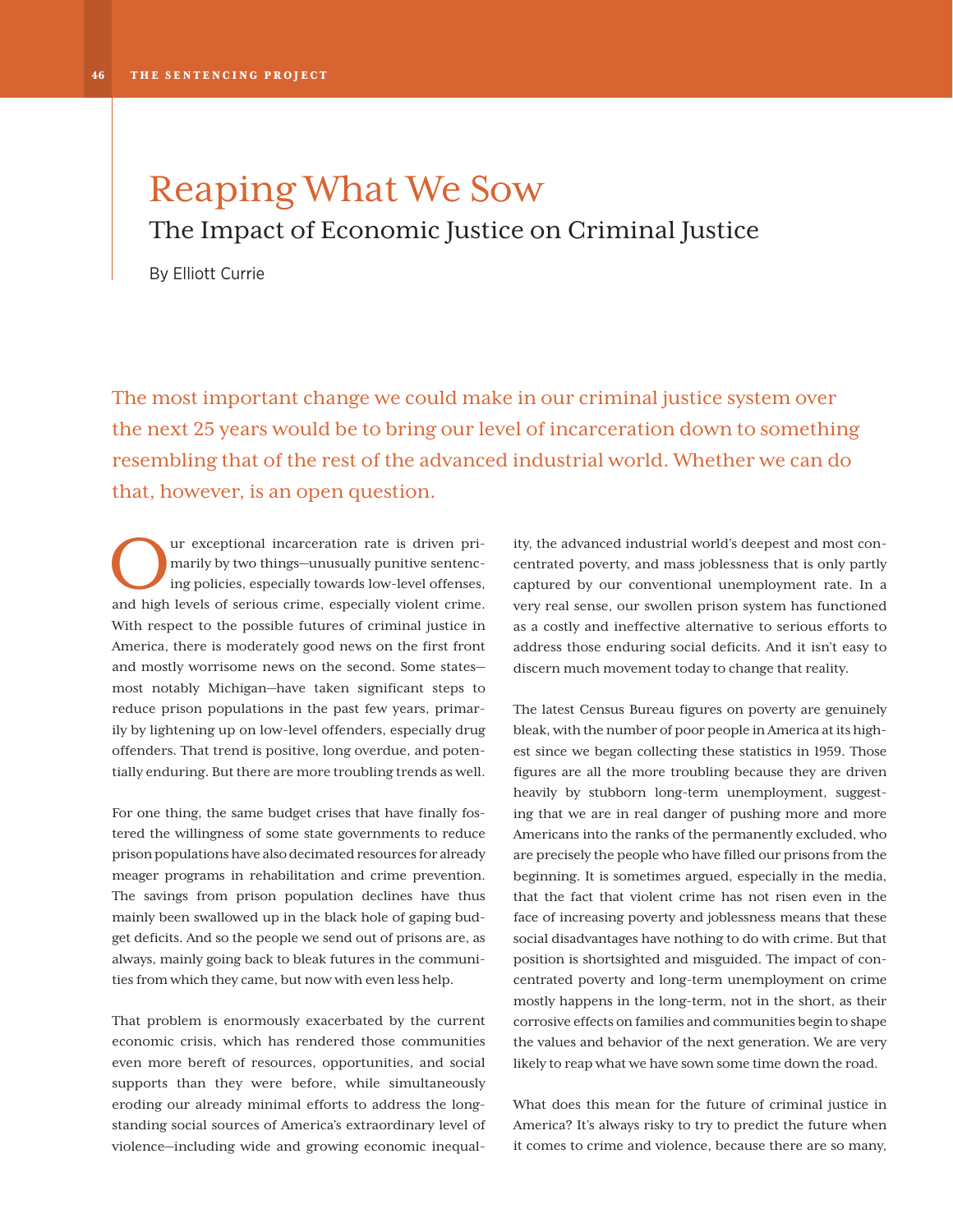often conflicting, factors involved in producing a nation's (or city's) crime rate at any given point. But the long-term prognosis is not pretty. Whatever the specifics of our crime rate 25 years from now, in the absence of fundamental shifts in our social priorities, the United States will likely still be the most violent of advanced industrial societies. At worst, we could see significantly growing violence in an even more deprived and insecure America 25 five years on. If that happens, we could see, in turn, renewed demands to "get tough" on crime and a reversal of the mild progress some states have made in inching towards more rational sentencing policies.

Is that future avoidable? Yes, of course: if we seriously invest in some fundamental strategies that, so far, we have mostly rejected or ignored—strategies to reduce the deepening poverty, widening inequality, growing concentration of disadvantage and obliteration of opportunities for a productive and inclusive life for too many of our citizens. Chief among those policies must be a commitment to full employment at living wages—a commitment that, as we increasingly understand, is highly unlikely to be fulfilled by the private economy alone. That means we will need a publicly funded employment program that centrally includes direct job creation as well as relevant training. We know from recent program evaluations that we can give people, even those who have been out of the labor force for a long time or who have never joined it, the skills and motivations that would enable them to take on a serious job. But we also know that these gains turn out to be short-lived and meaningless if the jobs don't exist.

Building a movement that can finally put these issues at the forefront of political debate and action is necessarily a longterm process. But it is never too soon to get started. There is a self-defeating tendency in our public life to put off dealing with these crippling disadvantages—whose magnitude continues to mark off the United States from every other advanced industrial society—in the name of deficit reduction, military intervention, or tax cuts. But if we truly want a criminal justice system that a quarter century from now will play a smaller, more effective, and more honorable role in our collective life, we will need to begin here and now.

*Elliott Currie is Professor of Criminology, Law and Society at the University of California, Irvine. He is the author of* Confronting Crime, Crime and Punishment in America*, and* The Roots of Danger*, among other works on crime and social policy.*

> Whatever the specifics of our crime rate 25 years from now, in the absence of fundamental shifts in our social priorities, the United States will likely still be the most violent of advanced industrial societies.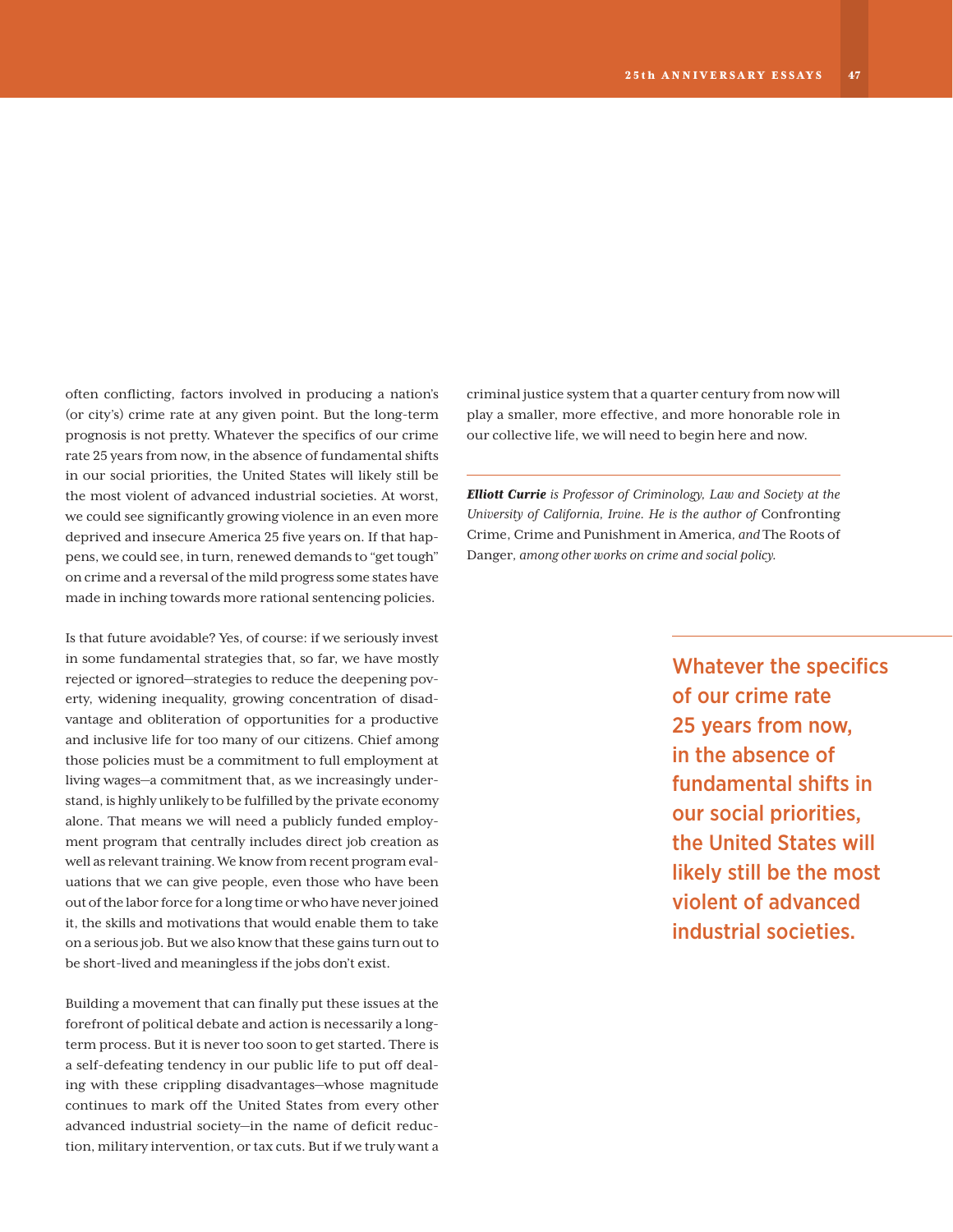# Marching Upstream Moving Beyond Reentry Mania

By Glenn E. Martin

Poverty and addiction are treated as incurable diseases in the United States, and prisons are the fear-driven quarantine facilities that have allowed us all to sleep at night, but they are not solutions.

hile reentrymania has created renewed momentum for progressive criminal justice reform advocates, it's a *downstream* strategy. For every body we're able to pluck out of the river and save, thousands of others are swept away. In the next 25 years, we must think and act more boldly, and recognize that mass incarceration will be judged by our children as an indelible stain on our generation's legacy.

The United States currently has the highest documented incarceration rate and highest total prison population in the world. The magnitude of incarceration and the stark disparity in rates of incarceration by race means that a black man in this country has a one in three chance of going to prison during his lifetime. While women are incarcerated at lower rates, the rate of incarceration of women of color has been on the rise in recent decades. To our shame, these rates do not correlate with criminal behavior along racial lines and reflect real injustice.

We, as a society, have made—and continue to make—a deliberate choice to address a history of poverty, neglect, racism, and classism by creating penal codes rather than addressing these fundamental inequities. As one segment of America is taught *to learn and earn*, another segment of society gets *stopped and frisked*. While there has been some measurable progress in recent years, including the passage of the Second Chance Act and the successful reduction of the crack/cocaine sentencing disparity, the nation has schizophrenically persisted in tough on crime policies.

Furthermore, our nation's thirst for punishment and revenge does not end when people leave prison. There are

700,000 people due to be released from incarceration this year and try as they may to reintegrate into mainstream society, these individuals will face a maze of policies and regulations that keep them from accessing the very things they need to rebuild their lives and become functioning members of society. Legal and statutory restrictions, inadvertent and deliberate discrimination practices, and the cultural stigma associated with having a criminal record restrict formerly incarcerated people from filling their basic needs.

The story of my former client Teresa is illustrative. After 32 arrests for drug possession and prostitution, Teresa had decided to change her life. Within five years, Teresa earned her GED on Rikers Island and overcame her drug addiction. She did not stop there. She went on to earn her undergraduate degree at Baruch College and a Masters Degree in Social Work at New York University. She put these hard-earned credentials to work at a job helping others regain their lives and dignity. Teresa was great at her job and her supervisor promoted her to a management position, a role that required a social work license from the State of New York.

Teresa applied for the license and was denied because of her criminal history. After years of taking the positive, affirmative steps she was told would change her life, and giving back to society, she was told she lacked *good moral character*. The State of New York got it wrong.

Teresa was lucky in that she was even able to access higher education. Individuals in prison are now ineligible for Pell grants, which leaves them with no significant federal program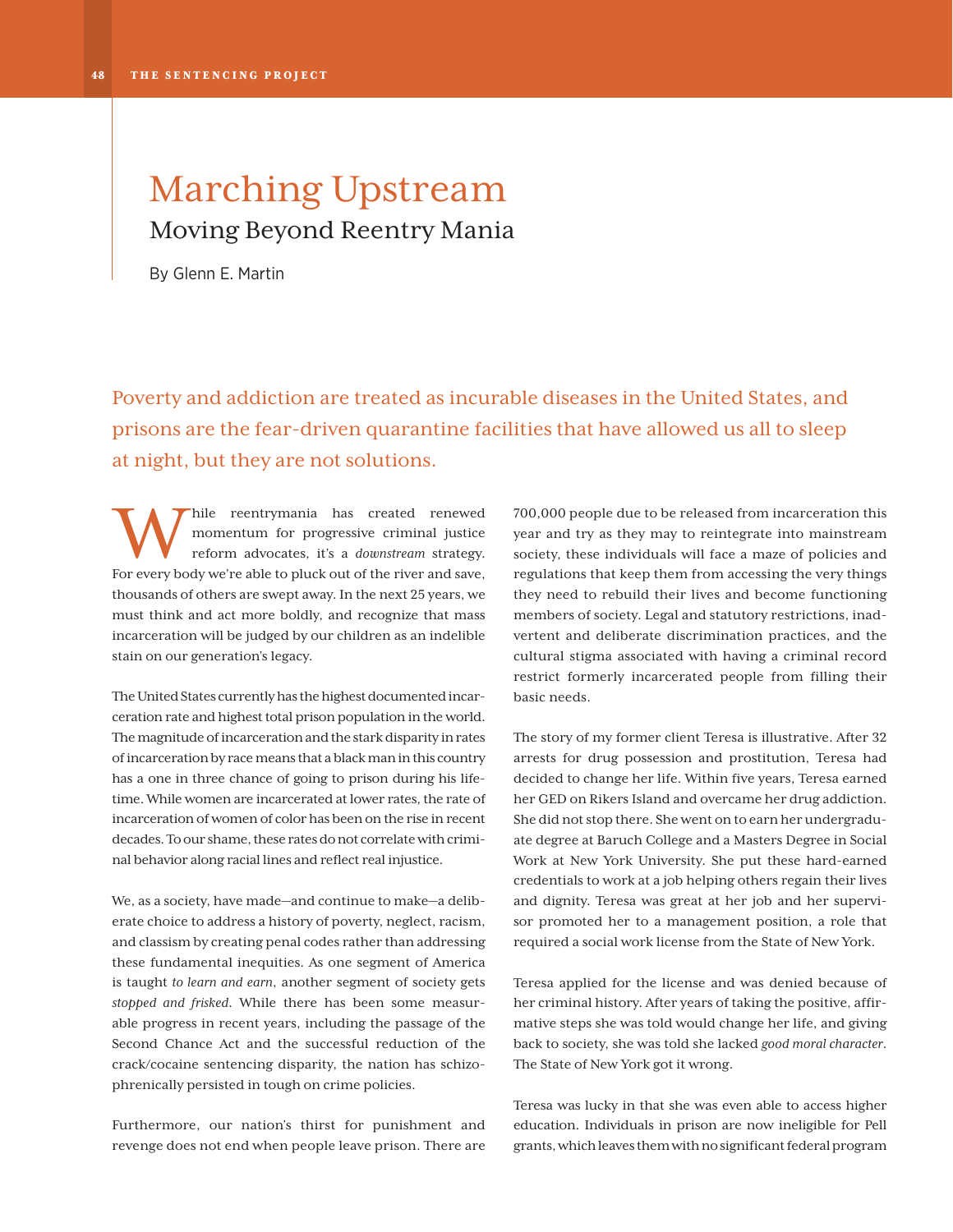to fund education. Other legal barriers include barriers in accessing public housing, other public benefits, and the right to vote. When reentering individuals fail to reintegrate, they are not the only ones who suffer. Much of American society is impacted by the consequences of over-incarceration as hundreds of thousands return each year to millions more family members, many of whom are already burdened by poverty and neglect. Every year there is an exponential impact as valuable lives are wasted, communities are strained, the public is less safe, and dreams are deferred.

In his 2004 State of the Union address, President George Bush provided a ray of hope and transcended traditional partisan rhetoric when he announced his Prisoner Reentry Initiative and declared that "America is the land of the second chance, and when the gates of the prison open, the path ahead should lead to a better life." That important pronunciation led to a number of meaningful shifts in the distribution of scarce resources, and in local and national policy. Bipartisan dialogue in Congress culminated in the passage of the Second Chance Act, states and localities adopted reentry as a critical component of efforts to increase public safety, and many jurisdictions began to revisit the myriad collateral consequences that mostly serve to alienate and unfairly diminish opportunities for formerly incarcerated people.

Over the eight years since that important speech, reentrymania swept across our nation as people hoped reentry programs might cure our country's addiction to mass incarceration. Bipartisan attention to reentry was inspiring; it could have signaled a tipping point on the way to a redefined, race-neutral, and equitable criminal justice system in America, one that viewed victimization and subsequent incarceration as not just the failure of the defendant, but also as a failure of society. But reentry programs, if not combined with front-end strategies, rely on the banks downstream to collect and mend the bodies of young, poor, black and Latino men and women who are chewed up and spit out by our unforgiving prison system. *We need to march upstream.*

In the same communities in which government officials and law enforcement have embraced a new focus on reentry, policing, enforcement, prosecution, and incarceration policies remain racialized and class-biased. For example, law enforcement's approach to certain communities designated as "high crime" is often fear-driven, short sighted, and sends a strong message about the devaluation of the residents of certain communities. These communities are composed of residents who could help law enforcement to

maintain safety, but instead are seen as threats, and stopped regularly and frisked. These policing strategies reinforce mass-incarceration and centuries of story-telling about the legitimization of racism by law enforcement.

Over the next 25 years, we must take on this bigger "upstream" challenge even at a time when we are at a critical juncture and risk backsliding. It is critically important that as we fight to sustain and build on the reentry momentum, we demand that reentry be a concern at all junctures

At sentencing, we must ask our judges, "And then what?" When the head of our police department decides that aggressive policing is the way to public safety, we must ask "And then what?" When our governors tinker around the edges by right-sizing prisons instead of downsizing the sys-

of the criminal justice system.

As one segment of America is taught to *learn and earn,* another segment of society gets *stopped and frisked*.

tem, we must ask "And then what?" We should all ask ourselves this question and begin our next 25 years of criminal justice reform advocacy by first marching upstream. If not, the ultimate indictment will come from our children.

*Glenn E. Martin is Vice President of Development and Public Affairs for The Fortune Society and Director of the David Rothenberg Center for Public Policy. He works to support policy reform initiatives intended to remove roadblocks facing individuals reintegrating into their communities.*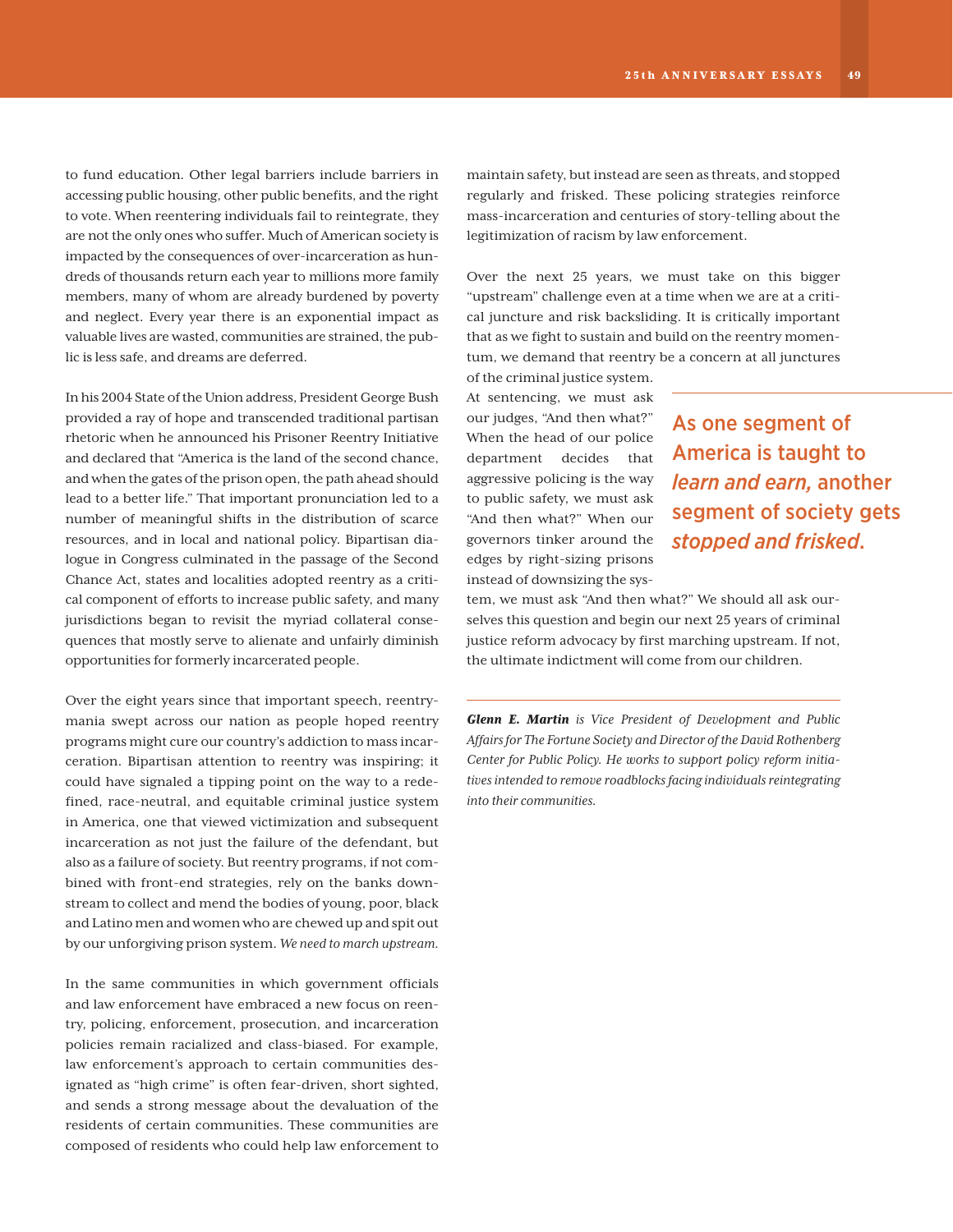# Addicted No Longer

### Breaking Away from Incarceration as a Primary Instrument of Social Control

By James Bell

The people that first landed on these shores from across the Atlantic brought with them deeply embedded beliefs that inform our jurisprudential system today. Those beliefs were filled with dialectics that are clearly difficult to overcome.

For example, they believed the state should have limited power over individuals, but that it should mete out retribution and punishment to maintain social control. They also believed in "Spans the red and spell the obild". ited power over individuals, but that it should mete out retribution and punishment to maintain social control. They also believed in "Spare the rod and spoil the child."

Our jurisprudence as created and maintained by society's elites has lurched in fits and starts between mercy and revenge. Throughout history reformers have tried to intercede against and mitigate the forces of retribution, but the alchemy is too powerful.

John Augustus, considered the father of probation, was one of the first to fight against the American addiction to retributive justice. He believed that the object of the law was to "reform criminals, prevent crime and not punish maliciously, or from a spirit of revenge." Between 1841 and 1858 he provided bail for almost 2,000 people and acted as their volunteer probation officer. Jane Addams and Lucy Flowers of Hull House in Chicago interceded on behalf of children in the late 19th century by creating the first juvenile court whose mission was to rehabilitate rather than punish. While historic and forward thinking, neither of these efforts was sufficient to prevent retributive interests from becoming dominant.

Today, the "tough on crime" mantra and its related legislative agenda have led to unprecedented levels of incarceration in the United States. Public policies and practices entrench racial disparities. By their very nature these policies and practices, embedded in federal, state and local laws,

are drivers into the youth justice system with disparate and high impacts on youth of color. In practice, drug free school zone laws, the identification and handling of gangs, zero tolerance in schools, and the transfer of youth to adult court all have greatest impact on youth of color. Indeed, youth of color represent 39 percent of the overall youth population but 69 percent of youth in detention facilities.

Expenditures for incarceration for all populations in the United States have increased exponentially since 1970. These rising costs have naturally led to cuts elsewhere, including agencies that serve children and the mentally ill. Practitioners in the justice community have noted the increase in young people with behavioral health issues. Indeed, child serving agencies have been gutted, and there are more mentally ill people in jails and prisons than in hospitals.

If the justice system is to become more effective in the next 25 years, we need to create and implement a different vision. For young people we must move to break the addiction to using incarceration as a primary instrument of social control. As with any addiction we must take small but strategic steps away from the addictive substance.

First, we must enact legislative barriers to the use of detention as a first resort. That means that entire cohorts of minor offenses would be directed away from the justice system and towards community case managers and program supports. Indeed, approximately 60 percent of referrals to the youth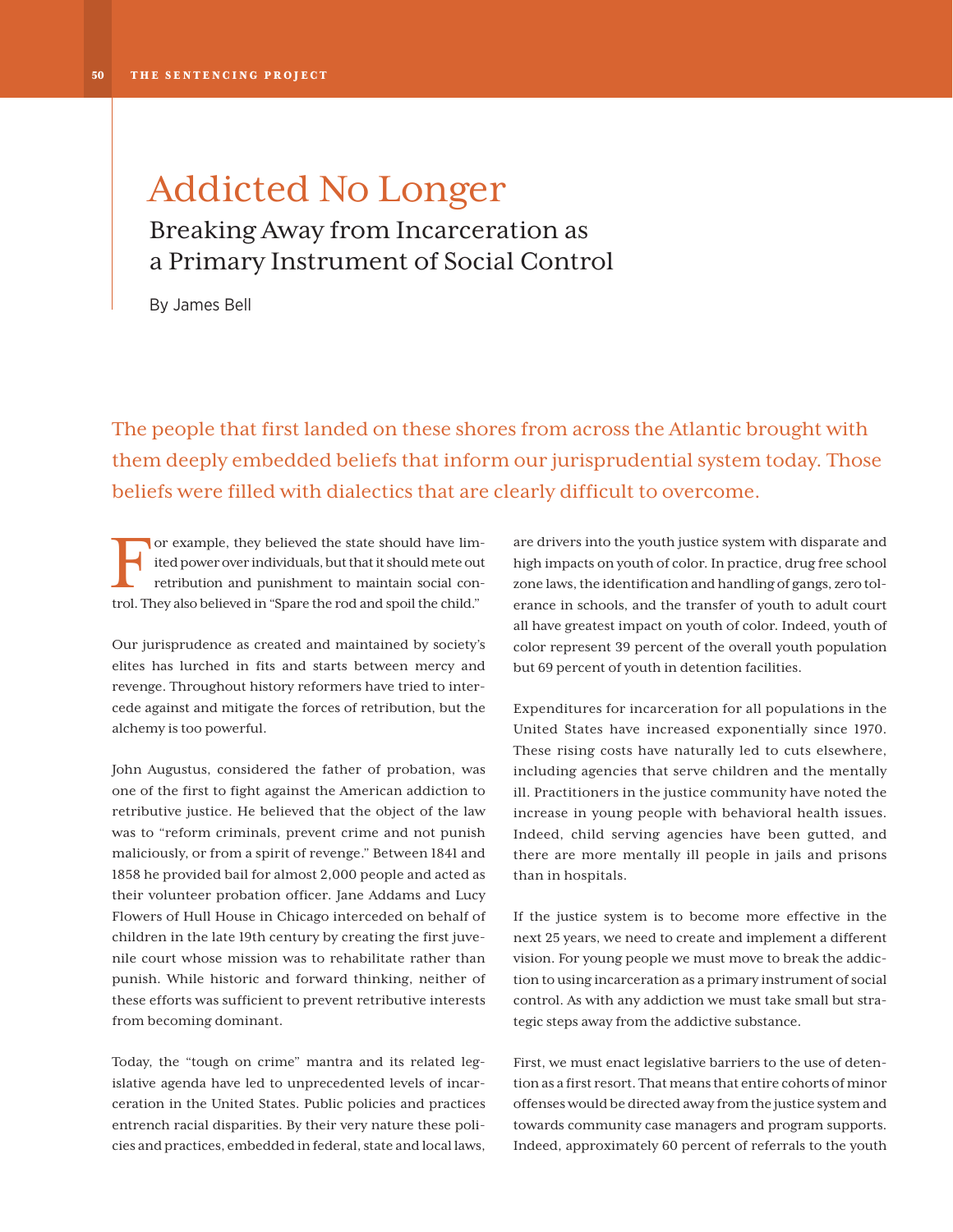justice system would be handled informally or through case managers located in the community. Services to young people and their families would be provided by social workers.

Case managers would be required to demonstrate how using incarceration benefits a child, his family, and his community, before using it as a tool. Youth serving professionals would be rewarded for keeping youth out of detention and for improving their life outcomes as measured by employment, school attendance, reduced family disruption, and violence reduction.

For those cases that are more serious, we would strengthen community mediation and arbitration. In almost all cases a hearing process would involve professionals, community members, and the perpetrator and the victim to try to resolve the matter with restorative principles that require accountability without destroying human dignity.

Except perhaps in cases of sexual assault, child molestation, or domestic violence, restorative methods would precede court processes. The court processes would vary significantly from our current practice. Hearings would be before a combination of judicial officers and community members. The focus would be to make decisions about appropriate services that the young person needs and to determine which community service provider is most appropriate.

In 2010, the Bureau of Justice Statistics released a report documenting abuse of young people in secure confinement facilities, reminding us in stark detail that incarcerating youth is expensive, unproductive and *harmful*. In 25 years we will no longer implement retributive policies that we know do not work. Public policy will reflect that using locked cells to change the behaviors of teenagers is ineffective, expensive, and more likely to increase crime.

As the numbers of youth of color and the resources needed to confine them increase at astronomical rates it is time to re-examine how we as a society respond to young people in trouble with the law. There is no need for us to be addicted to a system that is structurally incapable of meeting the needs of youth and families. Let's imagine and construct a new system of justice for youth that is equitable, effective, restorative and appropriate.

*James Bell is the Director of the W. Haywood Burns Institute. Since 2001, he has been spearheading a national movement to address racial and ethnic disparities in the juvenile justice system.*

> We must enact legislative barriers to the use of detention as a first resort.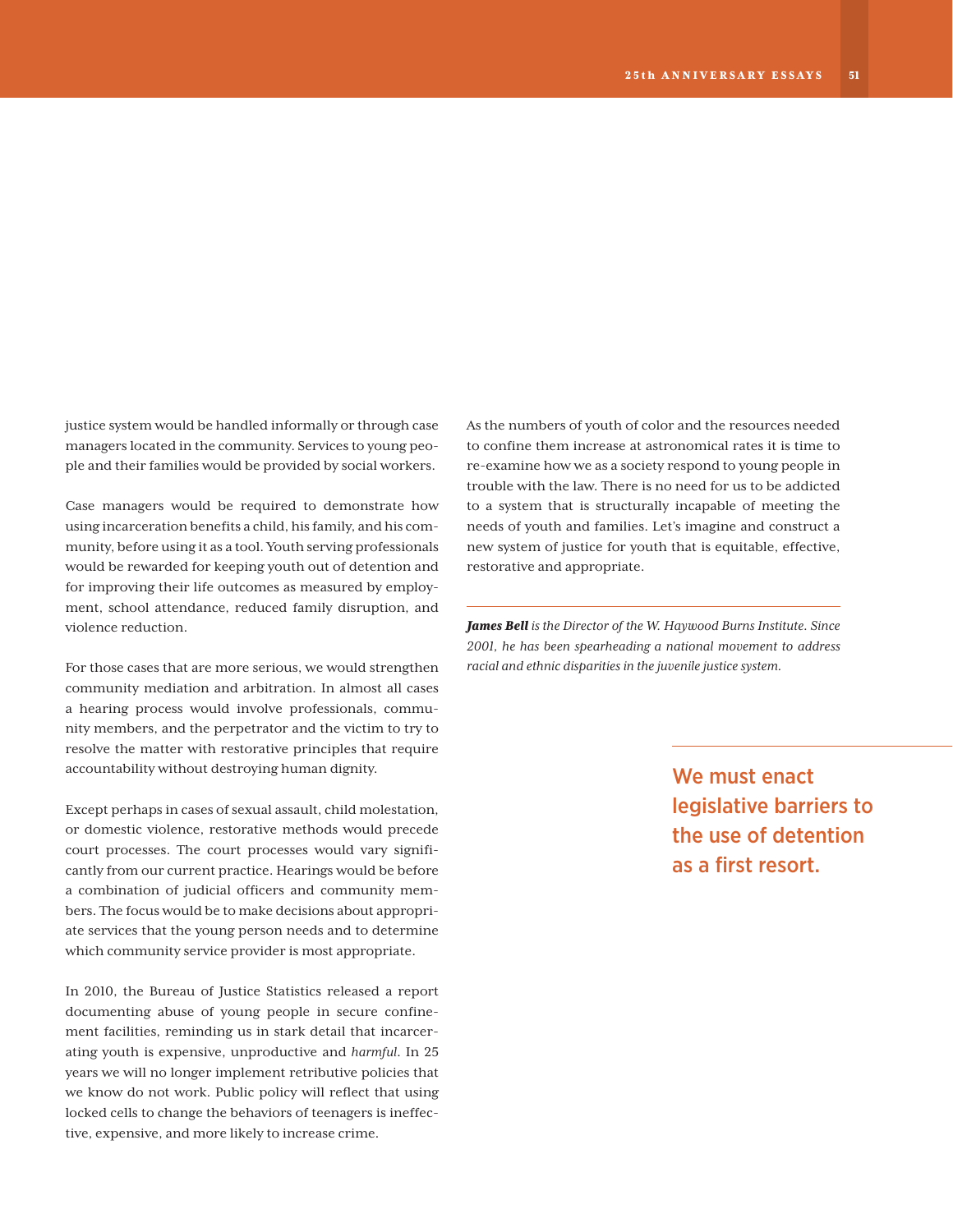### Prisons that Look Like America Applying the Principles of Affirmative Action to the Criminal Justice System

By Paul Butler

Of course there are too many people of every race in prison in the United States. For African-Americans, though, the numbers are particularly reprehensible. We have one black president and nearly one million black people in prison.

Our twin goals for the next 25 years should be the<br>reduction of all incarcerated persons in the United<br>States, and the dramatic reduction of the number<br>of black inmates. Accomplishing the second goal will go a reduction of all incarcerated persons in the United States, and the dramatic reduction of the number of black inmates. Accomplishing the second goal will go a long way towards achieving the first.

Some of our criminal laws are, or have been, based on raceconscious constructs of criminality. The "black codes" that punished crimes by African-Americans more than the same crimes by whites are a historical example, and the more severe punishment for crack cocaine than powder cocaine is a contemporary one.

Simply reducing anti-black bias in the law will not be enough to make our criminal justice system racially just. As U.S. Supreme Court Justice Harry Blackmun said, "In order to get beyond racism, we must first take account of race. There is no other way." The goal of creating, for the first time in American history, prisons that reflect the diversity of the nation will require a new, race-conscious way of thinking about public safety and individual morality.

The idea of using a progressive race-consciousness as a super-remedy against discrimination, and as a way to compensate for race discrimination in the past, and as a way to create more diverse public spaces is not new. It is the inspiration for affirmative action, which is probably the most successful racial justice intervention of the postcivil rights era.

Affirmative action created the new black professional class, and probably deserves some of the credit for the circumstances that lead to the election of the first non-white president in U.S. history. It demonstrated that to promote racial justice, standards sometimes have to change, but that they can be changed in a way that doesn't defeat their purpose; indeed the change might even be for the good. When, for example, Harvard Law School placed less emphasis on LSAT scores in order to admit more African-American and Latino students, the result created a better legal education for all students.

What would it mean to change the standards for who qualifies for prison, with the goal of ending the extreme racial disparities that now exist? First, we would have to evaluate the utility of those criminal laws that are now, through overt or unconscious bias, selectively applied to minorities. The war on drugs and the criminalization of immigration law are the most obvious examples. Both have had devastating consequences for racial disparities in incarceration.

So decriminalization of both drugs and immigration would be a good first step. Beyond that, we might think more broadly about where the threats to our health and safety come from, which could led to criminalization of some torts like product liability or professional malpractice.

To be sure, I think we need fewer criminal laws, not more. But I also cannot imagine that the United States would actually incarcerate white people at anywhere near the rate that we lock up blacks. This is why working explicitly to reduce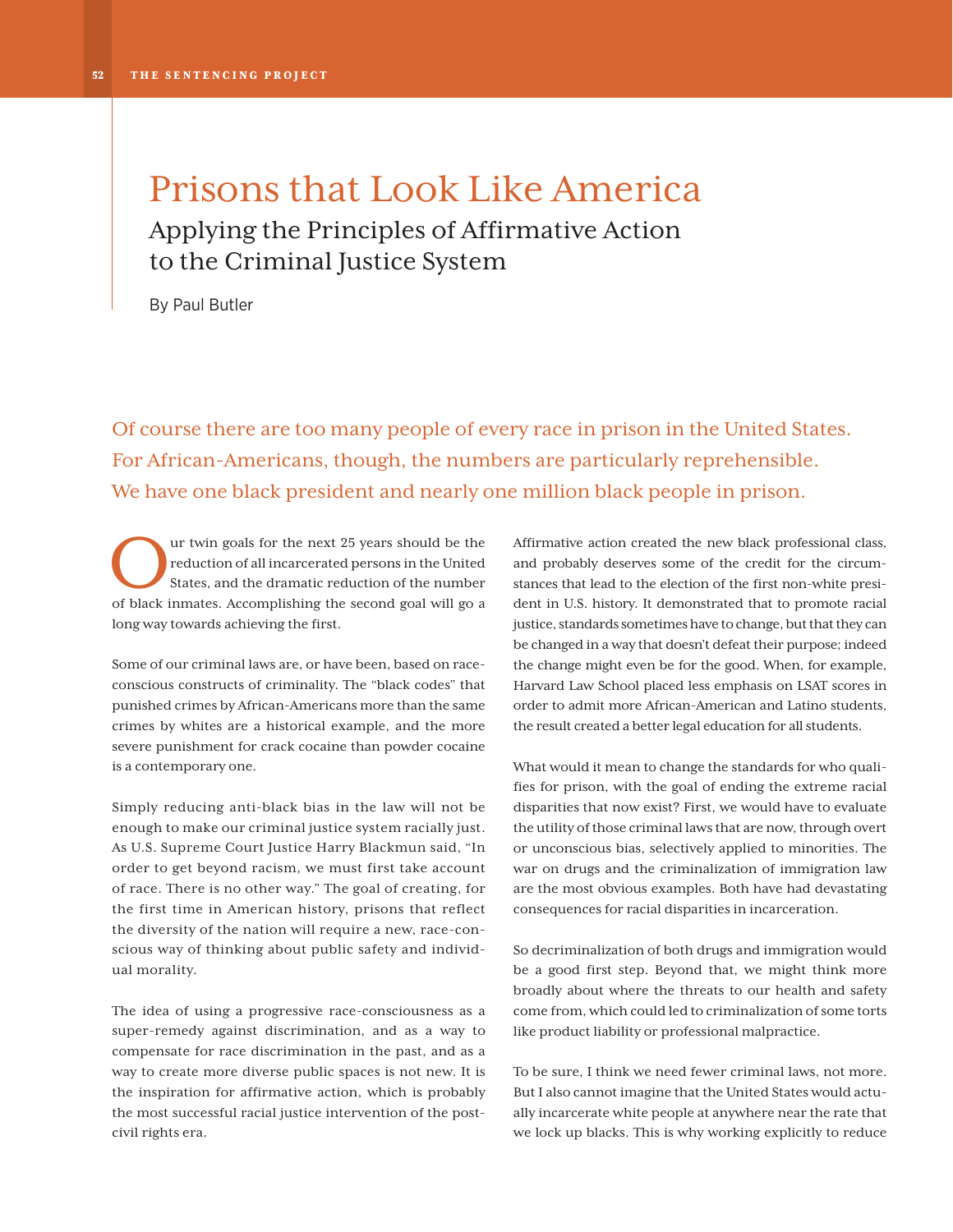the mass incarceration of African-Americans ultimately would benefit all Americans by dramatically reducing mass incarceration generally (although, it is a worthy goal even without this benefit).

The current administration's strategy to reduce mass incarceration, and its attendant racial disparities, is based on the theory that "a rising tide lifts all boats." The hope is that if the President fixes social and economic problems like unemployment, lack of access to health care, and failing schools, then the crime rate will fall, and, along with it, the number of incarcerated African-Americans. While these kinds of interventions are important, and the problems they address do disproportionately burden African-Americans, they will not significantly reduce racial disparities in incarceration, possibly not at all, and certainly not within 25 years.

To understand why not, let's return to the affirmative action context. Let's say that the goal was to increase the number of African-Americans at elite medical schools. We can imagine that one approach might have been to try to improve factors, like lower standardized test scores or inferior preparatory education, that caused the low numbers of black students. The most effective strategy, however, has been to change the admissions criteria of the medical schools themselves. It worked. Medical schools are now much more diverse than they were before affirmative action, and by all reports there has been no diminution in the quality of the doctors they train.

To accomplish this, medical school leaders had to be thoughtful about the changes they made. They kept their eye on their core mission, but broadened their vision of what was necessary for accomplishing it. The same kind of careful planning would be necessary to revise the "qualifications" for prison. If punishment really can protect life and property, we need it to continue (or start) doing that,

but with a broader vision of how this goal might be accomplished, a vision more attuned to racial justice.

In Canada, for example, where native peoples are disproportionately incarcerated, judges sentencing native defendants are required to consider the effect on the native community. In the United States, we might impose such a requirement for sentencing of African-American defendants. Since African-Americans do not disproportionately commit drug offenses, but they are disproportionately arrested, pros-

ecuted, and incarcerated for these offenses, prosecutors might be forbidden from charging more cases against black defendants than their percentage of the local population. Studies have conclusively proved that black defendants convicted of killing white victims are most likely to get the death penalty.

Simply reducing antiblack bias in the law will not be enough to make our criminal justice system racially just.

To prevent race discrimination that kills, literally, we could forbid imposition of the death penalty in these cases (substituting life without parole instead).

These proposals would be as controversial as affirmative action in education and employment. I submit they would also be as effective. Affirmative action has helped us understand that if we are blind to race, we are blind to justice. Criminal law is no exception.

*Paul Butler is the Carville Dickinson Benson Research Professor of Law at George Washington University. A former federal prosecutor, he is the author of the award-winning* Let's Get Free: A Hip-Hop Theory of Justice*.*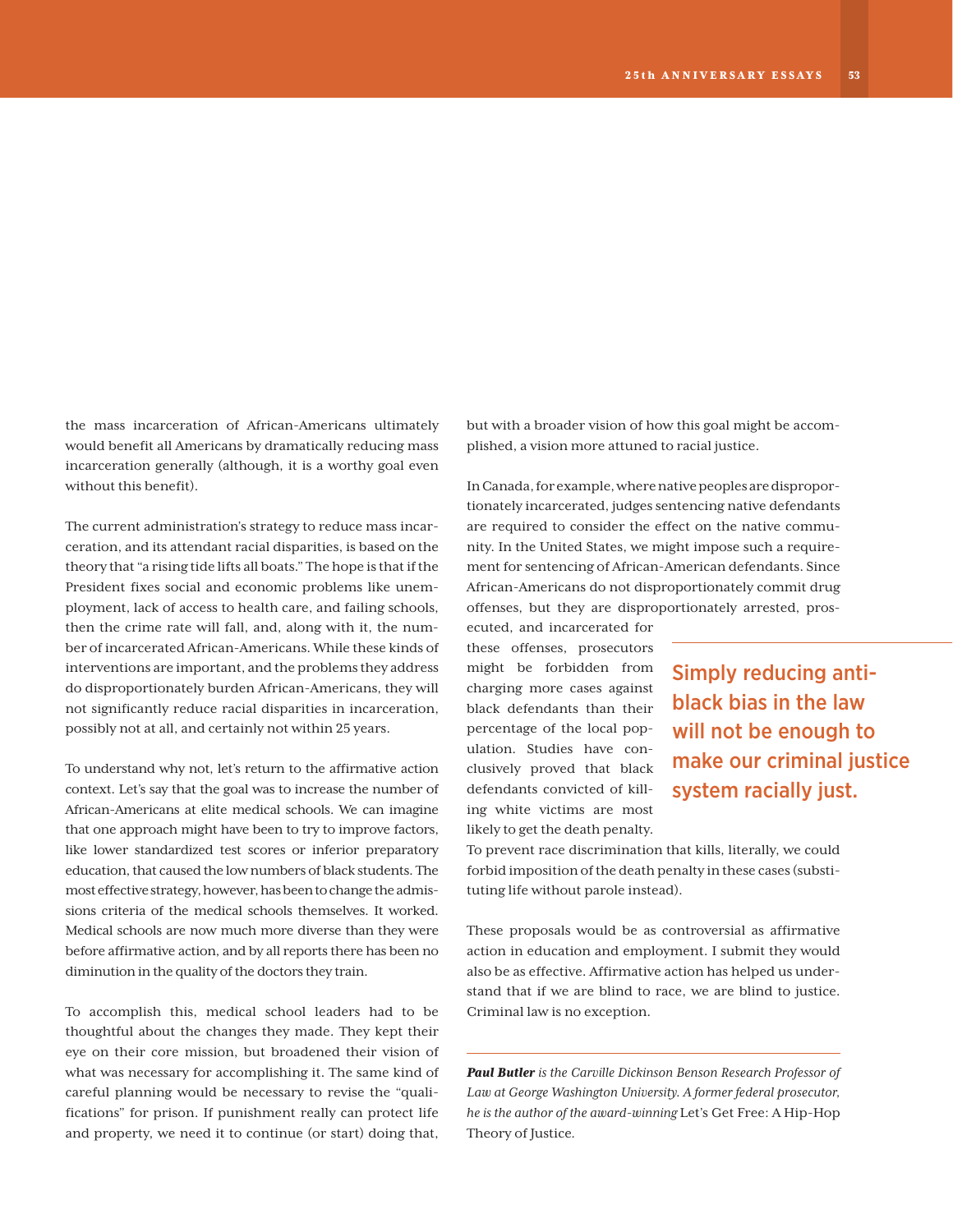### Defending the Future The Fundamental Right to Effective Defense Counsel

By Randolph Stone

Twenty-five years from now, every indigent person accused of crime will be defended by a lawyer who provides zealous and loyal representation. Depending on your familiarity with the American legal system, you probably either assume such representation already occurs—or that the prospect is a pipe dream. Either way, you're wrong.

Timinal defense for the poor is chronically ineffec-<br>tive, a product of institutional racism. It exhibits<br>inadequate funding, high caseloads, sketchy training<br>and supervision follows of vision, and insufficient structural tive, a product of institutional racism. It exhibits inadequate funding, high caseloads, sketchy training and supervision, failure of vision, and insufficient structural support. In too many instances, the defender is a cog in the plea bargain assembly-line, processing convictions and sentences. Despite the chronic inadequacies, there are beacons of light pointing to effective criminal defense for all and, further, a fair, functional, and rational criminal justice system.

What will be the key ingredients of an effective indigent defense system in 2036? In most jurisdictions, a professionally administered system of appointed private counsel will supplement an institutional public defender office. Keeping the private bar involved (through appointments and/or *pro bono* programs) increases the possibilities for client choice of counsel and safeguards the integrity of the criminal justice system. To exercise the privilege of defending the poor, all lawyers will meet minimum standards of performance. Required rigorous and periodic training will focus on advocacy skills, cultural competency reflecting changing demographics, and client centered representation. Lawyers with a commitment to the clients will be recruited and encouraged to join public defender offices aided by expanded student loan forgiveness programs. The administrative structure of the indigent defense system will ensure appropriate caseload limits, supervision, and sufficient investigative, clerical, social service, and other support. An effective system will feature early entry and vertical representation (meaning a single attorney represents a client from arraignment through trial). Finally, staffing of the public defender office will reflect the diversity of the community.

The chief public defender and other leaders of indigent defense systems will provide vision and leadership by participating in the public conversation regarding crime policy, crime prevention, and social justice. Indigent defense offices will more actively involve non-governmental organizations and community groups in their operations by situating their offices in the community and utilizing community representatives on their advisory boards and as staff. Public defenders will educate the public about the theory and practice of criminal justice policy, the collateral consequences of criminal conviction, the importance of the role of the defense lawyer in a democratic system defined by the rule of law, and the potential racial implications of incarceration. The public defender will be at the table in a leadership position with other institutional players of the criminal justice system in developing, reforming, and defining criminal justice policy.

By 2036, partly as a result of a dynamic, vision driven, and articulate defense function, the criminal justice system will have dramatically reversed its impulsive reliance on incarceration. The prison population will be in continual decline and the recidivism rate will be at an all time low. Prison construction will cease and in fact many states will close prisons, relying instead on alternatives to incarceration for non-violent offenses, drug cases, and property crimes. Restorative justice programs will be a common and effective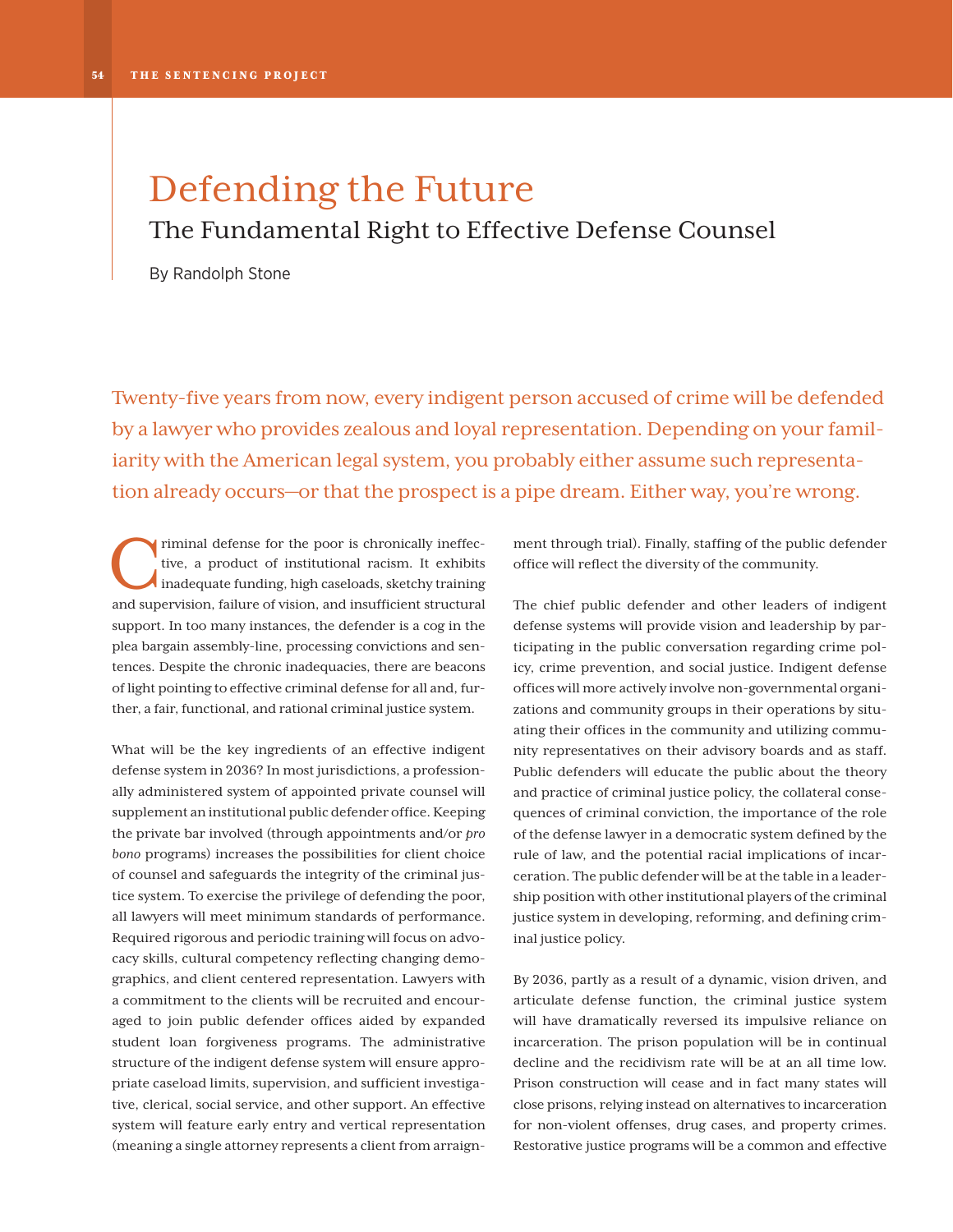option for violent offenders. Reentry programs will prohibit housing, employment, and educational benefit discrimination against ex-offenders. Opportunities for participation in treatment and counseling will be mandated for most offenders prior to release and available to all. Racial impact statement requirements for all criminal justice legislation and the involvement of an informed community in law enforcement policy will be among measures decreasing disproportionate minority confinement.

Some strides in the direction of effective indigent defense representation are already emerging. The Public Defender Service for the District of Columbia delivers quality defense services; heavy emphasis on training, national recruitment of attorneys committed to its mission, reasonable caseloads, a community satellite office, a systemic reform litigation unit, a social services unit, and other innovations have been transformative. Further, the Neighborhood Defender Service of Harlem and the Bronx Defenders have expanded the concept of quality legal representation to reflect client and community needs. The Knox County Public Defender Community Law Office is noted for its emphasis on holistic representation. The Racial Disparity Project of the Defender Association in Seattle addresses the disproportionate impact of drug law enforcement on minorities. The Southern Public Defender Training Center recruits, trains, and mentors young public defenders in the south and in conjunction with Equal Justice Works has launched a national initiative to place dedicated public defenders across the country. There are many other examples of innovative programs in the public defender community.

What can we do in the short term to make these examples the rule rather than the exception? Many have argued we need a movement to dismantle our system of mass incarceration and reform the criminal justice system. What better place to start such a movement than in the public defender community? As we educate each other and our constituents, we can influence our politicians and policymakers to recognize effective indigent defense representation as an integral piece in restoring integrity to the criminal justice system and eliminating mass incarceration and its attendant human and economic costs.

Leveraging support from the federal government should be another short-term objective and there is precedent. In the 1970's the Justice Department funded an experimental alternative neighborhood public defender office in Chicago. Recently, Attorney General Eric Holder (and in the 1990s Attorney General Janet Reno) expressed support for an effective system of indigent defense, recognizing the costs to the integrity of the system and the likelihood of injustice when the defense is ineffective. Now is the time to resurrect the office of Defender General with a federal mandate to provide support to the states in creating model indigent defense delivery systems.

Another step in the short term would be increased collaboration between the National Legal Aid and Defender Association, the American Bar Association, the National Association of Criminal Defense Lawyers and other relevant organizations in creating a strategic plan demonstrat-

ing to states and counties the human and economic costs inherent in a dysfunctional and ineffective system of indigent defense.

Finally, the foundation world and the social justice research community should be encouraged to look anew at the relationship between the failure to provide quality, client centered, and holistic representation to the poor and the collateral consequences of criminal justice system involvement.

Many have argued we need a movement to dismantle our system of mass incarceration and reform the criminal justice system. What better place to start such a movement than in the public defender community?

The right to counsel is a fundamental, constitutional and human right essentially denied to poor people every day in this country. The ramifications of that denial are deep and meaningful, affecting not only the life and liberty of the accused, but also family, community, and society. We can and must do better.

*Randolph Stone is a Clinical Professor of Law at the University of Chicago Law School providing students the supervised opportunity to participate in policy reform and to defend accused persons. He is on the board of directors for The Sentencing Project.*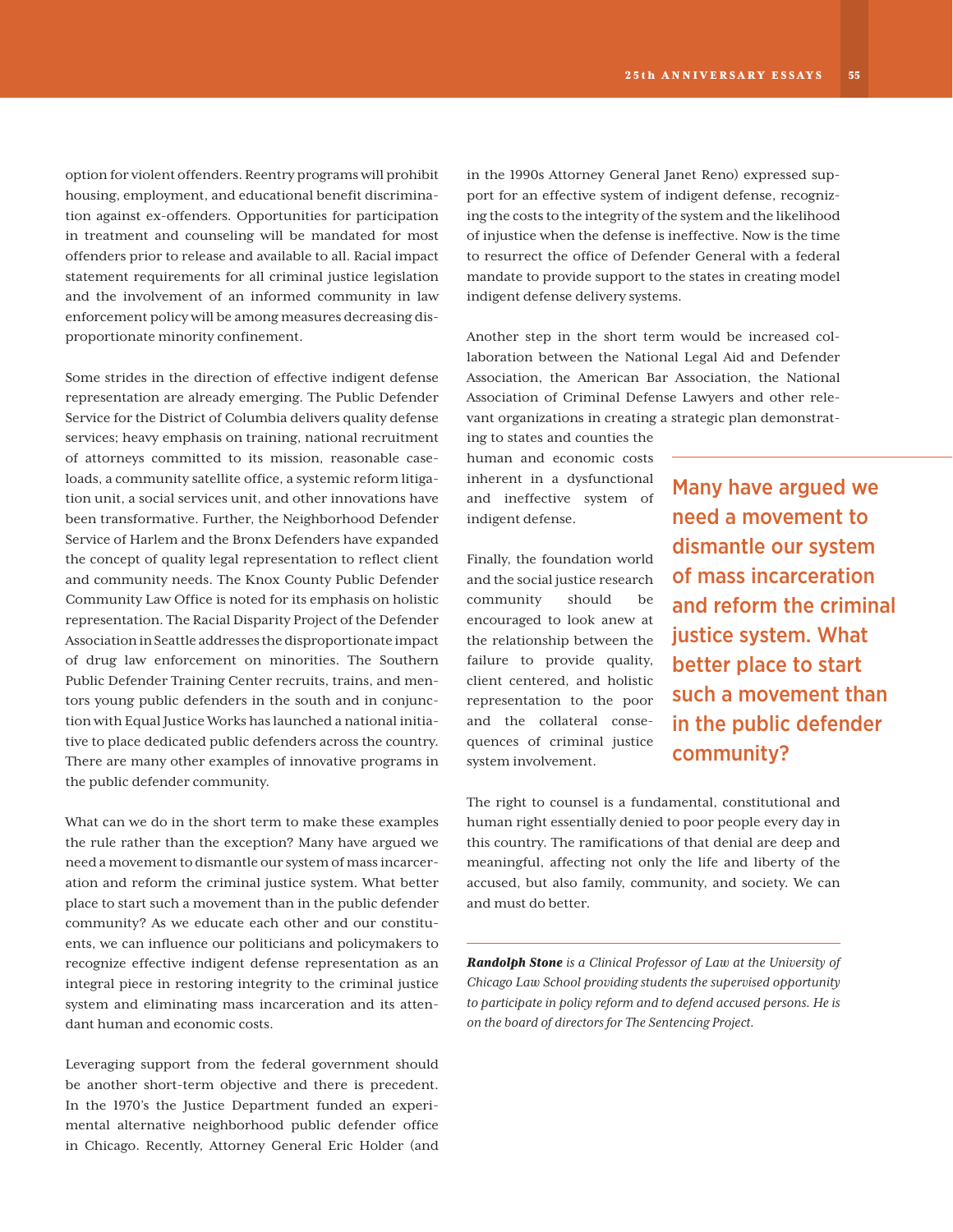### The "Iron Law" of Prison Populations Reducing Prison Admissions and Length of Stay to End Mass Incarceration

By Todd Clear

Any desirable vision for a new penal system over the next quarter-century will start with the premise that the penal system must shrink in size. To do that, both laws and policies have to change in ways that we have long recognized.

Five years ago, there was little reason for optimism<br>that changes needed to really reduce the size of the<br>penal system would be feasible. But in this coun-<br>try change can be actorishing We have seen, over the last that changes needed to really reduce the size of the penal system would be feasible. But in this country, change can be astonishing. We have seen, over the last couple of years, some early steps toward a significant reduction in the size of the penal system. For the first time in 35 years, the size of all correctional populations—prisons, jails, and probationers/parolees—is dropping, at about 2 percent annually for the last two years. A lot of people have hoped for this kind of change, but few of us had any reason to think it was on the horizon.

No doubt the current fiscal crisis is a main driver of this turn-about. States face dire fiscal choices, and big prison populations increasingly look like luxuries that need to be trimmed back. But the fiscal realities have just been the wake-up call. For a decade, evidence has mounted that the massive penal system was not only costly, but also ineffective (and in important ways, counterproductive). These arguments have been persuasive to people on all points along the political spectrum. They were central to the conservative *Right on Crime* position paper, where they carried more weight than mere cost arguments. So I think it is fair to say that a combination of fiscal *and* empirical realities has brought us to this moment.

The question is, how do we get the most out of this opportunity?

The answer to this question is simple but daunting. The principle Jim Austin and I have dubbed the "Iron Law of Prison Populations" holds that prison populations are entirely produced by two statistics: *flow*, how many people go to prison, and *LOS*, their length of stay. The corollary, then, is that to reduce prison populations one must reduce either the number of people who go to prison, how long they stay, or (for maximum effect) both.

The current emphasis on strategies that address imprisonment after an initial conviction and imprisonment addresses these two factors, but unfortunately has a low ceiling for producing potential large and sustained reductions in the penal system. These strategies attempt to decrease LOS by speeding up release for specially designated groups who are behind bars (such as those who are "low-risk") and to reduce flow by reducing their rates of return to prison.

There are several mechanisms now in play to speed up the release of people from prison. For example, states are experimenting with accelerated parole of certain subgroups, increased rates of "good time" or other sentence reduction strategies, and special early releases of cohorts of near-end-of-term prisoners. There are important distinctions among these strategies, of course, but they all are vulnerable to two limitations; one political, the other, practical.

The political limitation is that any policy or practice that puts a person on the streets before the end of the sentence is held responsible for any crimes that person commits after release. This is a hard-learned lesson of a quarter century of crime politics. Since no imaginable system of release will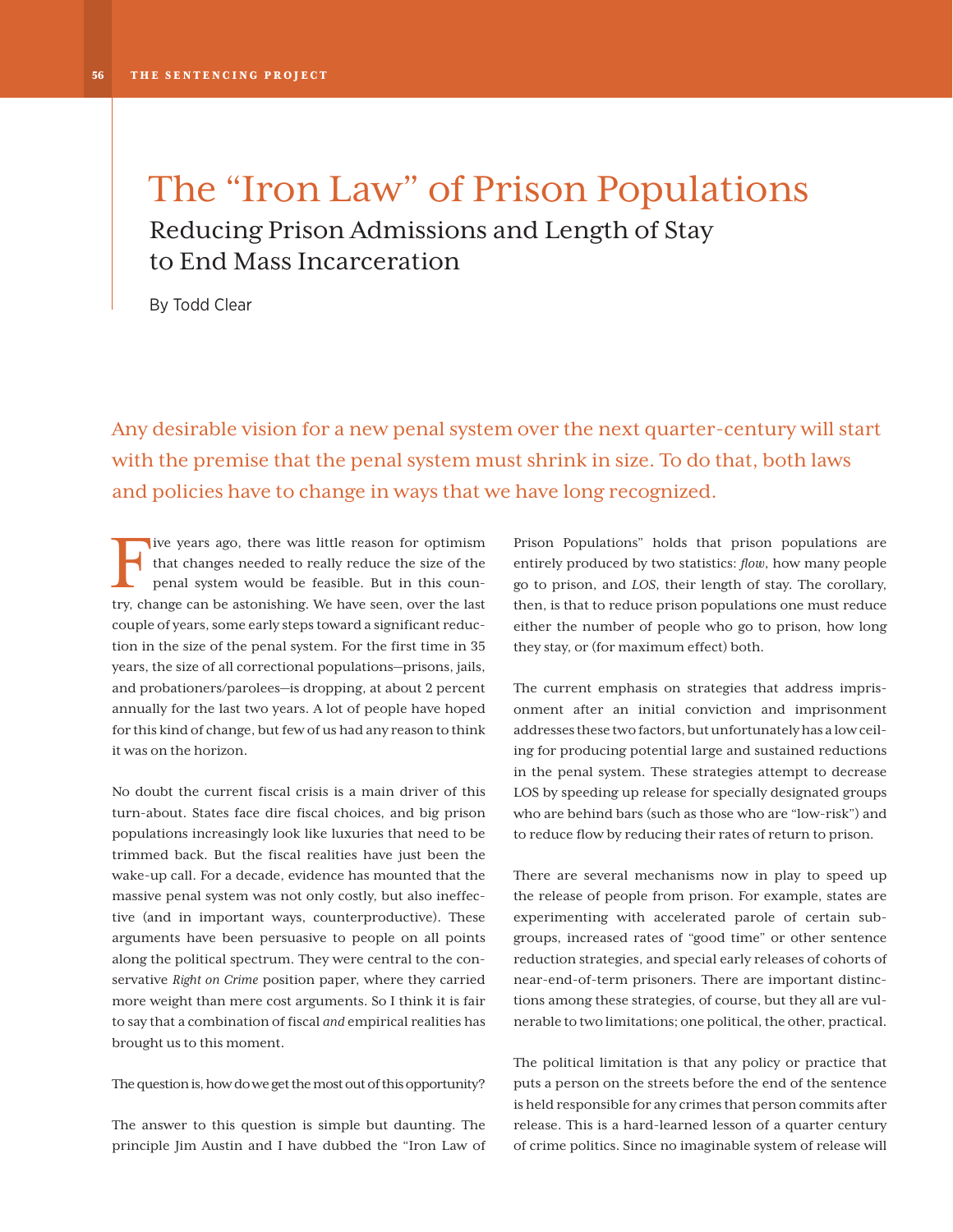prevent all crimes by those who leave prison, release-based programs are a kind of political Russian roulette. No matter how well-conceived and run, it is only a matter of time before someone placed in the community will commit the kind of brutal, senseless crime that has (in the past) always brought these release programs down.

The practical limitation is a product of mere math. Many about half—of those released from prison end up recycling back there quite rapidly. If an especially aggressive early release program reduces a prison population by, say, 10 percent, the recycling effect will mean that effective reduction in population is actually only 5 percent or thereabouts. Indeed, policies such as intensive supervision and mandatory drug testing, often necessary to sell early release programs, can accelerate recycling. Moreover, advocates often assure the public that these early release strategies are used for only the "low-risk" people who are behind bars. Fair enough. But this sort of low-hanging-fruit approach soon runs out of fruit.

Release strategies also promise to reduce the rate of returnto-prison through treatment programs. This, too, has a low ceiling of possibilities. A solid body of research now tells us that the most effective programs reduce recidivism rates by only around 20 percent. That means that a return-to-prison rate of 50 percent becomes, through treatment programs, a 40 percent rate. It will take a long time to build large reductions of prisons systems through treatment programming alone, even under the most optimistic assumptions of program effectiveness and availability.

These strategies are welcome, and I applaud those reformers who have built them. They have given us a largely unforeseen and dramatic start on the agenda for the next quarter century. But if we are to build on their work, we need more aggressive strategies to address both flow and LOS.

Some of the work on reducing *flow* is being done for us by the continuing drop in crime. Absent compensatory changes elsewhere in the system, fewer people convicted of crimes will naturally lead to fewer people behind bars. But nothing will pack the punch of a new emphasis on the front end, on imposing fewer and shorter prison sentences. In 1972, three-quarters of those convicted of felonies received sentences to probation. Today, only one-fourth get probation. There is a lot of room to work on the front end, and an aggressive front-end strategy can make rapid and deep cuts into the prison population.

Average length of stay today is about double what it was in the 1970s. Even a modest reduction in LOS would translate into substantial near-term reductions in the size of the prison population. Reducing sentences would be a less politically vulnerable way to reduce LOS than releasebased strategies. The massive increase in LOS has been quite recent. A team of criminologists recently calculated that a return to the LOS of 1980, for example, would reduce the prison population by more than one-fourth.

The bottom line of this discussion is not surprising. If we want to reduce the size of the penal system, we have to accomplish sentencing reform that reduces sentence length and increases the rate of non-custodial sentences. But we already knew that.

*Todd Clear is Dean of the School of Criminal Justice at Rutgers University. He is the author of* Imprisoning Communities: How Mass Incarceration Makes Disadvantaged Places Worse*.*

> Since no imaginable system of release will prevent all crimes by those who leave prison, release-based programs are a kind of political Russian roulette.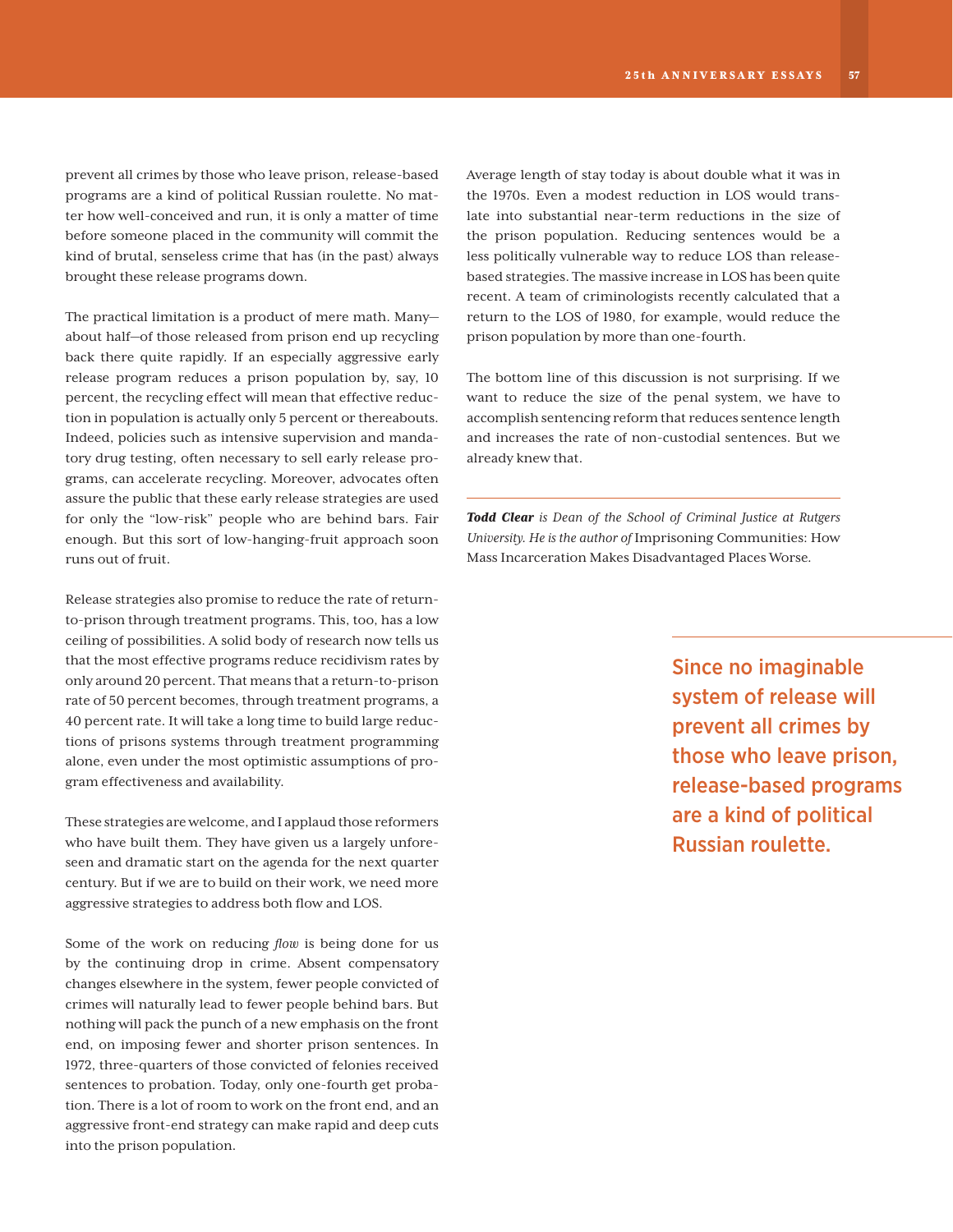### Surrender the War on Drugs The Massive Impact We Can Expect from a Public Health Approach

By Vanita Gupta

In 2003, I represented dozens of African-Americans who were charged and convicted of very low-level cocaine offenses in Texas. My clients received sentences of 20, 40, 60, and even 90 years. They spent four years in prison for crimes they did not commit while we worked to clear their names against a stubborn backdrop of entrenched racial bias and fear-driven drug war policies. Several of my clients suffered from serious depression upon their release from prison and developed significant substance abuse problems.

The director of the only drug treatment center in the region for indigent patients told me he had no available beds and that I should perhaps have my exonerated clients re-incarcerated to get them treatment. The absurdity was apparent: it was harder to find a treatment center in West Texas than a prison.

The path to an effective and just criminal justice system in 25 years is to end the "war on drugs." Abolishing harsh state and federal sentencing schemes would dramatically diminish the staggering racial disparities in our criminal justice system. Removing police and prosecutors' perverse incentives to arrest and convict low-level offenders in order to keep their numbers high would drastically reduce incarceration. We would end draconian mandatory minimum and habitual offender sentencing schemes that send nonviolent drug offenders to prison in this country for longer terms than people might get for murder in other countries.

Texas' example is instructive. From 1993 to 2003 Texas spent billions of dollars to build new prisons. By 2007, severe budget shortfalls created the impetus for the state to cease building new prisons, stabilize its incarceration rate, and invest in drug treatment and alternatives for drug offenders. Texas saved \$2 billion in just five years, and is now experiencing its lowest crime rates since 1973. Historically notoriously "tough on crime," Texas embraced a more compassionate and effective policy. Unfortunately, 2010 saw a spike in prison beds in Texas thanks apparently to a state law that requires excess capacity to protect against crowding. Because empty beds invariably get filled, this development threatens to undermine recent progress. Yet advocates continue to push for deeper reforms that would put the Lone Star state back on track.

Policies calibrated to addressing substance abuse and addiction that are based in science had begun to transform Texas and could transform the rest of the United States. In such a system we would treat substance abuse as a public health problem, and try to combat it using science-based interventions, just as we do with other forms of addiction such as alcoholism. We would have effective policies that would strengthen families and communities, increase high school graduation rates, expand employment opportunities, and build the capacity of community-based supervision to treat those with substance abuse. The new agenda for public safety would involve a broader approach to keeping communities safe and healthy that would not rest purely on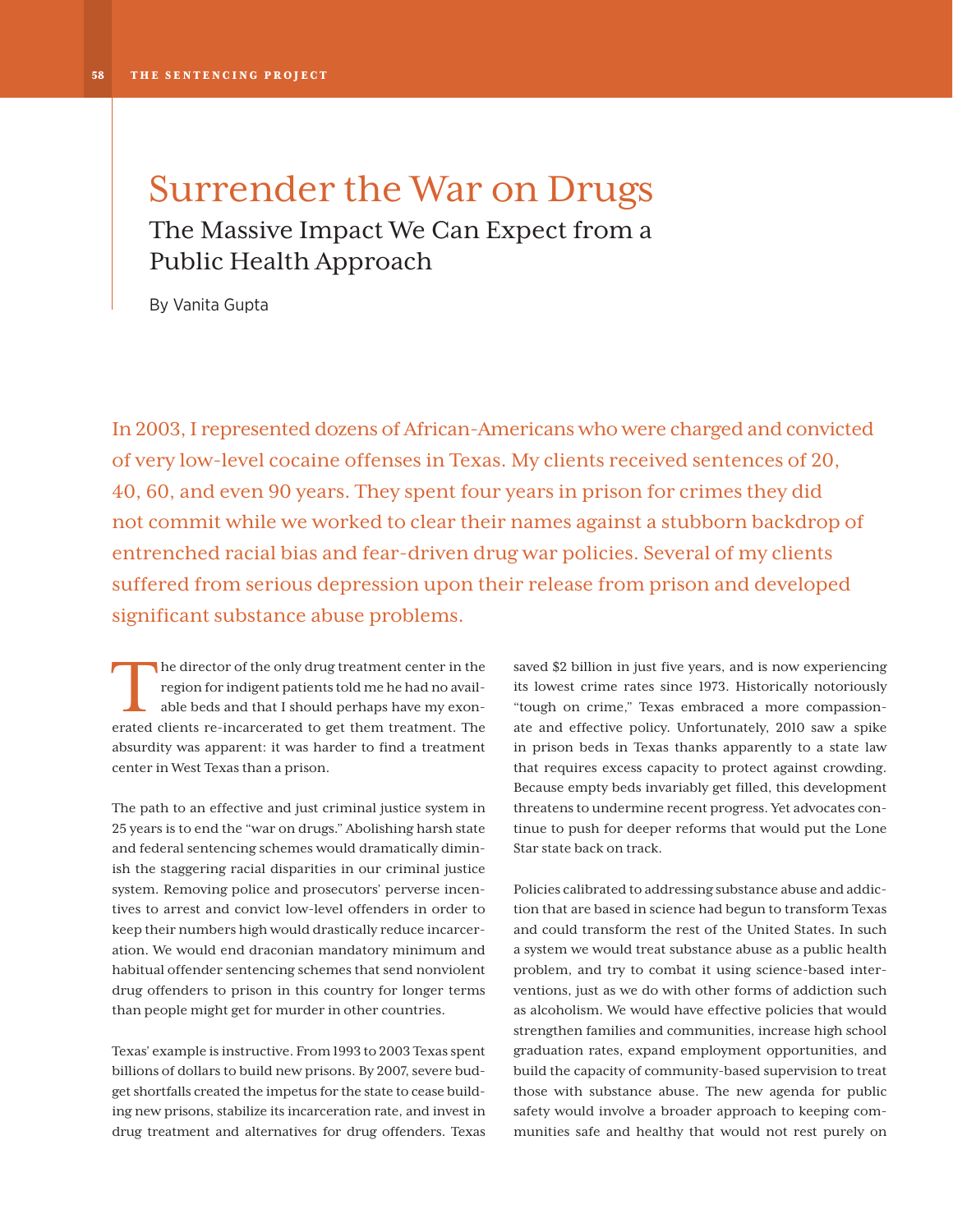criminal justice sanctions. And we would cease restricting access to housing, education, the ballot, and public benefits to those with drug convictions in recognition that they make us less, rather than more, safe.

Texas is not the only state in which lawmakers seem to be coming to a consensus that the war on drugs needs to be reoriented. Some politicians are beginning to recognize that we can better protect public safety using data-driven, science-based policies over the fear-fueled ones that have relied almost exclusively on criminal justice sanctions and cost our society a great deal, financially and morally. Evidence-based arguments have begun to overshadow fearful anecdotes in policy making.

The recent fiscal crisis has persuaded a wider scope of policymakers to set aside fears and accept that the United States could incarcerate fewer people without raising crime rates. Politicians are talking about being "smart on crime" and legislators are enacting bills supporting evidence-based programs—like diverting people charged with lower-level drug offenses into treatment and imposing non-prison sanctions on those who violate the technical terms of their probation and parole instead of simply returning them to prison.

But cost-based arguments alone cannot result in a more rational, racially just, and fair criminal justice system. We need more moral outrage on the part of the public to reverse decades of overly punitive policy making. Thus far mobilization has centered on particular cases. We've failed to inspire multiracial masses to march in the streets around the country for a sustained period of time to demand new criminal justice policies. Yet, there is no doubt that breaking our decades-long addiction to incarceration and our complacent attitudes to the racial disparities in the system will require nothing short of a seismic shift in thinking.

If we abandon our futile "war" it won't take 25 years for the criminal justice system to be a fraction of its current size. Crime rates would decrease as well. It would be commonly understood that mass incarceration is not necessary to pro-

tect public safety. If prisons

became an option of last, not first, resort, we could decrease the prison population by at least half. We have had a 40-year failed experiment in mass incarceration, and we now have evidence that we can be more effective using alternatives to criminal justice sanctions. What we are missing is sufficient courage

We need more moral outrage on the part of the public to reverse decades of overly punitive policy making.

and outrage to produce the level of change we need to see. For criminal justice reform and civil rights advocates, that is the work ahead.

*Vanita Gupta is Deputy Legal Director of the ACLU, overseeing the organization's criminal justice work. She is also an adjunct clinical professor at NYU Law School. Prior to the ACLU, she was assistant counsel at the NAACP Legal Defense Fund.*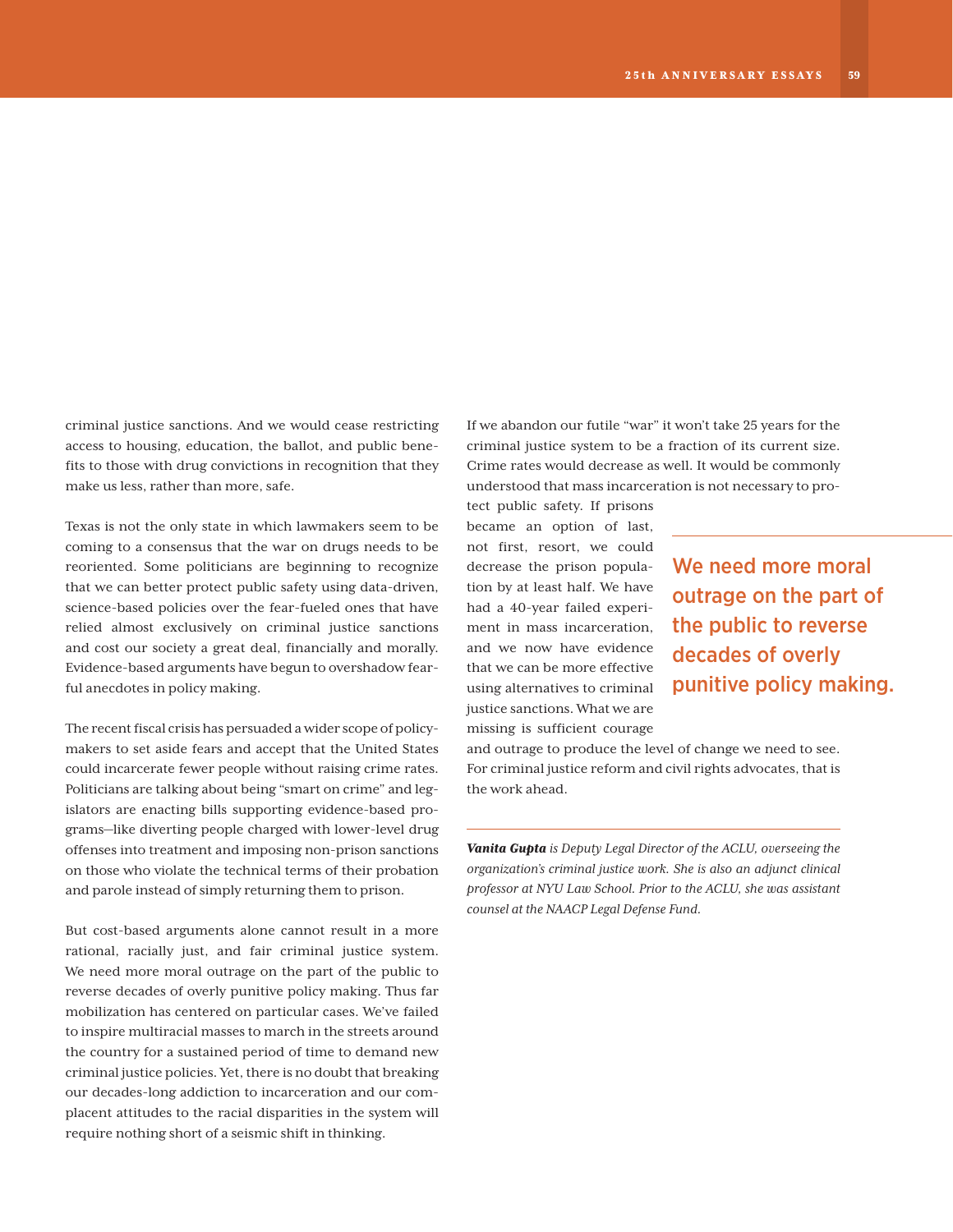### The International Challenge The Movement Against the War on Drugs

By Vivien Stern

After an unrelenting rise in the prison population in the United States there is at last a slight downturn. The imprisonment rate per 100,000 of the U.S. population in 2007 was 758. By 2010 it was 731.

The battle to show that the U.S. experiment in mass incarceration is unjust, racist, costly, and self defeating is beginning to reap rewards. We have every reason to hope that the next 25 years will signal a move away from mass incarceration and consequently a safer and more just society.

It is no coincidence that the mass incarceration experiment has coincided with the expansion and intensification of the U.S.-led war on drugs, legitimated by the U.N. Single Convention on Narcotic Drugs signed 50 years ago and heavily influenced by the U.S. government of the time. The war on drugs and the rapid rise in the number of prisoners in the U.S. and many other countries are very clearly linked.

Yet just as the growth of incarceration in the United States seems to be slightly in retreat at last, so the regime of the U.S.-backed U.N. drug conventions is being seriously challenged. An initiative with extremely eminent supporters recently hit the headlines. The Global Commission on Drug Policy brought together a heavyweight list of public figures. Former presidents of Colombia, Brazil, Mexico, and Switzerland joined Kofi Annan, George Schultz, Javier Solana, Paul Volcker, Mario Vargas Llosa and others in signing a report published in June, 2011, with an unequivocal message: the war on drugs is a failure. Huge expenditures on repressive measures have not reduced supply or consumption. When one source of supply or supplying organization is eliminated another rapidly takes its place. Criminalizing those who use drugs hinders health efforts to curb the spread of infections, and reduce deaths by overdoses. Public money spent on reducing supply and on incarceration lessens the money available for investment in demand and harm reduction.

The report goes on to make some rather radical recommendations. It proposes an end to criminalizing, marginalizing, and stigmatizing people who use drugs or are at the lower levels of cultivation, production, and distribution. It suggests that governments should put more accurate information in the public domain about drug markets, drug use, and dependence. It recommends more treatment services for those in need, such as methadone and other substitutes, and needle exchanges, as well as respect for the human rights of drug users. Most radically, it proposes experimentation with models of legal regulation of drugs, particularly but not only for cannabis.

Over the years these ideas have appeared in many reports and have been expressed at many conferences. In some countries they have been implemented in part. In Switzerland, for instance, in 2008 two thirds of voters supported a proposal to implement throughout the country projects to provide heroin to addicts on prescription under medical supervision. In Portugal in 2001 the possession and use of all illegal drugs was decriminalized. These ideas are certainly not new. What is new is the standing of the eminent persons making these proposals and their willingness to speak out and put their names to what is often said in private but less often in public by well-known political figures.

It is perhaps also a sign of the changing times that a 2011 issue of *Time* Magazine had a large feature on Mexico ("The drug war is Mexico's tragedy"), carrying an article by a for-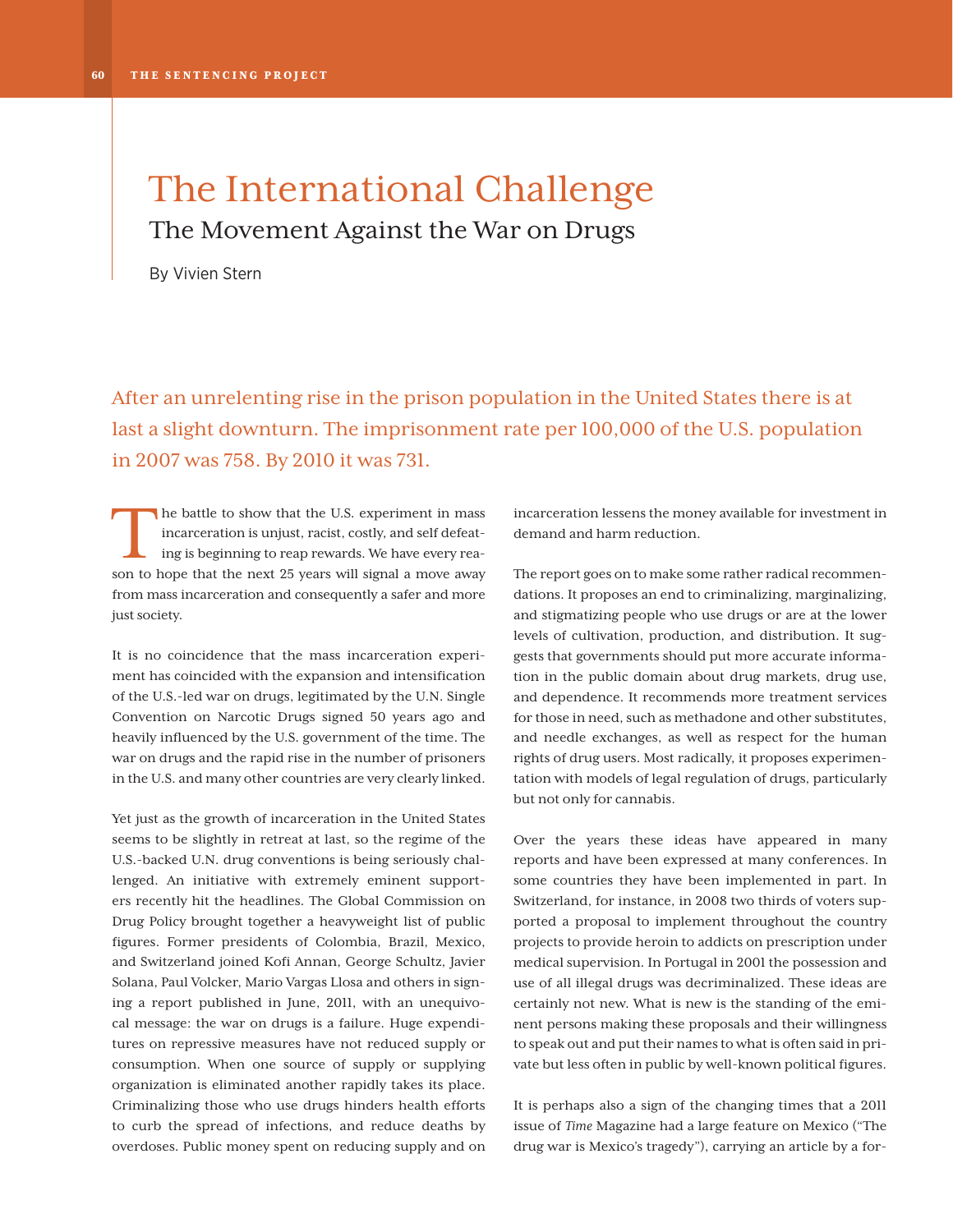mer Mexican Foreign Minister calling for a more receptive approach by the Americans to the case for legalization. It seems that South American politicians are beginning to wonder whether their countries have to go on suffering so much because of the demand for these illegal substances in the great power to the north.

Ending the war on drugs would reduce violence and corruption worldwide. It would also decrease incarceration and improve conditions behind bars. Filling prisons with people who are drug dependent, and with utterly disposable small vendors (who are replaced on the streets before the day is out) creates a broader drug market within the walls and increases the spread of deadly diseases through injection needles. The battle to stop the illegal drugs entering the facility requires the authorities to take measures that greatly worsen the treatment of prisoners and respect for their human rights.

The worldwide movement to end the war on drugs has many powerful supporters. In the United Kingdom, for instance, a former head of the domestic security service and a former Director of Public Prosecutions are leading proponents of drug policy reform. Many law enforcement officials speak out once they have left office about the damage caused by the policies they were required to implement. No other single policy change would have so much impact on the vast machine of the criminal justice system, on the wastefulness, human misery, damage to health, and destruction of communities that the current system produces. Criminal justice reformers would do well to give their support to this vital movement. If the next 25 years witnesses a serious improvement in the penal system in the United States, United Kingdom, and elsewhere, it will be a credit to this movement's success.

*Vivien Stern is a Visiting Professor at Essex University and a member of the House of Lords, the upper house of the British Parliament.* Ending the war on drugs would reduce violence and corruption worldwide.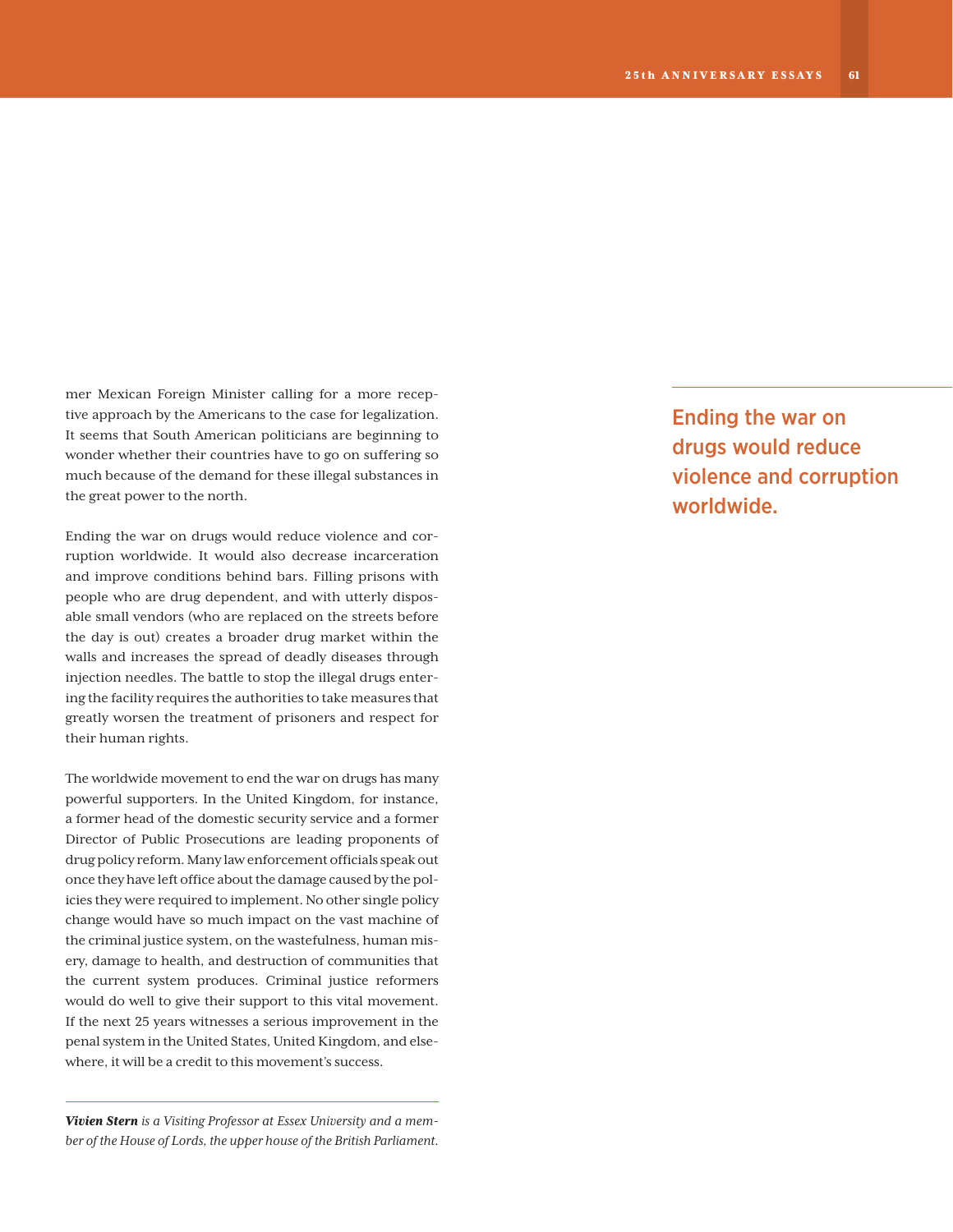### The Light of Freedom The Transformative Power of a Free Press

By Wilbert Rideau

I spent most of my life in the Louisiana State Penitentiary ("Angola"), once the bloodiest prison in the nation. Nothing in my life had prepared me for the kind of savagery I found there: from 1972 to 1975, 67 prisoners were stabbed to death and more than 350 others suffered serious knife wounds. Homosexual rape and enslavement were common.

nd I will tell you this: it is because prisons oper-<br>ate in secrecy that abuses thrive and violence<br>flourishes. If we are to transform the penal sys-<br>am in the peut  $25$  wears, allowing freedom of sympetion to ate in secrecy that abuses thrive and violence flourishes. If we are to transform the penal system in the next 25 years, allowing freedom of expression to those who live and work in prison is the single reform that will produce the most dramatic improvement for the overall good of both the inmates and the staff.

America's penal institutions are cloaked by censorship, and prisoners are routinely denied the freedom to speak critically about their keepers or the conditions of their confinement. Although no evidence has ever been presented to demonstrate a security need for censorship, courts have upheld this practice out of deference to prison authorities who are keeping over two million individuals locked in silence behind closed prison gates.

For one 20-year period at Angola, we had transparency and freedom of the press. At the nation's largest maximum security prison, censorship was lifted and freedom of expression—for both inmates and staff—flourished. There was no public information officer: every employee was instructed to answer reporters' questions truthfully. Prisoners had confidential mail communications with the media and governmental agencies, just as they have with their attorneys, which enabled any inmate to blow the whistle on abuses or wrongdoing without fear of reprisal by the prison administration. There were 5,000 inmates and 2,000 employees empowered to report problems. Bad behavior began to decline and morale improved almost immediately.

Even more remarkable was the existence of a free press in prison. It came into being in the wake of a federal court order requiring penal authorities to end the rapes, the murders, and the gang warfare, and to operate Angola in a constitutional manner.

I had already been assigned to *The Angolite* as its editor when C. Paul Phelps became warden of Angola and the state's director of corrections in 1976. A remarkable visionary and politically astute man, he thought that trying to hide the horrific conditions in the overcrowded prison was both stupid and counterproductive. He felt that if the public knew the ugly realities of life at Angola, they might be moved to improve things.

Phelps thought a free press could serve the same role inside prison that it does in outside society: be a credible source of information for all, help dispel misconceptions, and transfer the power that comes from possessing information from a criminal grapevine to a more legitimate and accountable avenue. I agreed, we shook hands, and I became the first prison editor in American history to operate without censorship. *The Angolite*'s staff of self-taught journalists were free to photograph, investigate, and publish any story they could substantiate.

Freedom of the press depends on reliable information. My staff and I were given unprecedented access to all data about the prison and its prisoners, except what directly concerned security operations or contained private, personal informa-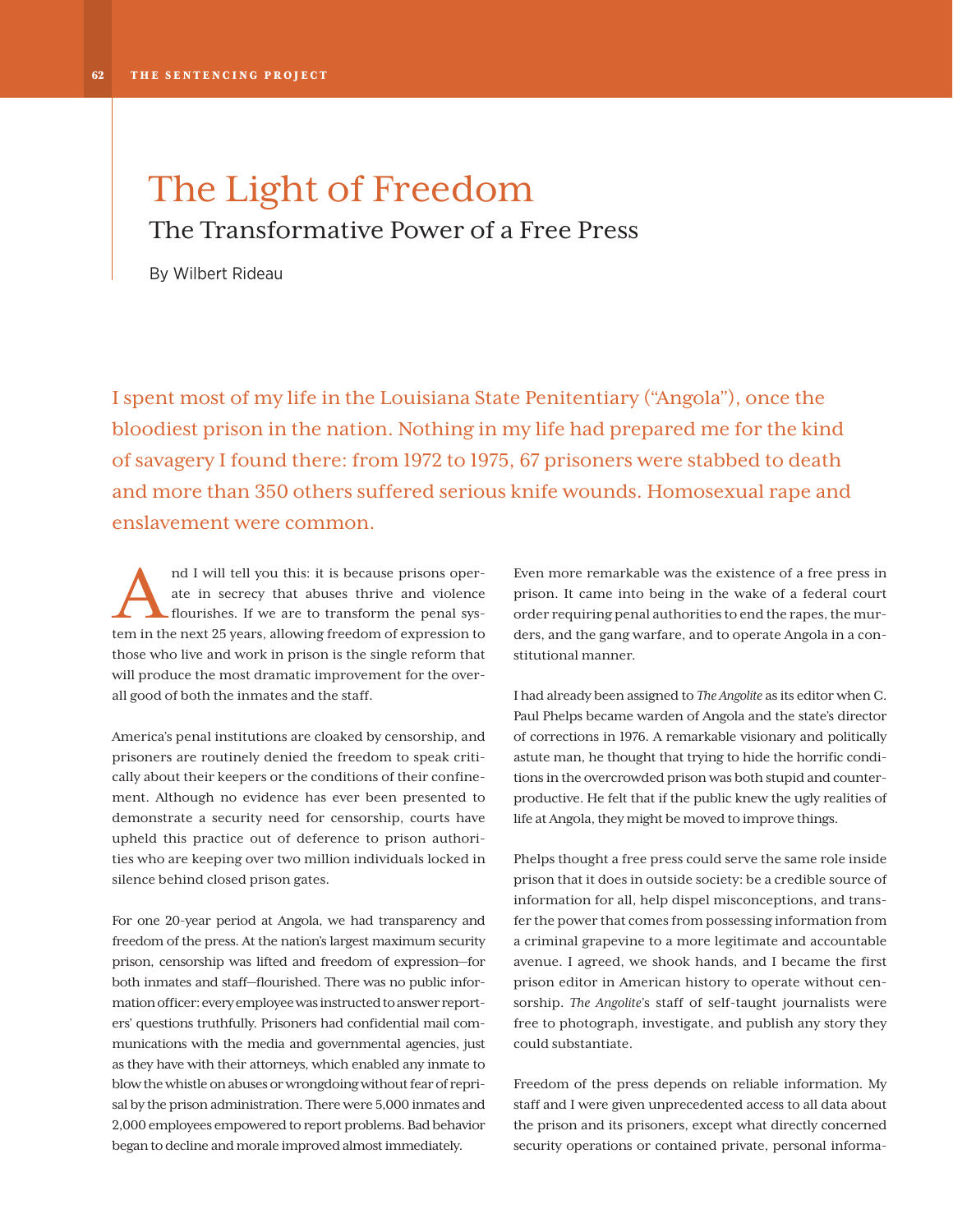tion about prisoners or employees. Employees were required to answer any question we asked about the prison or their job.

In the beginning, of course, we met resistance from employees and prison officials, who balked at the idea of answering questions put to them by inmates. But as we established ourselves as responsible and fair to both sides—the keepers and the kept—we got cooperation from inmates, prison personnel, governmental agencies, law enforcement officials, anybody. In 1989, we extended our reach into radio and broadcast journalism. We were blessed to have a succession of wardens who believed in the value of what we were doing and, when asked why they allowed us such freedoms, told the media that they had "nothing to hide."

Responsible journalism contributed to the overall safety of the prison by dispelling rumors and by educating and humanizing those who lived and worked in prisons. Employees and administrators gained a better understanding of the problems—both physical and psychological—that prisoners cope with. Prisoners got to see the human being beneath the employee's uniform and got to know the difficulty that personnel faced because of budget cuts or short-staffing. Our journalism fulfilled Phelps's vision of reducing the *us-againstthem* tension that prevails in most prisons and his goal of giving the public a window into our hidden society.

Our greatest satisfaction came from being able to help solve a lot of problems and make a difference in the quality of life in our caged world. For example, our reports on mentally ill and mentally retarded inmates got them treatment and services; we impacted the quality of medical care at all penal facilities in the state; by telling the truth about it, we helped change the culture that made rape and enslavement acceptable "macho" behavior.

The absence of censorship during that 20-year period caused no deaths, no escapes, and no disturbances. In fact, America's most violent maximum security prison became the safest; and freedom of expression, along with improved security and a crackdown on violence, played an important role.

The public has a right to know what is going on inside its public institutions, But when it comes to prisoners, both

the media and the public get distracted by official rhetoric that prisoners don't have "rights," or that some mysterious security need would be jeopardized if inmates were allowed to express their views, unfiltered, to the public. Muzzling prisoners is not necessary for security. The only purpose of suppressing information going out of a prison, especially to the media, is to shield officials from accountability and public scrutiny.

Prison censorship is not only needless, it is also dangerous. Unchecked, arbitrary power exercised in secret over a generally despised class of people is a recipe for abuse, brutality, and worse.

Prison censorship is not only needless, it is also dangerous. Unchecked, arbitrary power exercised in secret over a generally despised class of people is a recipe for abuse, brutality, and worse. History has shown time and again that the surest remedy for the evil that thrives in darkness is the light of freedom, and if we do that the next 25 years will witness a true transformation of American justice.

*Wilbert Rideau is the author of* In the Place of Justice *(Knopf), which recounts his 44 years in Angola and his 25 year editorship of*  The Angolite*. He lectures at legal conferences and universities, and is a consultant to capital defense teams.*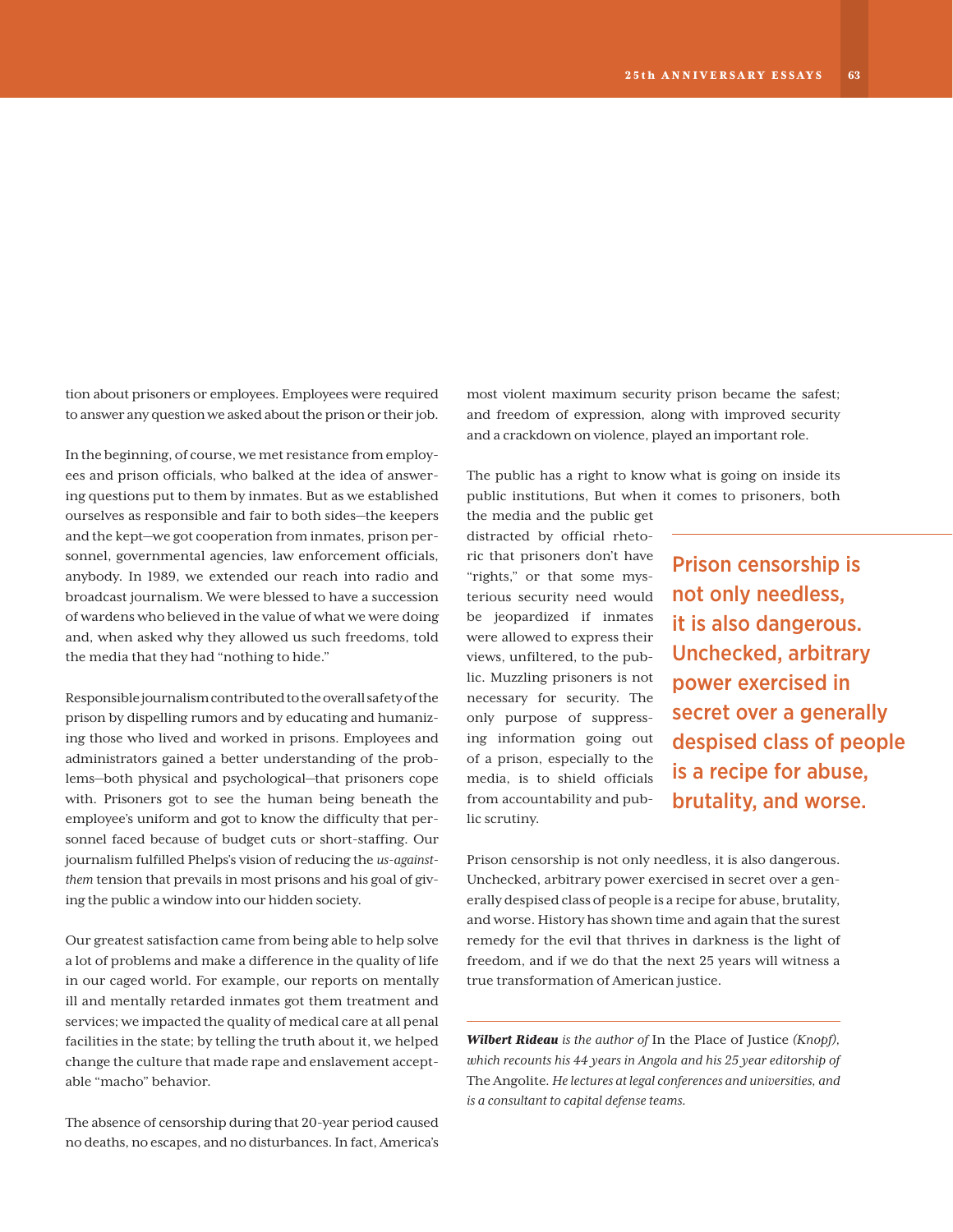

The Sentencing Project was founded in 1986 to provide defense lawyers with sentencing advocacy training and to reduce the reliance on incarceration. Since that time, The Sentencing Project has become a leader in the effort to bring national attention to disturbing trends and inequities in the criminal justice system with a successful formula that includes the publication of groundbreaking research, aggressive media campaigns and strategic advocacy for policy reform.

2

As a result of The Sentencing Project's research, publications and advocacy, many people know that this country is the world's leader in incarceration, that one in three young black men is under control of the criminal justice system, that five million Americans can't vote because of felony convictions, and that thousands of women and children have lost welfare, education and housing benefits as the result of convictions for minor drug offenses.

The Sentencing Project is dedicated to changing the way Americans think about crime and punishment.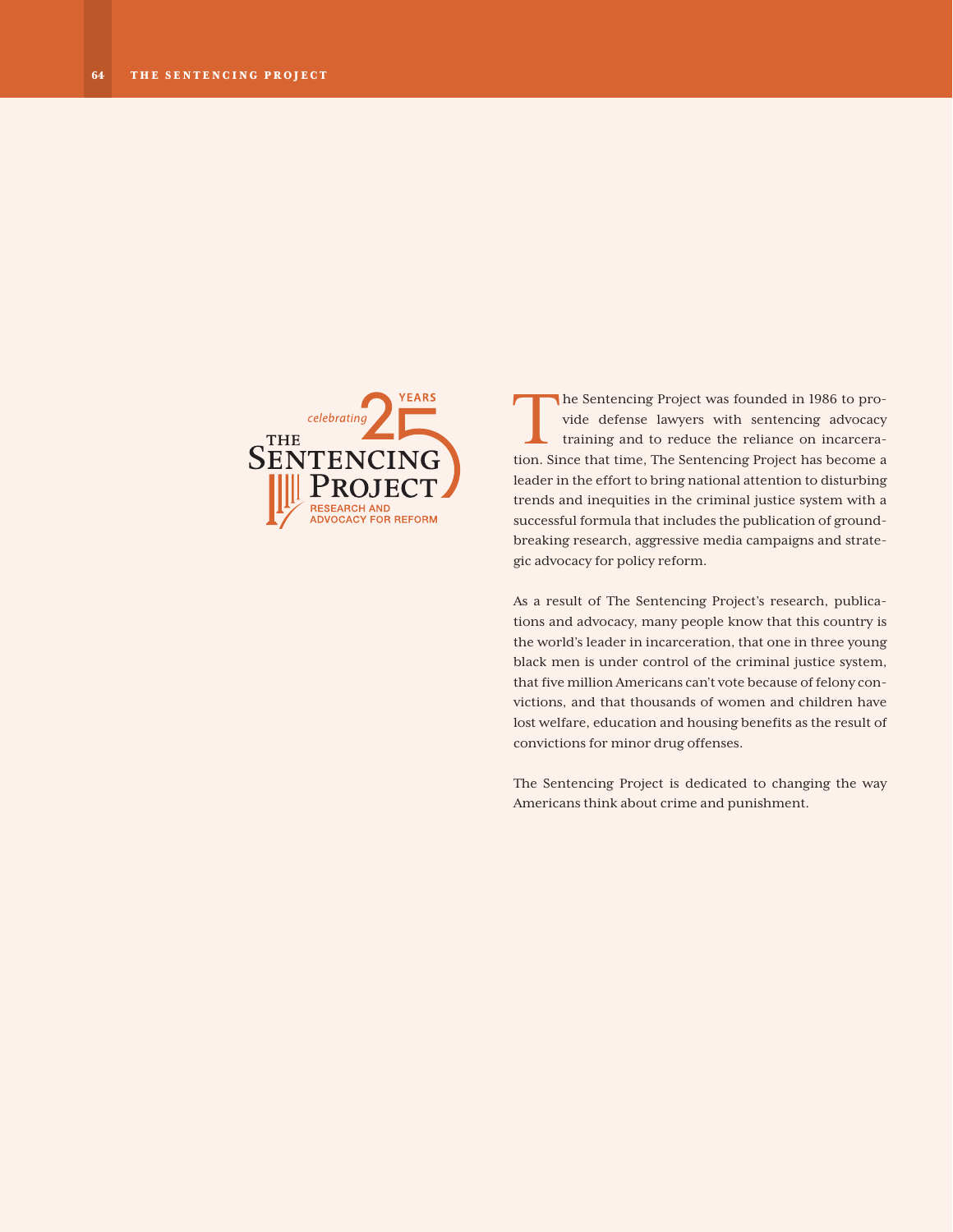# 25 CELEBRATING 25 YEARS OF WORKING FOR A FAIR AND EFFECTIVE CRIMINAL JUSTICE SYSTEM